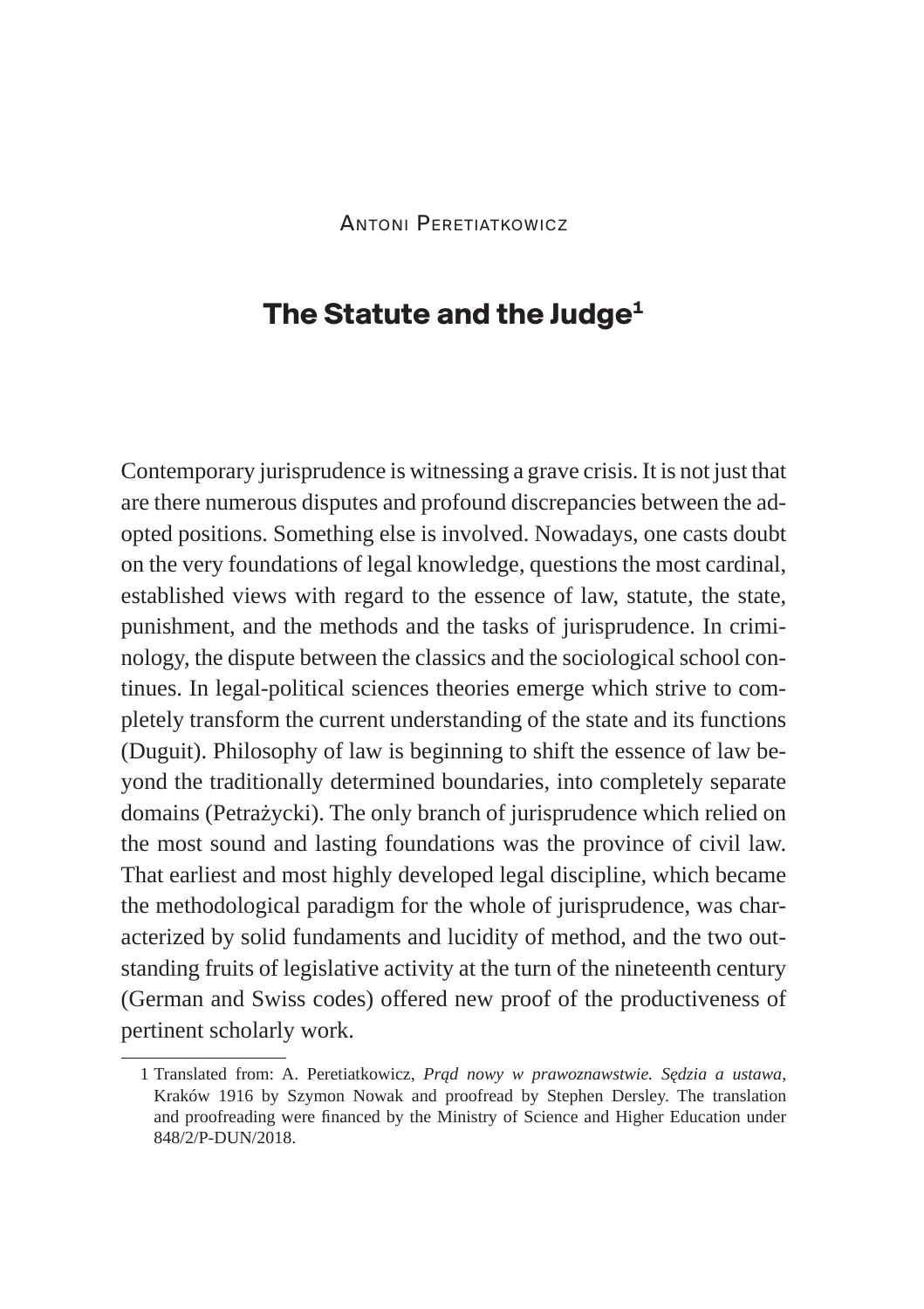In recent years, we have seen the emergence of a new trend which has significance for the entirety of jurisprudence and is expressed with particular intensity in the studies of civil law. The trend originated from Germany and France, and has spread ever more widely among both theorists and practitioners, and is now penetrating into circles of non-lawyers, becoming a topical issue. The matter in question is not a notion, but a method. Not a difference of views over certain debatable issues, but the very goal of civil law inquiry, the path which leads to the attainment of that goal. Hence the tremendous importance of this novel direction, for as methods of civil law have been applied in other branches of jurisprudence, so a change of these methods entails a reform of jurisprudence in its entirety. A matter of such general nature is no longer restricted to civil law alone, but is now a matter to be addressed by legal philosophy. Both civil lawyers and the synthetic knowledge of the essence and tasks of law and jurisprudence should focus on resolving the above issue, for only joint consideration may bring a felicitous solution to such a complex problem. Setting out from two distinct positions, they should strive for a shared objective that constitutes the lodestar of jurisprudence: a theoretical apprehension of the matter that would simultaneously respond—as well as possible—to the practical demands of social life. The objective of this paper is to outline this new trend (for the sake of convenience referred to as "modernist"), to highlight and characterize its principal properties, and elaborate further on the essential premises, taking into account the crucial elements and requirements of law as such.

One of the theoretical underpinnings of the modern state system is found in the teachings of Montesquieu regarding the separation of power. Admittedly, it has not been consistently and fully implemented, but the principle of making judicial power independent of the legislative and the executive branches currently provides the core factor in the organization of state authority. "The political liberty of the subject," Montesquieu says, "is a tranquillity of mind arising from the opinion each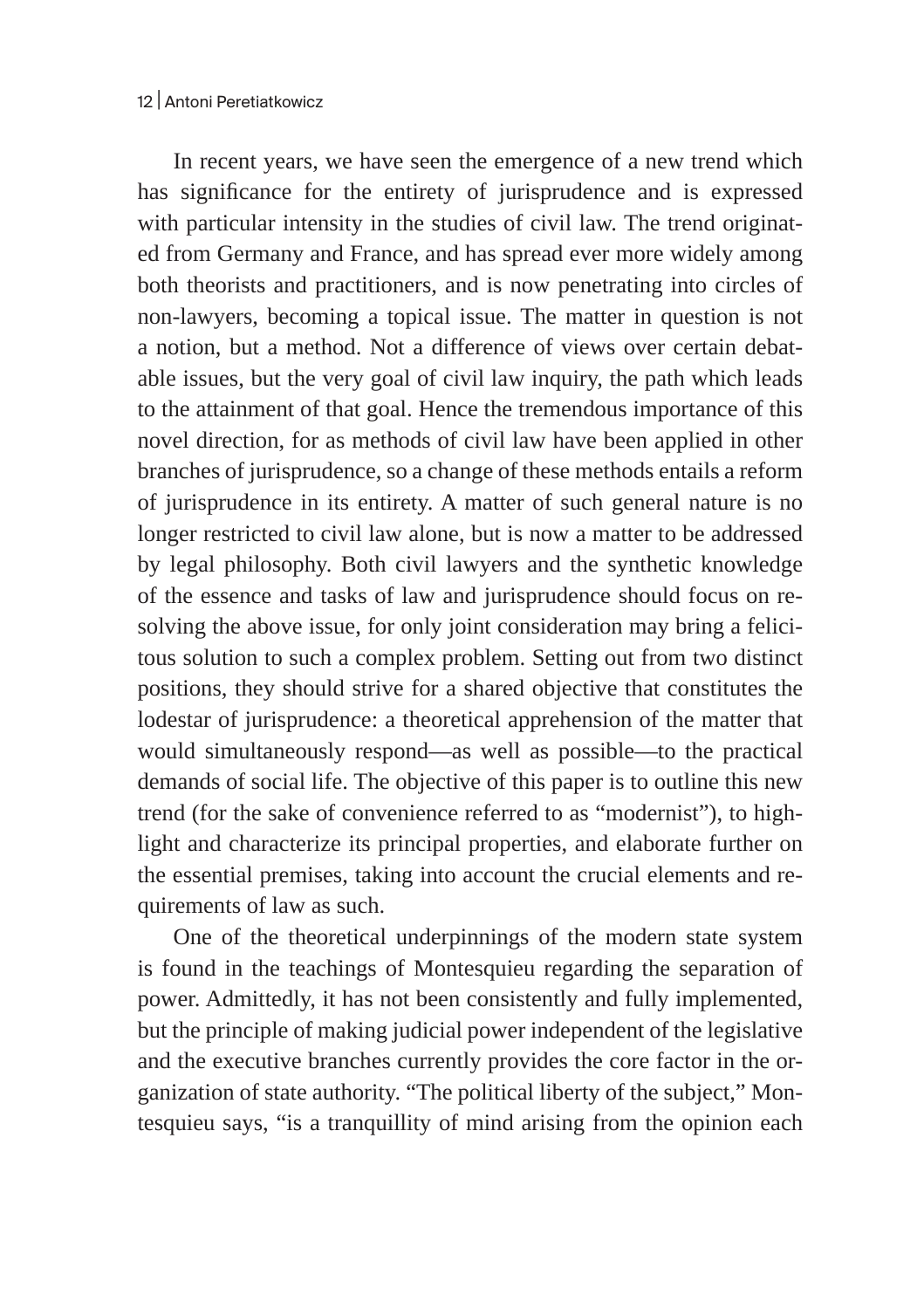person has of his safety. In order to have this liberty, it is requisite the government be so constituted as one man need not be afraid of another. When the legislative and executive powers are united in the same person, or in the same body of magistrates, there can be no liberty; because apprehensions may arise, lest the same monarch or senate should enact tyrannical laws, to execute them in a tyrannical manner. Again, there is no liberty if the judiciary power be not separated from the legislative and executive. Were it joined with the legislative, the life and liberty of the subject would be exposed to arbitrary control; for the judge would be then the legislator. Were it joined to the executive power, the judge might behave with violence and oppression."2 In consequence, Montesquieu assigns judges a role which is utterly passive. They are only required to know the statutes and implement its provisions. Each adjudication is to strictly reflect a statute. Were it to evince the private opinion of the judge, one would live in a society without being aware one's obligations. It is therefore important to make the words of statutes evoke the same thought in all people. "The national judges are no more than the mouth that pronounces the words of the law, mere passive beings, incapable of moderating either its force or rigour."3 The lawyer in the judge's chair becomes a machine, a subsuming apparatus which matches life's vicissitudes to pertinent, existing provisions.

The above conception is characteristic of the rational thought of the Enlightenment, which looked with great scepticism upon human nature, discerning only egoistic and negative elements within. In order to protect society against the licence of judges, one should make the activities of the latter independent of their character, bring the mental component (which is decisive for rationalism) to the fore, and base everything on the intellect guided by the statute. This was endorsed by the cult of laws that typified those times, which found its expression in the French constitutions and Napoleon's codifications. In statutes (created by the

<sup>2</sup> C.L. Montesquieu, *Esprit des lois*, Londres 1777.

<sup>3</sup> Ibidem.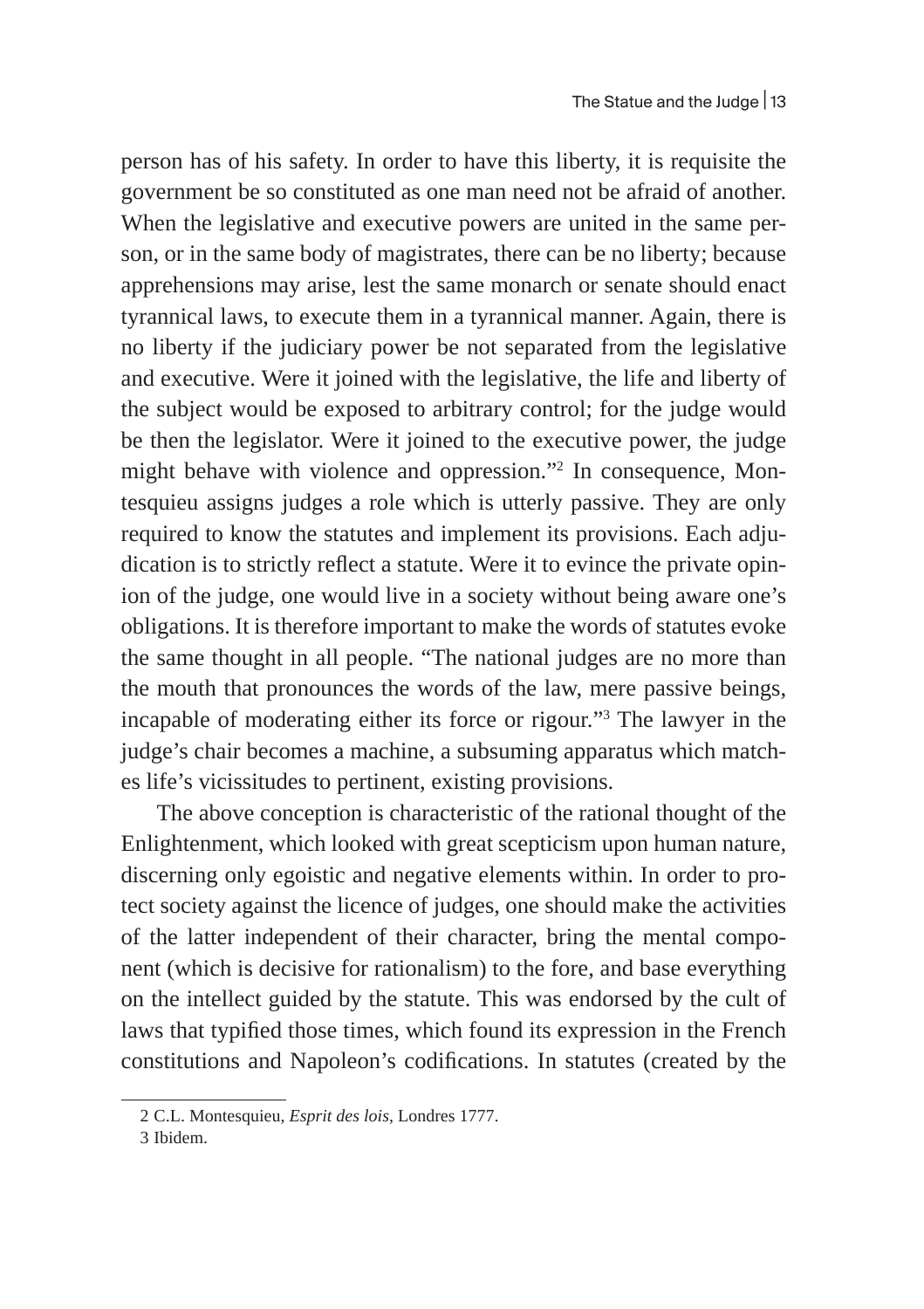members of society themselves) many saw the political salvation of the humankind, a cure to all kinds of social ills. In the then intellectual climate, the position expounded by Montesquieu and his understanding of the tasks of a judge was, at least in principle, universally recognized and adopted.

The historical school contributed to the dethronement of statutes from the pedestal to which they had been elevated by the eighteenth century, and indicated new ways that jurisprudence should follow. Although legislative activity was not halted, the most brilliant legal minds took a historical direction, chiefly turning to studies of Roman law (Windscheid, Dernburg, Ihering). That is as far as theory was concerned. What about practice? Little changed in that respect.4 The historical school also gave the judge a passive role, acknowledging in principle that the task of the judge is to examine the intentions of the legislator. Given that a statute is only an expression of the national spirit, then it can only be duly comprehended when considering the legal past of the nation in question. Hence the significance of history of the law which preceded a particular statute and the importance of customary law. Essentially, however, Montesquieu's position underwent no change. A judge is expected to seek a solution beyond themselves, and to extract the appropriate norm from the statute in force (or, alternatively, from customary law).

That the provisions contained in statutes are binding on judges in absolute terms has been, and most likely shall remain, a certainty beyond any doubt for lawyers.<sup>5</sup> A question nevertheless arises, namely what should be done in cases involving situations for which a statute does not provide. The legislator is not capable of regulating all the events that may take place in future, might not know the technological and eco-

<sup>4</sup> Bülow offers some highly interesting remarks on the approach of practitioners of the historical school. O.Bülow *Heitere und ernste Betrachtungen* ü*ber die Rechtwissenschaft*,Leipzig 1901.

<sup>5</sup> Though not without exceptions. Former natural law did not recognize that principle. Opinions to the contrary, albeit few, are heard today as well. "Die Funktion des freien Rechts äussert sich als die Ausserkraftstellung des Gesetzesrechts in Ausnahmefällen." F. Berolzheimer, *Die Gefahren einer Gefühlsjurisprudenz*, paper delivered at the legal-philosophical congress in June 1911.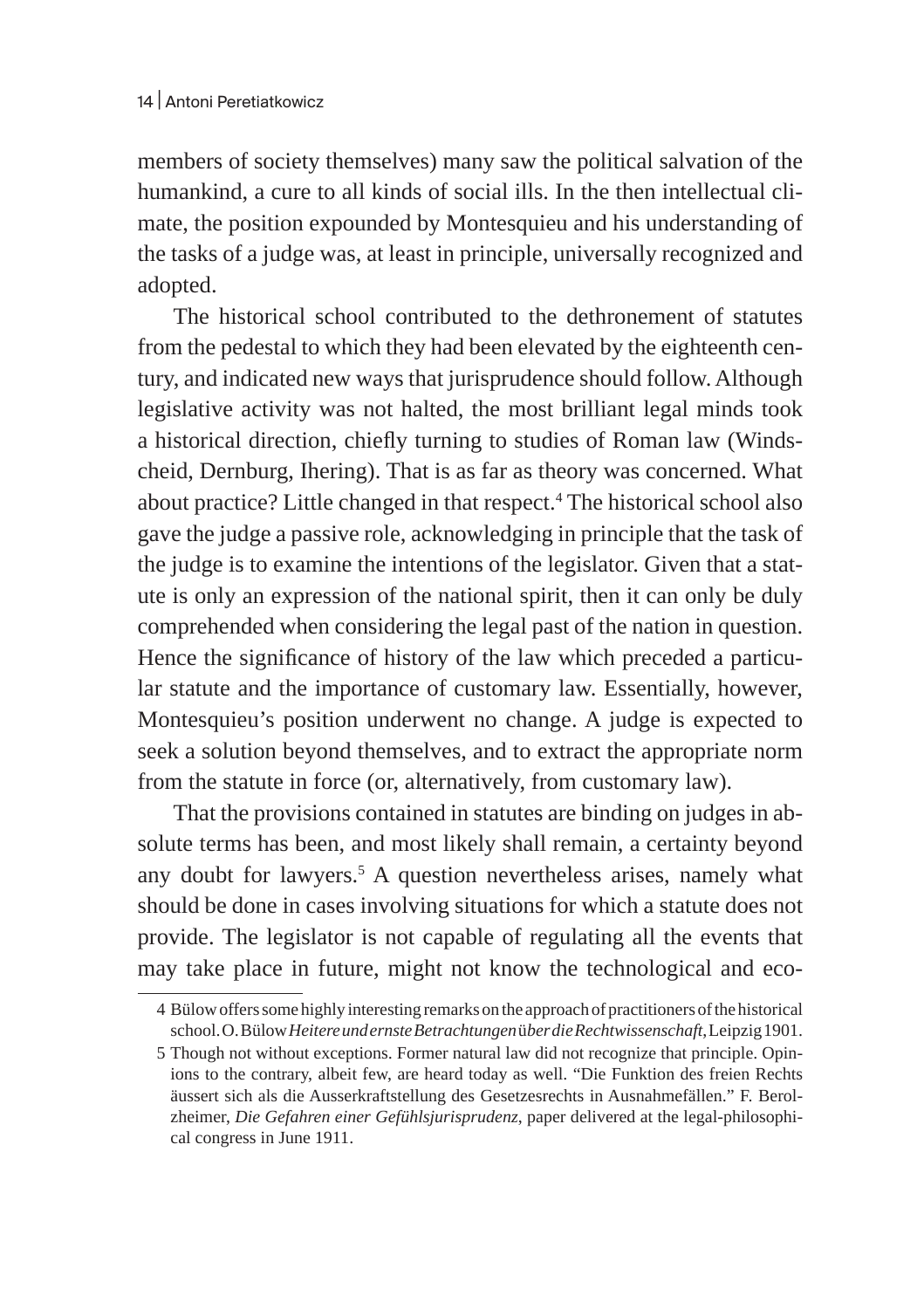nomic circumstances, or the cultural and social situations that will arise in the subsequent years and centuries. Therefore, there is a tremendous number of issues (the older the statute, the more numerous they are) regarding which no intention has been expressed by the legislator. We are then faced with loopholes in the law.

However, concluding that lacunae are in evidence is admissible only from the dogmatic standpoint, in view of the sources of law which the judge draws upon when adjudicating a case. From the legal-political perspective, an applicable statute must not be wanting, considering the organization of the judiciary. After all, a judge cannot refuse to issue a verdict. Article 4 of the French code states: "The judge who refuses to judge under the pretext that law is silent, obscure or insufficient, shall be prosecuted as guilty of denial of justice."

We thus arrive at an internal contradiction, a logical collision. The imperative of adjudicating each dispute, issuing a verdict solely on the basis of a statute and the unavoidable imperfection of each statute: those three things cannot be reconciled. Given that consistency is a fundamental postulate of jurisprudence and a prerequisite of its existence as a science, it is necessary to find a way out of the predicament.

The traditional method found a solution based on the fiction of statutory perfection (absence of gaps, completeness of the legal system). Following Montesquieu, it held that the "will of the legislator" is the only authoritative and decisive factor for the judge and the theoretical lawyer. If it is not found in the statute in an explicit form, then one should search for a "conjecturable will" which also arises from the statute. The traditional method negates the existence of lacunae in the statute, which represents a rounded whole, regulating a particular sphere of life exhaustively. Properly understood and accurately interpreted, a statute provides all the legal solutions one requires. Using various interpretive measures (*extensio*, *restrictio*, analogy based on *ratio iuris*, *argumentum a contrario*, *a majori ad minus*, *a majori ad maius*, examination of preliminary material etc.) one can always discover the correct inten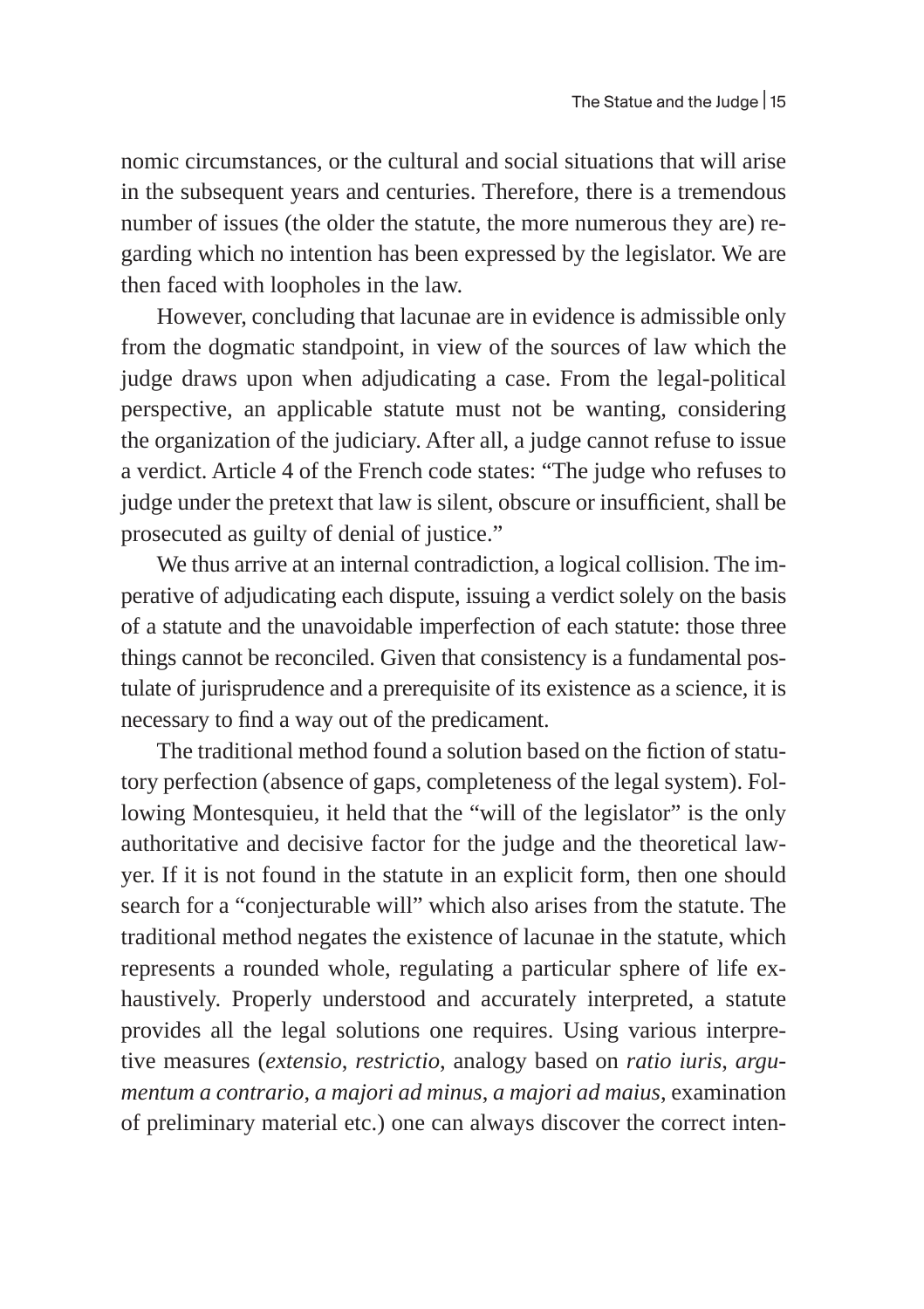tion behind the statute, even though it has not been stated in explicit terms. The subtle mind of the lawyer should weave the entire intricate logical fabric, providing for all events and circumstances, as well as regulating human contentions. By way of syllogisms and abstract conceptualization, the lawyer creates a complete, exhaustive system of applicable norms, which offers answers to all the issues occurring in practical life.

That tendency was most vividly accentuated in Bergbohm $^6$ , who believed that acknowledging legal gaps is inadmissible, for in that case judges would themselves become a source of law. Law does not need to be supplemented from the outside, being at any given point comprehensive and complete thanks to its inner prolificacy; thanks to the capacity for "logical expansion" which satisfies all juridical needs. "This is no fiction, but an incontrovertible fact".<sup>7</sup> Statues are not law, they merely indicate legal thoughts which a theoretician should elaborate, complement, and create a rounded legal system. If they are incapable of achieving that, it only attests to gaps in their intellect, but not in the legal system, which at all times remains a harmonious whole. If so-called gaps in the statute do exist, then they have to be filled through the "logical expansion" of the existing norms.

There has been some very lively opposition recently against the direction in jurisprudence which relies exclusively on statutes, logical paradigms and conclusions. Ihering may be considered the spiritual father and the first representative of the modernist current; initially, he subscribed to the traditional method, and it was only later that he spoke against it very forcefully and, given the times, very radically. Already in the third part of his *Geist des roemischen Rechts* there is a chapter devoted to the overestimation of the logical element in law. To Ihering, that cult of logic which seeks to make jurisprudence a kind of legal mathematics fails to understand the true essence of law and loses it from sight. It is not life that exists for notions, but notions for life. These are

<sup>6</sup> C. Bergbohm, *Jurisprudenz und Rechtsphilosophie*, Leipzig 1892, pp. 372–393.

<sup>7</sup> Ibidem, p. 388.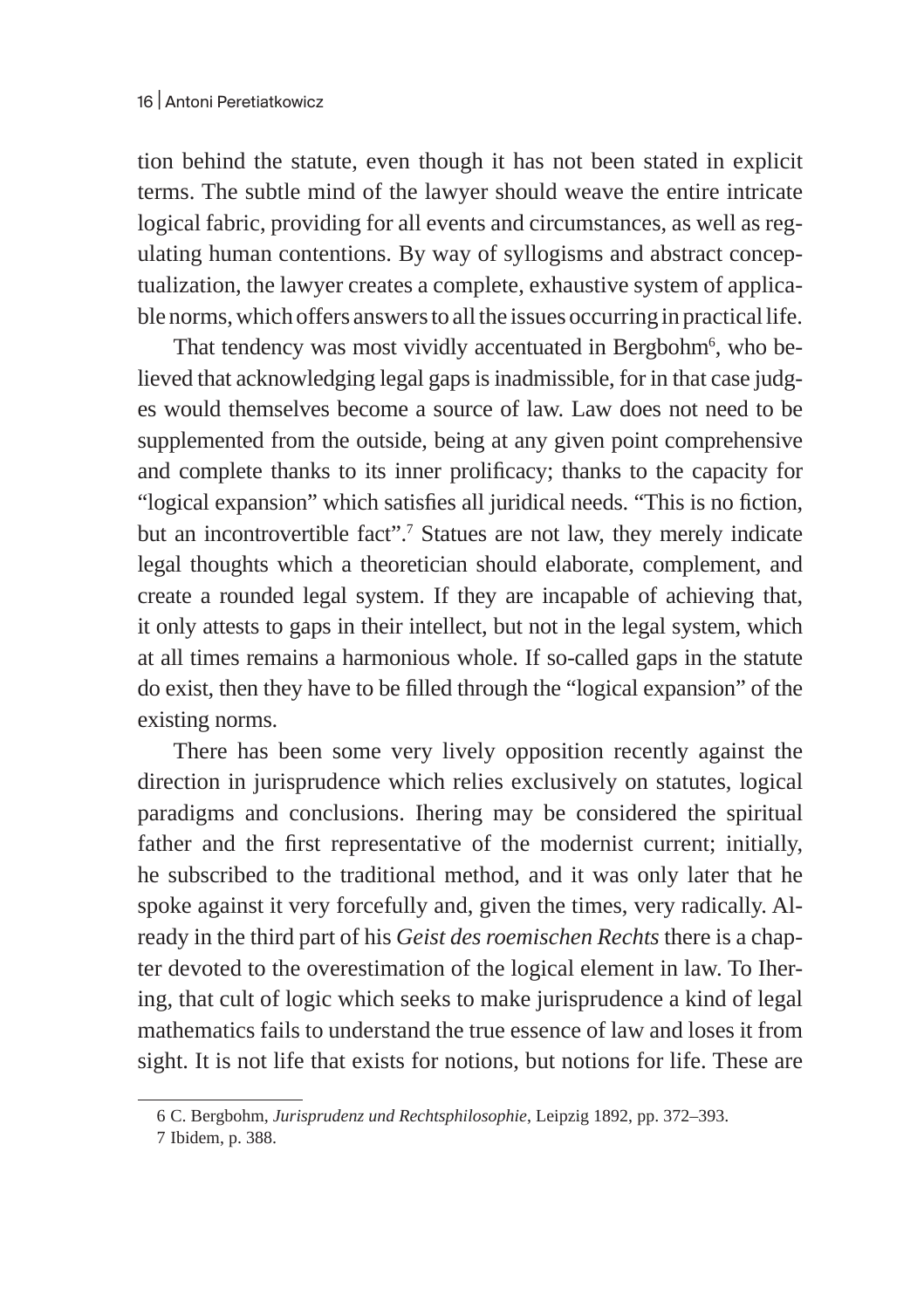not the demands of logic which must be reified, but postulations of life, transaction, and legal sense, irrespective of whether they appear logical or impossible. In the satirical-serious work entitled *Scherz und Ernst in der Jurisprudenz* (1884), the author strives to demonstrate—both through irony and in serious articulation—the consequences of the dominant juridical doctrine he calls "Begriffsjurisprudenz" (the designation has become widespread and now constitutes a negative catchword used to signify the modernist trend). Whereas Roman lawyers followed the path of consequence only as far as the boundary imposed by practical needs, and while employing their legal logic always kept life itself in mind, contemporary jurisprudence is unaware of such considerations and not infrequently arrives at a result which is thoroughly at odds with the very aim of law. Therefore, in the opening, programmatic article of the journal he published<sup>8</sup>, Ihering formulates the rallying call "Durch das römische Recht über das römische Recht hinaus". This essential idea of the goal in any law, to which Ihering devoted his last, unfinished work, became the chief positive motto of the modernist trend.

One of the earliest and the most vehement opponents of the historical school and the omnipotence of the statute was Professor O. Bülow who, in numerous papers and above all in the treatise *Gesetz und Richteramt* (1885), drew attention to the actual significance of the judicial profession. Highlighting the role of judges in the historical development of law, the principle of the binding power of the ruling even when it contradicted a statute, and the utter impotence of legislation were it deprived of the judicial organization, he demonstrated that the position of the judges in the legal system of any society is by no means passive and receptive. In 1891, in his brilliant rectorial address concerning *Werturteile und Willensentscheidungen*, Rümelin argued that an element of subjective evaluation inevitably accompanies judges' actions, by virtue of which the latter are creative rather than intellectual-mechanistic

<sup>8</sup> R. von Jhering, *Jahrbücher für die Dogmatik des heutigen römischen und deutschen Privatrechts*, Jena 1857.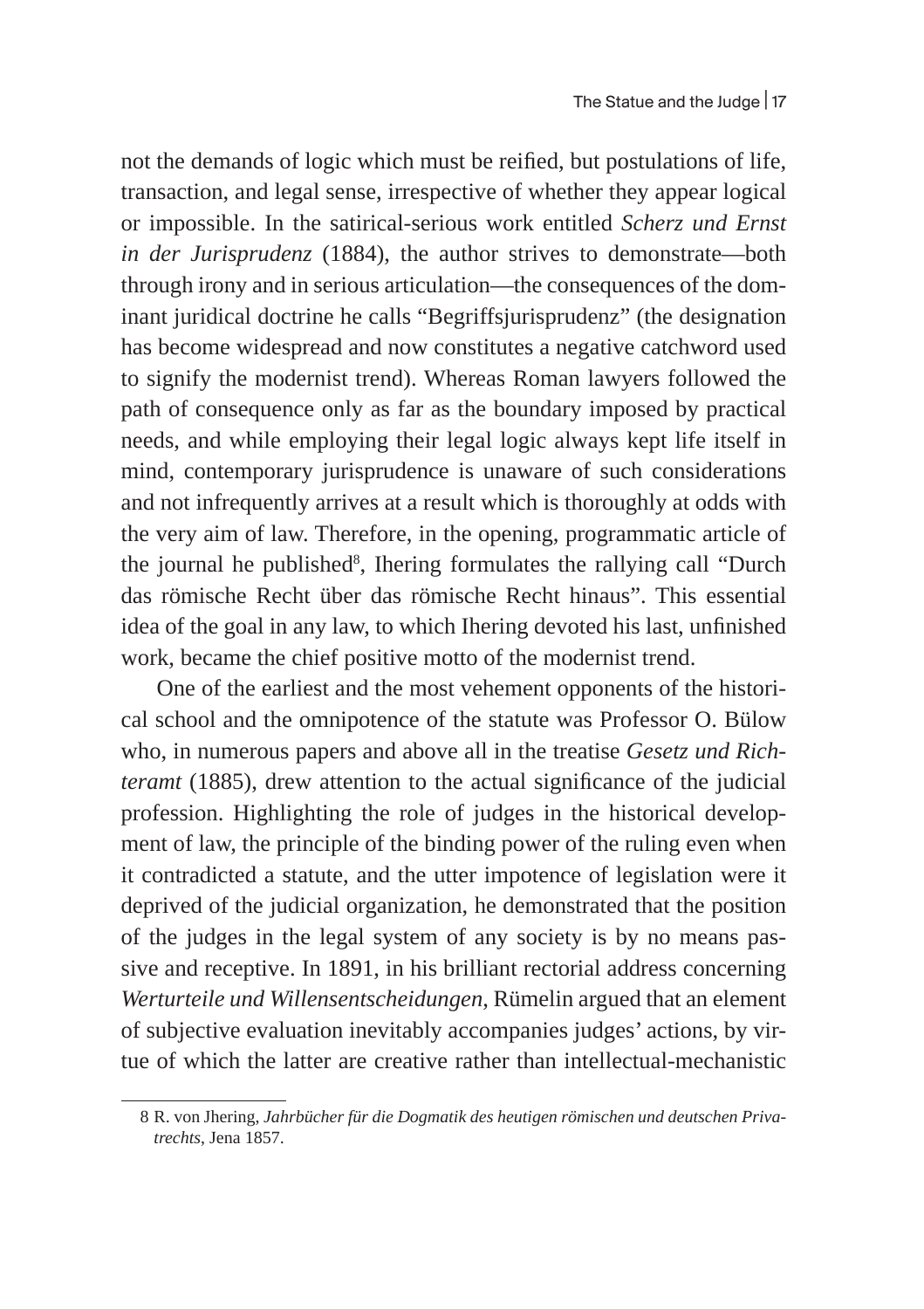in their nature, as the application of various interpretive measures is always founded on judgments regarding their value.

However, the above views failed to resonate to any great extent among contemporary lawyers, imbued as they were with the influences of the historical school. It was only very recently that a keener interest in legal-philosophical and methodological issues has been reawakened. In Germany, considerable credit in that respect is due to the works by Kohler and Stammler. The latter in particular, although not a modernist in formal terms, contributed to the development of the new current. Stammler's philosophy tends to be comprehended and assessed in varying ways. Nonetheless, his concept of "das richtige Recht" has spread very widely in Germany, leading to the recognition of the need for the "the right law."

A veritable watershed in the development of the modernist trend came with the splendid work of the French professor, Gény (a pupil of Saleilles's, one of the first representatives and propagators of the new current in France), entitled *Metode d'interpretation et sources en droit prive positif* (1899): a kind of gospel of the new trend in France. Based on a tremendous volume of both theoretical and practical material sourced from French courts, Gény demonstrated the possibility and necessity of reforming the methods of jurisprudence in the spirit of modern requirements. With formidable competence and circumspection, and ,at the same time, a keenly critical and boldly creative approach, the author advocates abandoning the fiction of the "legislative will", which does not correspond to facts, and acknowledging the undeniable existence of legal loopholes, which are to be remedied by liberal research into today's social needs (*libre recherche scientifique du droit*). Relying on the entirety of modern knowledge that takes the social and technological achievement of the human spirit into account, one should look for a norm which would constitute a vital (natural) law that tallies with the demands of our times. To oppose the former position, Gény advances a new motto: "Par le Code, mais au dela du Code!"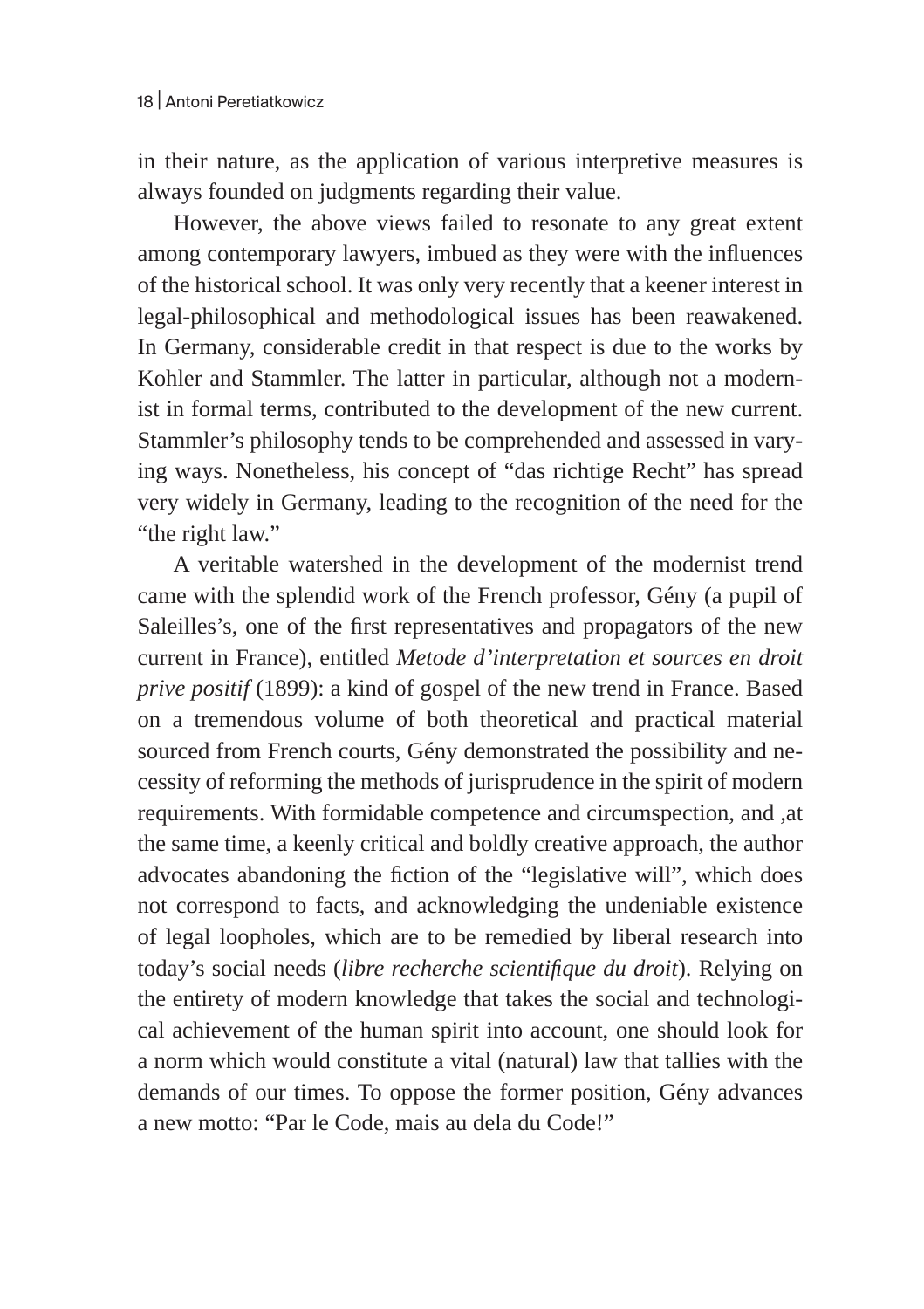One of the most tenacious champions of these novel ideas is professor Ehrlich, whose pamphlet *Freie Rechtsfindung und freie Rechtswissenschaft* (1903) gained considerable renown and became one of the ideological foundations of the modernist movement in Germany. Ehrlich finds the contemporary cult of the statute to be intrinsic to the bureaucratic state (Beamtenstaat) and believes that one should return to historical traditions (Roman, medieval, or those from the Renaissance period), when the authority and the significance of the judge carried much more weight. The new trend aspires to put forward outstanding individuals, who would contribute to the development of law and increase its influence among broad social strata.

Jurisprudence should guide judges along the correct course as they face contemporary issues; it should also examine law in its actual social manifestations. The concern should not lie solely with the wording of a regulation but with how it functions in life, with whether and how it is applied. The year 1906 saw the publication of an anonymous pamphlet: Gnaeus Flavius *Der Kampf um die Rechtswissenschaft* (written by Prof. Kantorowicz from Fribourg, as it later transpired), which thanks to clarity of disquisition, eloquent terms, and the fervour of the author did much to popularize the new ideas, at least among theoreticians. At the same time, it gave name to the entire movement (freirechtliche Bewegung) which was almost universally adopted in Germany. A considerable impact, particularly on German practitioners, was exerted by the writings of the advocate E. Fuchs (*Recht und Wahrheit in unserer heutigen Justiz*, 1908, *Die Gemeinsch*ä*dlichkeit der konstruktiven Jurisprudenz*, 1909, and other works), who admittedly goes too far at times, but in general very aptly—based on extensive practical material—highlights the shortcomings of the method which holds sway today. As a theoretical-political manifestation of the free-law movement in jurisprudence, the Swiss code (which came into force in 1912) is particularly worthy of mention, as its first article sets forth: "Das Gesetz findet auf alle Rechtsfragen Anwendung, für die es nach Wortlaut oder Auslegung eine Bestimmung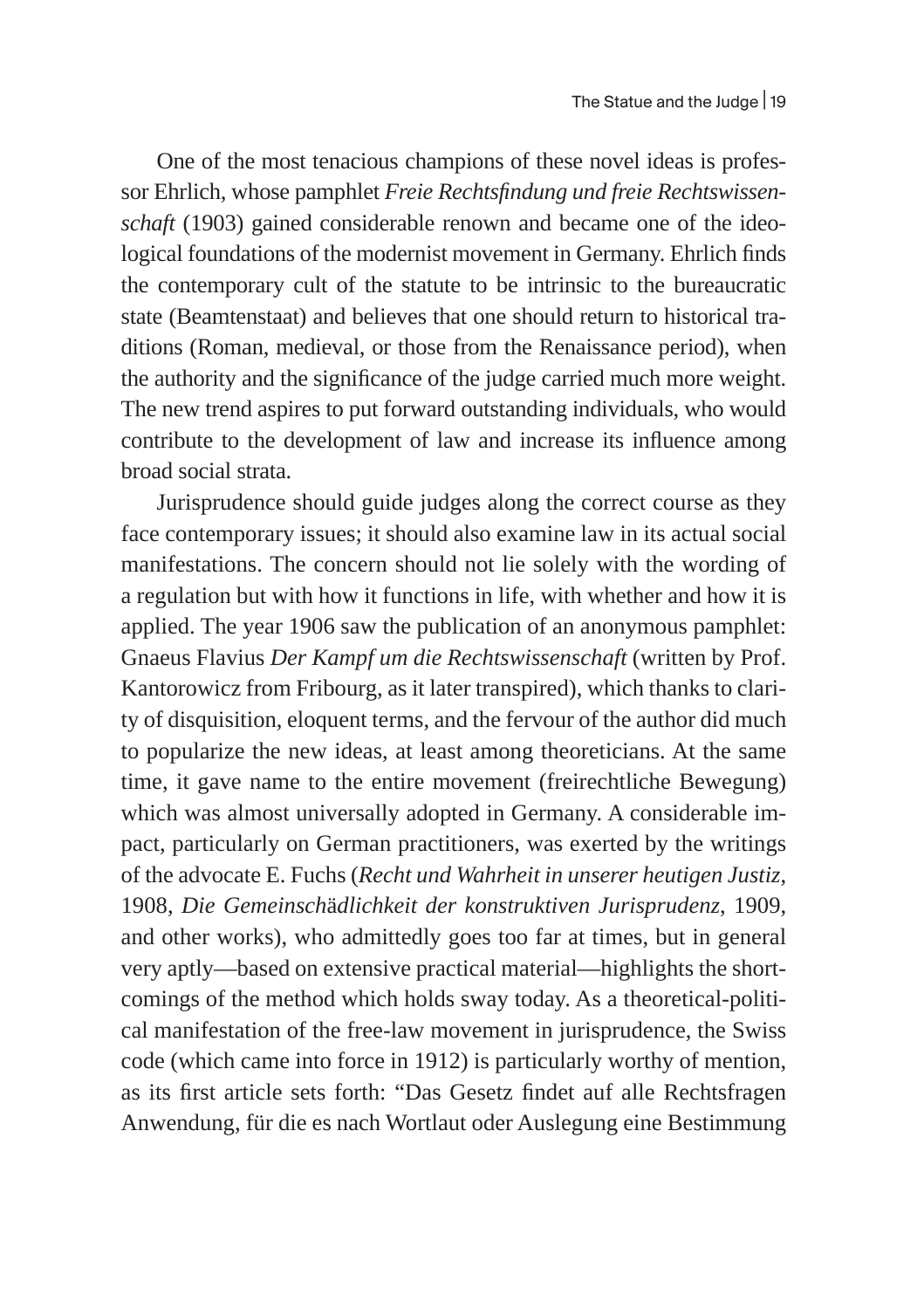enthalt. Kann dem Gesetze keine Vorschrift entnommen werden, so soll der Richter nach Gewohnheitsrecht und wo auch ein solches fehlt, nach der Regel entscheiden, die er als Gesetzgeber aufstellen würde. Er folgt dabei bewahrter Lehre und Überlieferung."

I have mentioned the most important works which in a sense represent stages in the development of the new trend, in view of their influence in various milieus.<sup>9</sup> The final phase of the modernist movement assumed a practical dimension and reached very broad circles, well beyond the domain of the legal profession. In early 1911, two appeals were circulated, whose authors called for a reform of jurisprudence and the judicature; this resulted in the formation of two groups of modernists. The first of these was led by Bozi $10$  (a judge in Bielefeld), who also gathered numerous non-lawyers around him; the second was established by Börngen (president of the higher regional court in Jena). In March, both factions united by incorporating as the association Recht und Wirtschaft, whose adopted motto stated: "Forderung zeitgemässer Rechtspflege und Verwaltung." Since autumn 1911, the association published its own periodical in order to kindle interest in the issues in question among the broader public. The matter of the judge's approach to statutes was included in the agenda of the forthcoming congress of German judges, and it is to be expected that it will be resolved in a spirit which favours modernism. One could even say that legal modernism has all too many adherents, that it gained recognition too quickly, that the presence of outstanding opponents would enable the new trend to be expounded better and to become more profound.<sup>11</sup>

<sup>9</sup> One of the eminent modernists is Prof. Zoll Junior, whose noteworthy works in this respect are little known in the West due to reasons of language.

<sup>10</sup> The author of numerous treaties particularly *Die Weltanschauung der Jurisprudenz*, in which he argues that jurisprudence be made an experimental science, based on foundations derived from natural sciences. A. Bozi, *Die Weltanschauung der Jurisprudenz*, Hannover-Helwing 1911.

<sup>11</sup> Modernism has an outspoken and ingenious adversary in Prof. Donati (D. Donati, *Il problema delle lacune dell ordinamento giuridico*, Milan 1910), who resumes Zitelmann's arguments (E. Zitelmann, A. Pestalozza *Lücken im Recht*, Bonn 1903), and elaborates them further. Donati holds that by linking legal effects with certain states of fact, the legal order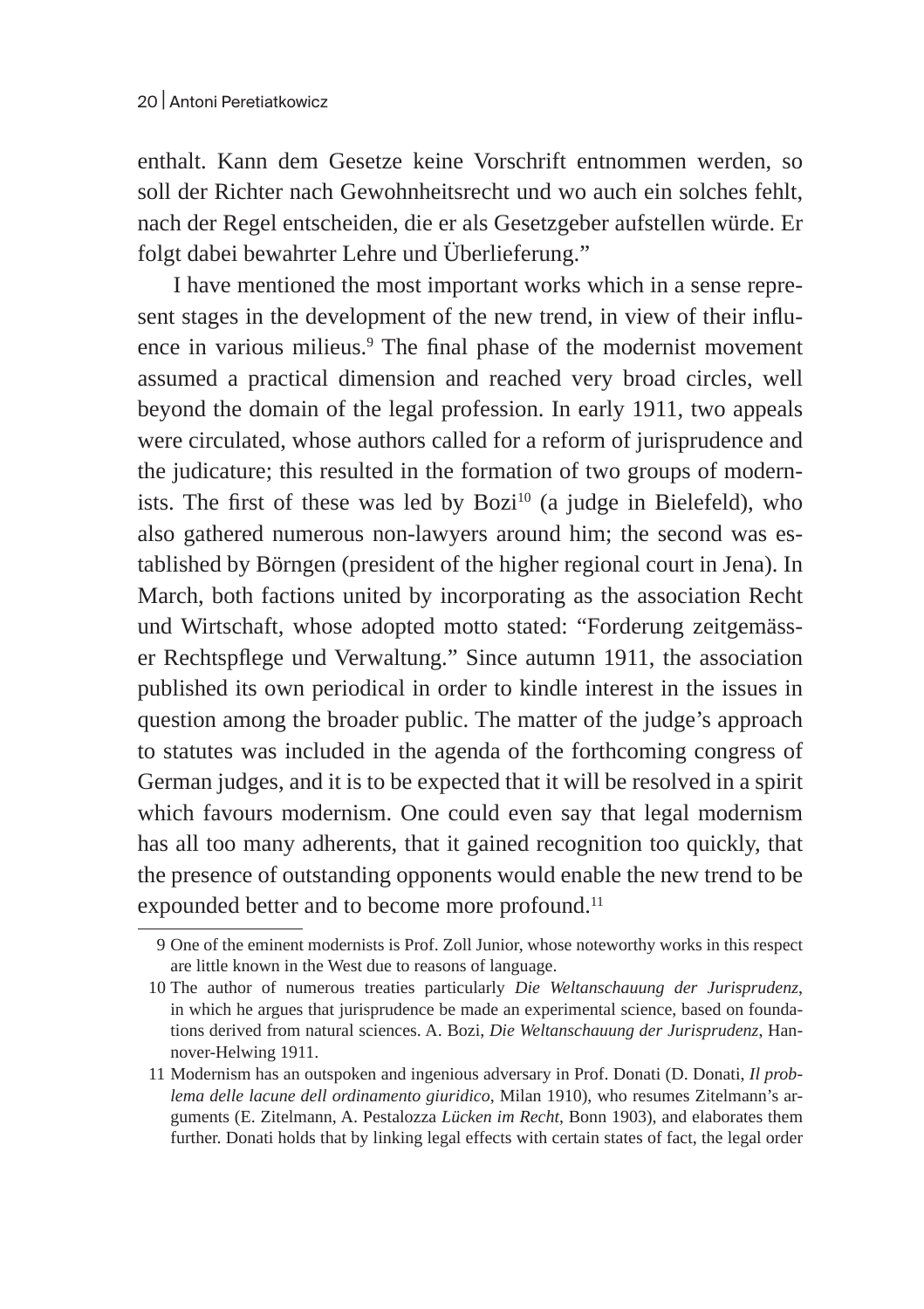We are thus confronted with a trend which is very broad and exceedingly influential with respect to methodology. At the moment, following wider practical propaganda, it has crystallized into a more distinct form and may be deemed a coherent whole. Let us then conduct a concise, legal-philosophical analysis of that new trend, consider the causes behind the emergence of the movement, its chief attributes and its outcomes—which can and should be pursued. Finally, let us delve into that aspect of the new current which may have a special significance for us, Poles. The scope of this paper does not allow the above to be discussed exhaustively, which is why I will confine myself to the essential ideas and the most important observations.

It would be a futile and unproductive endeavour to determine conclusively the actual source of the new turn in legal thought. The scientific and social currents are too complex and comprise too many elements to be considered the outcome of one single cause. One should not even speak of a causal relationship in the strict sense. After all, the relationship presupposes absolute necessity for a given effect to ensue if facts which constitute its cause have occurred. Contemporary psychology has failed to determine the causes which inevitably engender particular human thoughts, therefore when studying intellectual currents one can only speak of factors whose collusion accompanied the emergence of those currents, but we should be aware of the psychological impossibility of arriving at an accurate delineation of the entirety of such factors. In this instance as well, when trying to establish the origins of legal modernism, we may only distinguish the principal types those factors which, as it is usually the case with scientific-social currents, include intellectual considerations on the one hand, and factual elements on the other; theory one the one hand, whereas on the other—life itself.

The theoretical aspects are associated with the orientation of human thought which ever more strongly embraces contemporary philosophy

excludes the latter with respect to all other possible states. Thus, he recognized the "force of logical exclusion" as opposed to "force of logical expansion."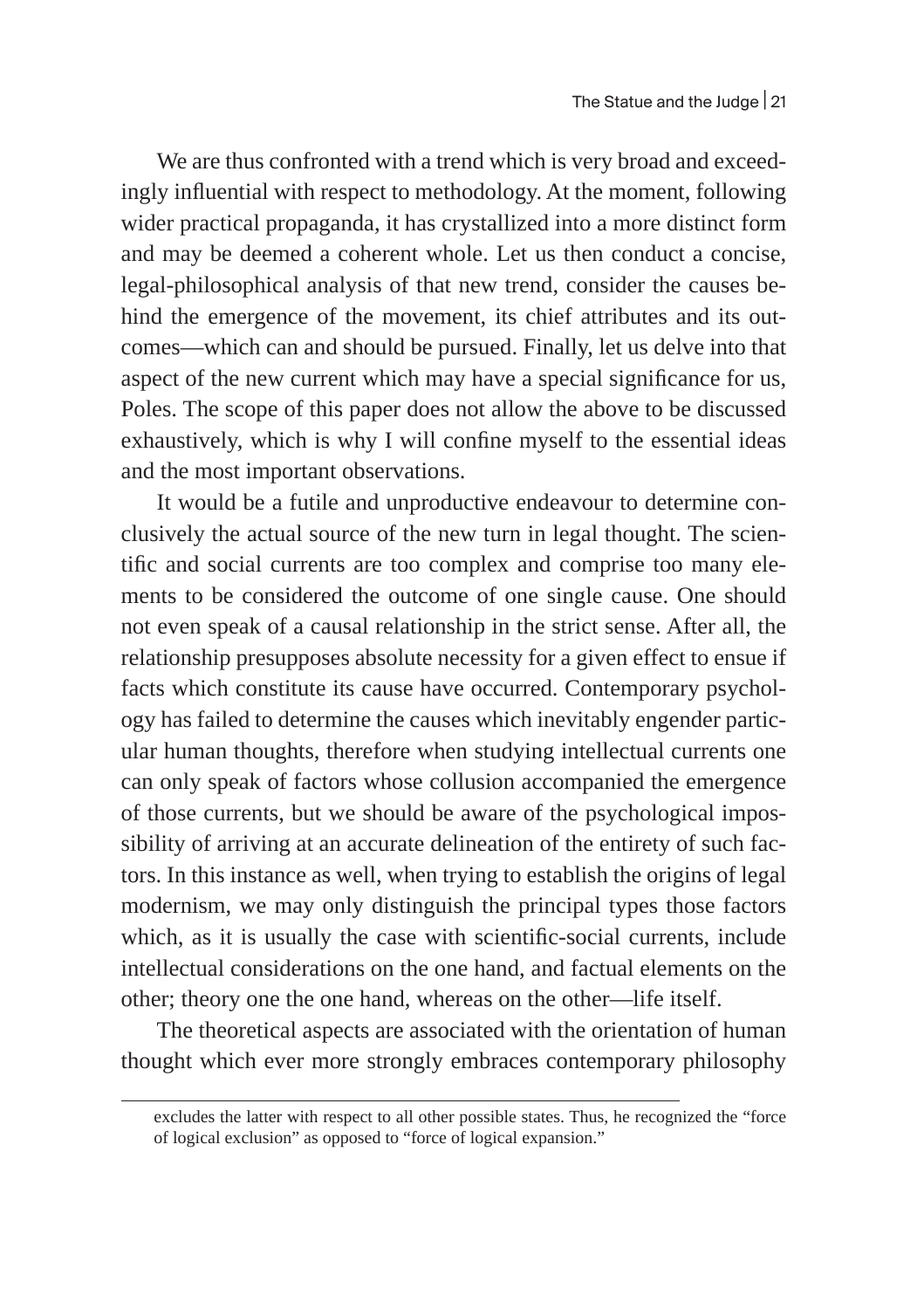and presents itself under the name of *voluntarism*. The intellectualism and rationalism of the Enlightenment triggered a reactionary response in the form of the psychology of emotion, which is not so much a particular trend in psychology as a general spiritual current, encompassing philosophy, literature, art, etc. That general philosophical atmosphere was also manifested in the emergence of the historical school, which bore the mark of Romanticism. By way of counterpoise to deliberate, intellectual creation, it attached primary importance to the process of the unconscious formation of law, and display cult-like reverence for folk elements, vital factors which actually operated in life. However, the emotional bias in psychology did not last long, and in more recent times we have seen a distinct tendency for will rather than intellect and emotion to come to the fore. Admittedly, voluntarism does not aspire to account for all inner experience by invoking the elements of will, as intellectualism had one-sidedly done with notions and ideas. Still, it considers that factor to be more consequential and presumes that it plays a role both in emotional and intellectual processes. A complete isolation of the intellectual elements may prove helpful in a more thorough analysis and facilitate better understanding of respective phenomena, but this process is artificial, methodical, and so does not amount to actual psychological phenomenon. The threads of inner experience are a homogeneous whole which can only be divided through abstraction, but in reality they constitute inseparable parts of a single mental entity, in which the elements of will are those of primary importance. "Other elements," Wundt observes, "are always components of the complete process of will and cannot be contradicted with will in a manner resembling the way in which the latter can be separated from notions from the standpoint of psychological analysis."12 According to Sigwart, "will has an advantage in the theoretical domain as well."13 "All thought," says Windelband, "remains without exception under the influence of will throughout its

<sup>12</sup> W. Wundt, *Logik der Geisteswissenschaften*, Stuttgart 1908, p. 160.

<sup>13</sup> S. Sigwart, *Logik*, Freiburg 1889, p. 25.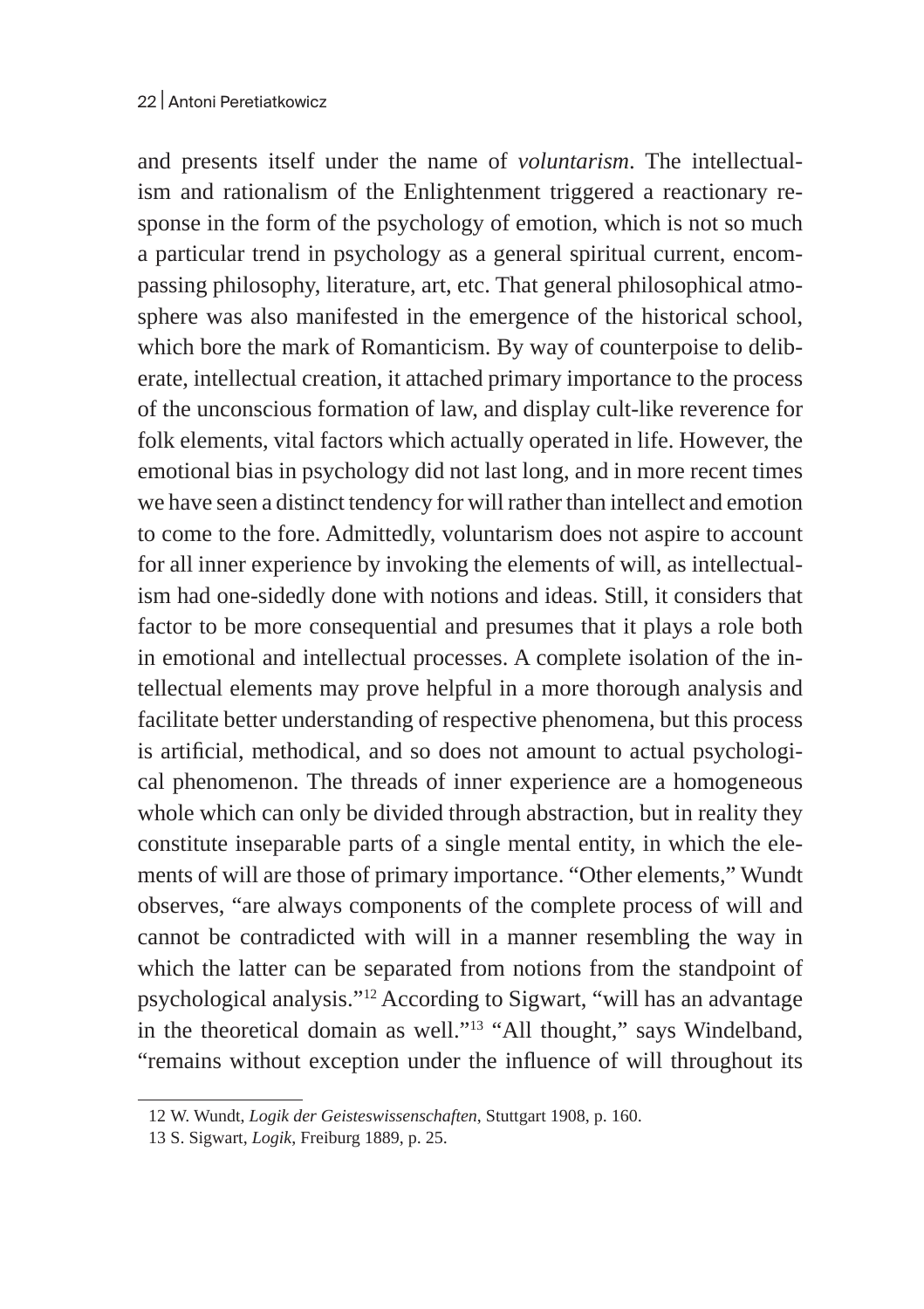course."14 The most extreme expression of this approach is pragmatism (James, Schiller, Jerusalem), which aspires to subject our judgments to the criterion of public interest, and the achievement of certain life's goals. This current attracts increasing numbers of adherents and begins to exert an influence on the whole of contemporary science.

It was not only philosophical thought which drew lawyers' attention to facts that made up the substrate, the fundamental premise of the new trend. It would be misguided to attribute a dominant role in the development of jurisprudence to philosophy. As we know, philosophical knowledge does not enjoy great regard among lawyers and even such an outstanding intellectual as Ihering appreciated its significance only towards the end of his life, and publicly deplored deficiencies in that respect. Still, facts and practical life appeal keenly to lawyers and their impact is much more forceful. The past century and recent years have provided plenty of such facts. Social life has probably never been as dynamic as in that period. The extensive achievements in technology, and the changing economic and cultural circumstances, generate ever new social needs and demands in the legal domain. It becomes evident that statutes fail to keep up with life. Each law is by nature conservative, and it is already obsolete when it is drafted, encapsulating the phenomena and factors operating at the moment of its creation into a permanent norm. However, it is not capable of predicting future facts and changes, nor can it be in line with new relationships. Montesquieu realized this, and therefore advised the frequent revision of laws, so that all issues which might arise could be resolved by statutes. Here, life proved theory false. It demonstrated technical obstacles and the practical impossibility of continual legal reform. Creation of the universal German code was vivid proof that very long and laborious paths lead to statutes which cover more comprehensive domains of social life. It is clear that this measure will not attain its goal and counting on the legislative apparatus

<sup>14</sup> W. Windelband, *Präludien*, *Aufsätze und Reden zur Einleitung in die Philosophie*, Freiburg 1884, p. 265.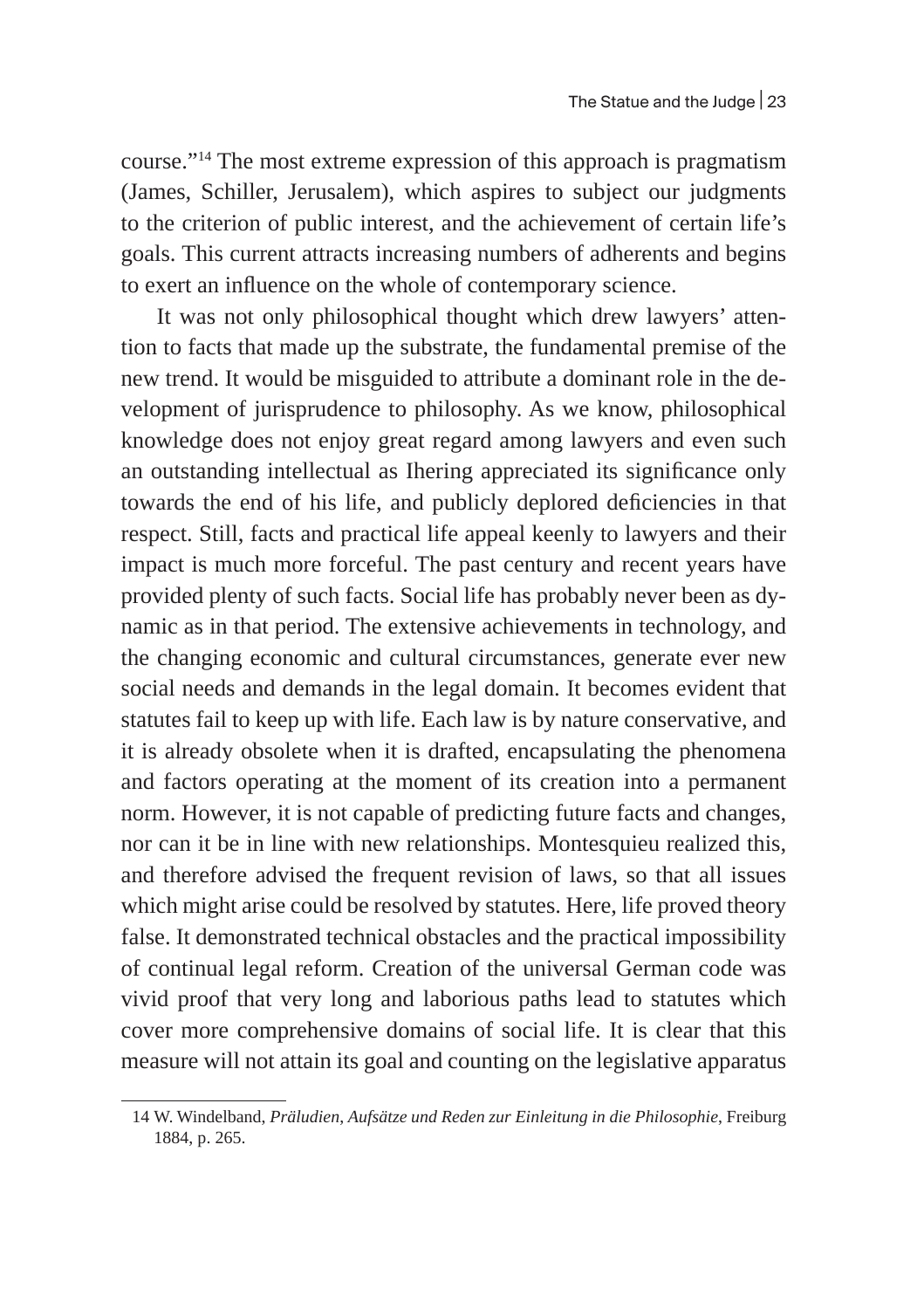alone would be ineffective. One should look for another factor which could mediate between a law and the new demands posed by life, and this function is now discharged in practice (not in theory) by the judicial estate.

On the other hand, the chasm between society and professional lawyers has become increasingly palpable. In the Roman times, in the Middle Ages and in the Renaissance the nation and the law were close; while the bond has been very much preserved in England, Central Europe witnessed the contrary: the absolute—and subsequently the constitutional—state transformed law into a system of abstract norms which were unknown to the public and served officials who enforced the orders of the omnipotent legislator. Although the historical school maintained that law is a product of the national spirit while lawyers are exponents of the soul of nation, the law was in fact shaped after the Roman model without regard for the distinct nature of the matter subjected to regulation. Apart from that, the historical school caused theory to be detached from practice, separated science from the actual administration of justice. Nineteenth-century German jurisprudence showed little interest in the regulations in force and readily concerned itself with the past, with Roman and Old Germanic times, while a similar approach pervaded the system of university studies. History was studied for its own sake, it was treated as a goal, not a means to an end. This had to change as the new code was introduced. A fair number of eminent figures diverted their attention and efforts from history to focus on the law in force, on the present day. The dissonance between science and practice gradually diminishes, giving rise to fitting demands placed on legal knowledge which formerly received so little attention.

Finally, in countries where exhaustive codification took place at an early stage, such as France or Austria, experience has shown that the existence of comprehensive laws does not suffice to ensure the stable and uniform administration of justice. Montesquieu's ideal, where "one judges today, as they will judge tomorrow, and judgments ought to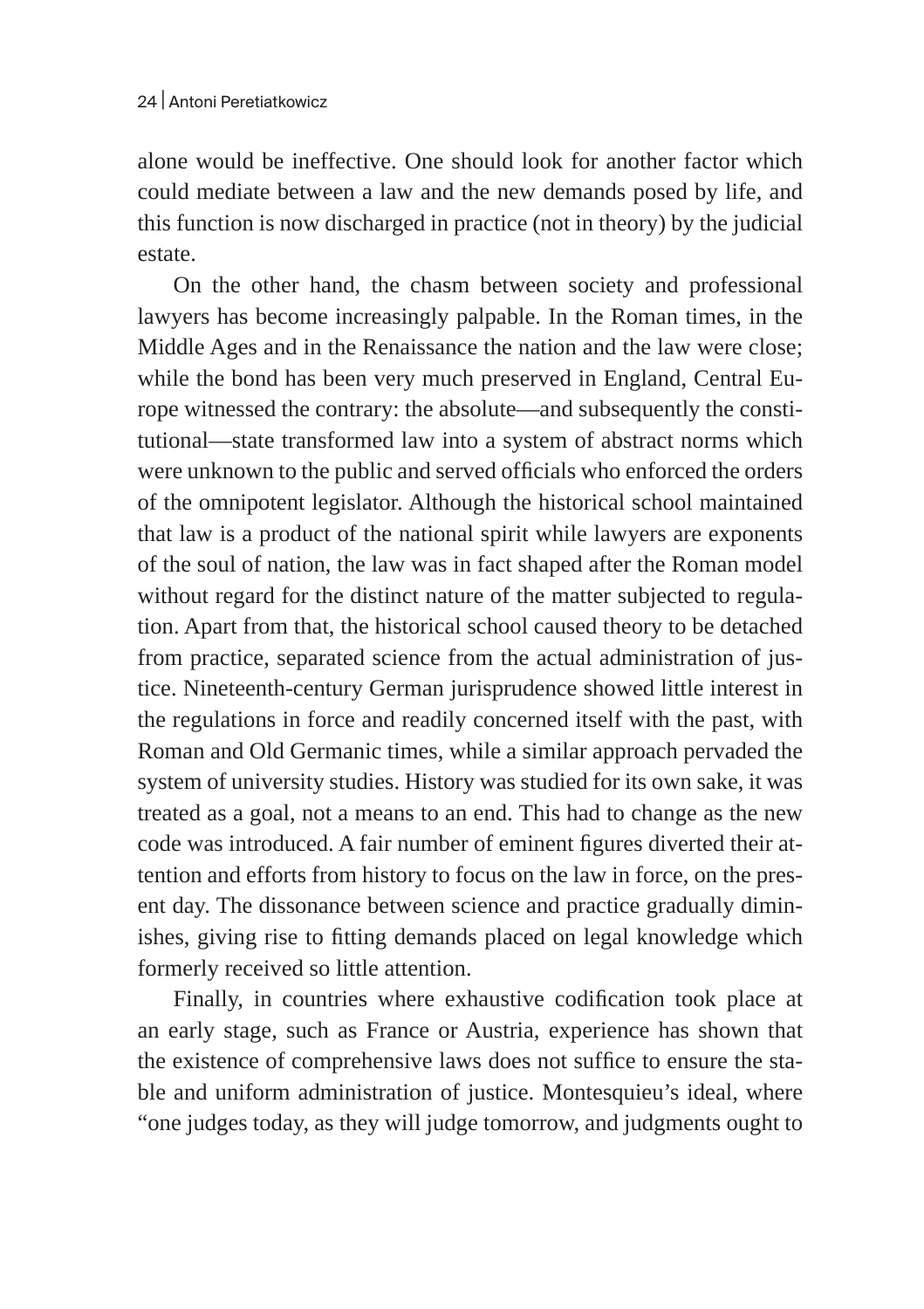be fixed to such a degree as to be ever conformable to the letter of the law"15, was not realized, as it proved impracticable. Both with respect to minor affairs and matters of utmost importance, numerous theories were advanced, which on the grounds of the same state of facts arrived at divergent legal effects. The relative nature of interpretation of the regulations in force became ever more apparent. The history of the application of law demonstrates a gradual evolution, which corresponds to the development of life and its needs. The German code also contributed to exposing the limits of the legislature and disproving the legend of the "logische Geschlossenheit des Rechts" much more effectively than the numerous and dispersed sources of Roman law could have done.

All these factors, as well as many others, caused a breach in the traditional notions, engendered a kind of scepticism towards the alleged objectivity of law, and spurred a critical movement where the tasks and the methods of jurisprudence were concerned. The need for a revision of the foundations on which one had relied so far began to be perceived and acknowledged. The postulation, advanced at first by a few profound minds, aroused increasingly lively interest, and eventually transformed into a universal trend which has spread across broad circles of theoreticians and practitioners, becoming a topical issue. It is quite understandable that the modernist trend, as all novel movements, does not have such distinct foundations and clear-cut contours as the longstanding schools; that there are many extremes there, many ostensible contradictions, many groundless illusions. Let us then use the abundant literature to try and isolate the essential core, the enduring kernel inherent in all—or at least the most modernist—views which have been expressed and possess decisive significance for the entire current.

There are four crucial moments of the modernist movement, or elements of fundamental importance, which provide basis for all its other manifestations: 1) the critical-conceding moment, 2) the teleological-

<sup>15</sup> C.L. Montesquieu, *Esprit des lois*, Londres 1777, XI-6.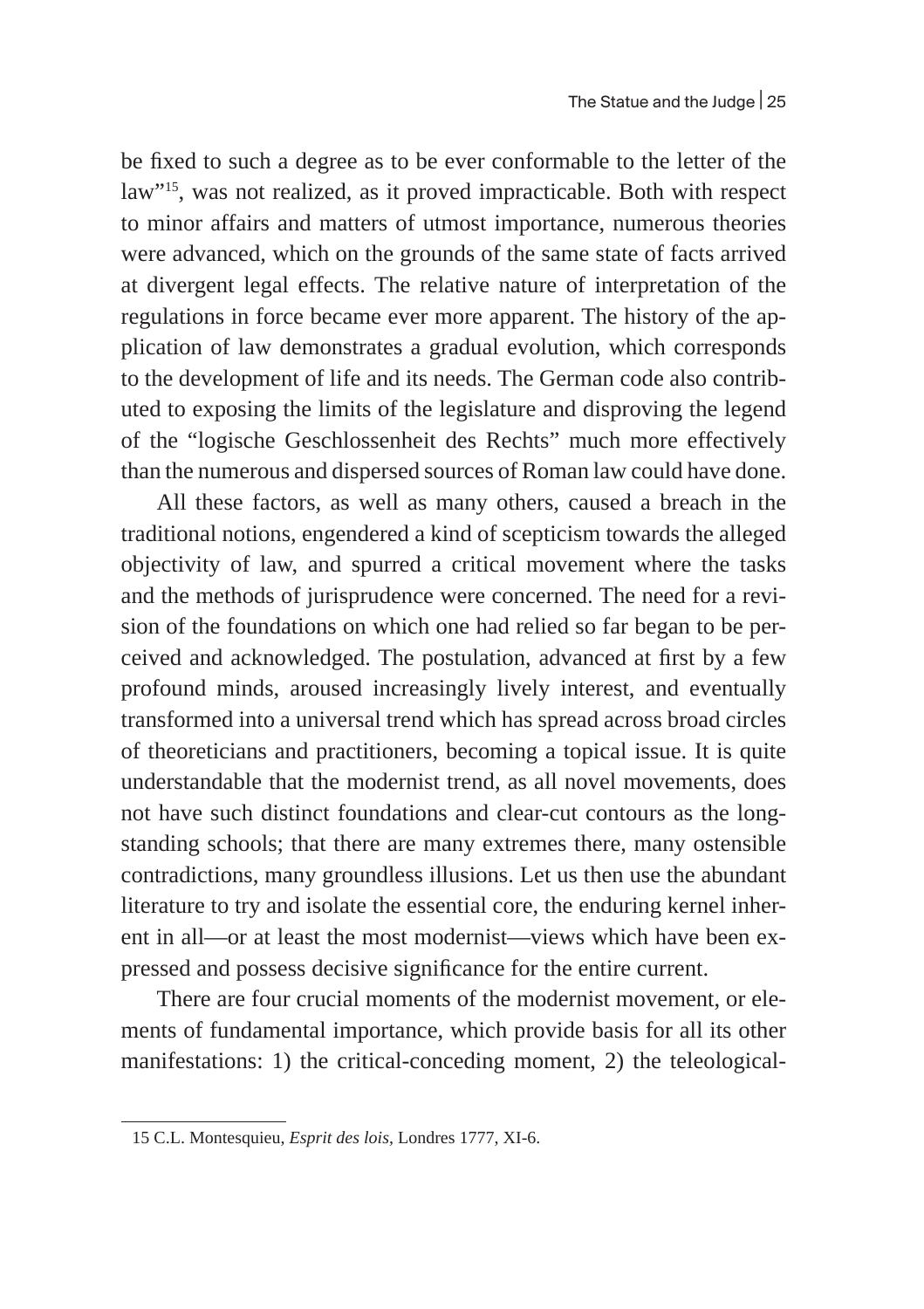social moment, 3) the cult of individualism, 4) the idea of natural law (reformed).

The modernist current sets out from the recognition of the vital nature of jurisprudence and adjudication.<sup>16</sup> "The fight," states Kantorowicz, one of the chief representatives of modernism, "has a declarative rather than constitutive significance."17 One should relinquish the illusion that a law, even the most comprehensive one, is able to provide for all the instances in which it should be applied. Civil codes endure for centuries, while life changes continually, technological and economic circumstances shift, and it is obvious that no legislator is capable of anticipating future forms that social life may assume. Could Napoleon's code have predicted the use of electricity and all the relations it would bring about? Could it have made allowances for the development of factorybased production and modern means of transportation? Even if social conditions were to remain unchanged, no legislator is so brilliant as to envision absolutely all relationships, all conflicts, and all legal needs. Life is always more profuse and more multifaceted that statutes and brings forth instances to which we can find no answer. The existence of gaps in law is a doubtless fact.

According to the traditional school, in such cases one should search for a "presumable legislative will" and fill the apparent gap by means of "logical expansion." The device which serves to do so consists of wellknown interpretation methods, which are expected to extract the correct legislative will from the law. One of the chief assertions of modernism is that the "presumable will" is a fiction which should be ousted from science, since it creates the illusion of objectivity that does not exist in reality. After all, it is simply not possible to determine the notions entertained by the legislator from a century ago. Looking for the fictitious will, the commentators actually strive to find a "rational", most "purposeful" will.

<sup>16</sup> The modernist movement is primarily concerned with the activities of judges; however, given that scholarly jurisprudence consists largely in conducting preparatory work for the judge, both remain closely linked.

<sup>17</sup> H. Kantorowicz, *Kampf um die Rechtswissenschaft*, Heidelberg 1906, p. 9.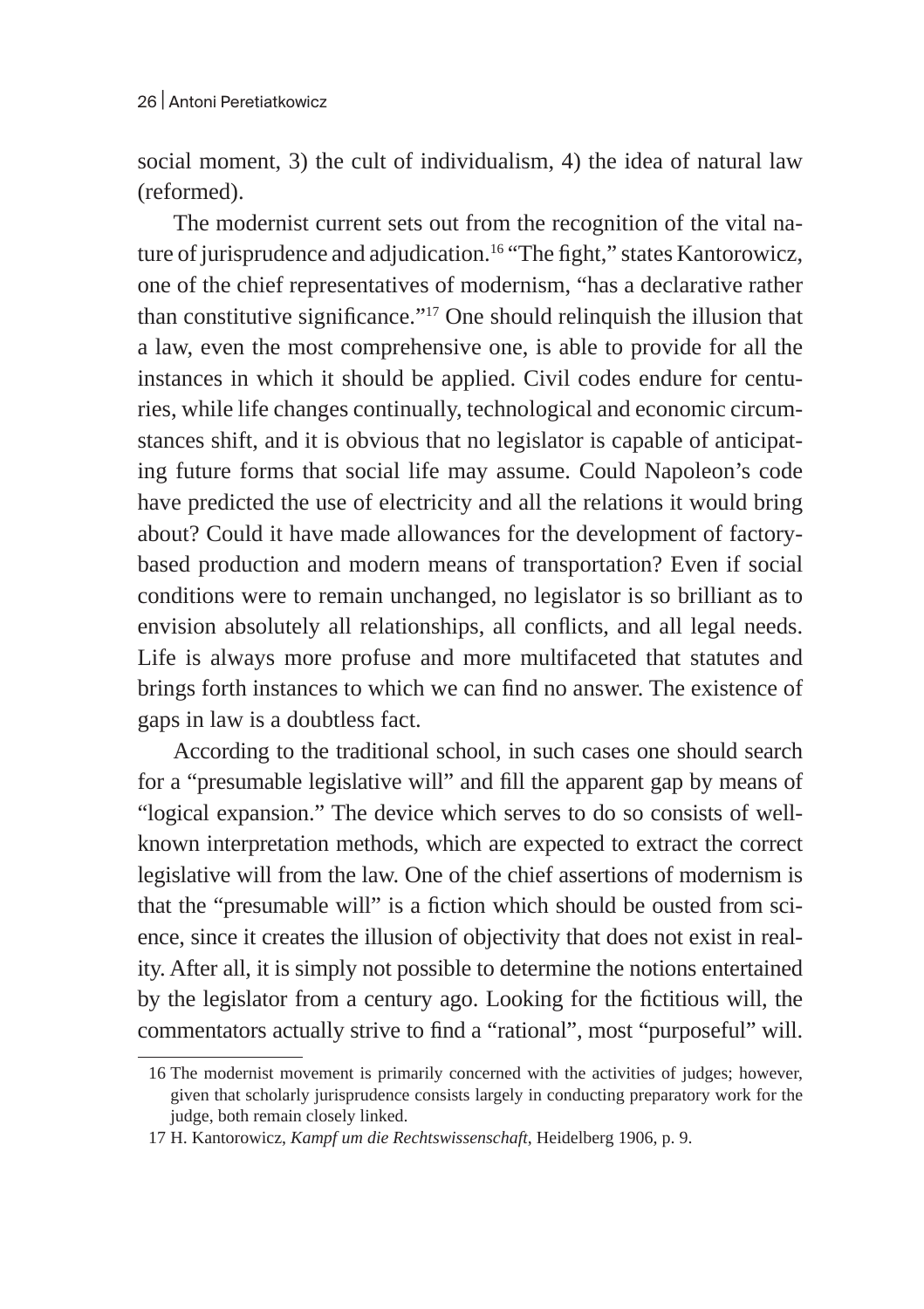Thus they introduce a new moment into their deliberations, a naturally subjective component of rationality and purpose. Hence adjudication in doubtful cases usually includes expression of views regarding the "value" of one decision or another, being always a "Werturteil" (to use Rümelin's language), and conclusions founded on "will".

The use of interpretive means in order to ascertain the legislative will appears to be a scientifically-objective process. However, this is a misconception, for there are no objective criteria as to the choice of such means. There are numerous methods of construction, but when does one use analogy and when should it be *argumentum a contrario*? When should the interpretation be broadening and when restrictive? What should one do when a conflict of laws arises? Which norm should be deemed to prevail? The "rationality" and "equity" of the obtained results come into play when making the choice, and thus we are dealing yet again with the subjective element, with "value judgments" and decisions based on "will."

Finally, one should realize that all statutes operate by employing notions and necessarily have to do so. Indeed, a notion is an intellectual instrument that is indispensable in order to find one's bearings in the tremendous complexity of diverse phenomena, yet it is a very inaccurate and imperfect tool.<sup>18</sup> The substance of notions (abstract ones in particular) is virtually never delineated with such precision that it does not raise any doubt. Apart from the permanent elements inherent to each notion, there is a range of borderline points, phenomena situated at the outer limits of notions which constitute a transitional juncture and can therefore be classified in either category. A question arises here, namely what is the judge guided by as they subsume life's phenomena under this or that legal notion? Undoubtedly other factors (rightness, purposefulness) must be involved, not statutory provisions alone. Here, "value judgments" and decisions based on "will" are in evidence as well.

<sup>18</sup> Petrażycki provides some highly valuable observations in this respect. L. Petrażycki, *Wstęp do nauki prawa i moralności*, Petersburg 1907.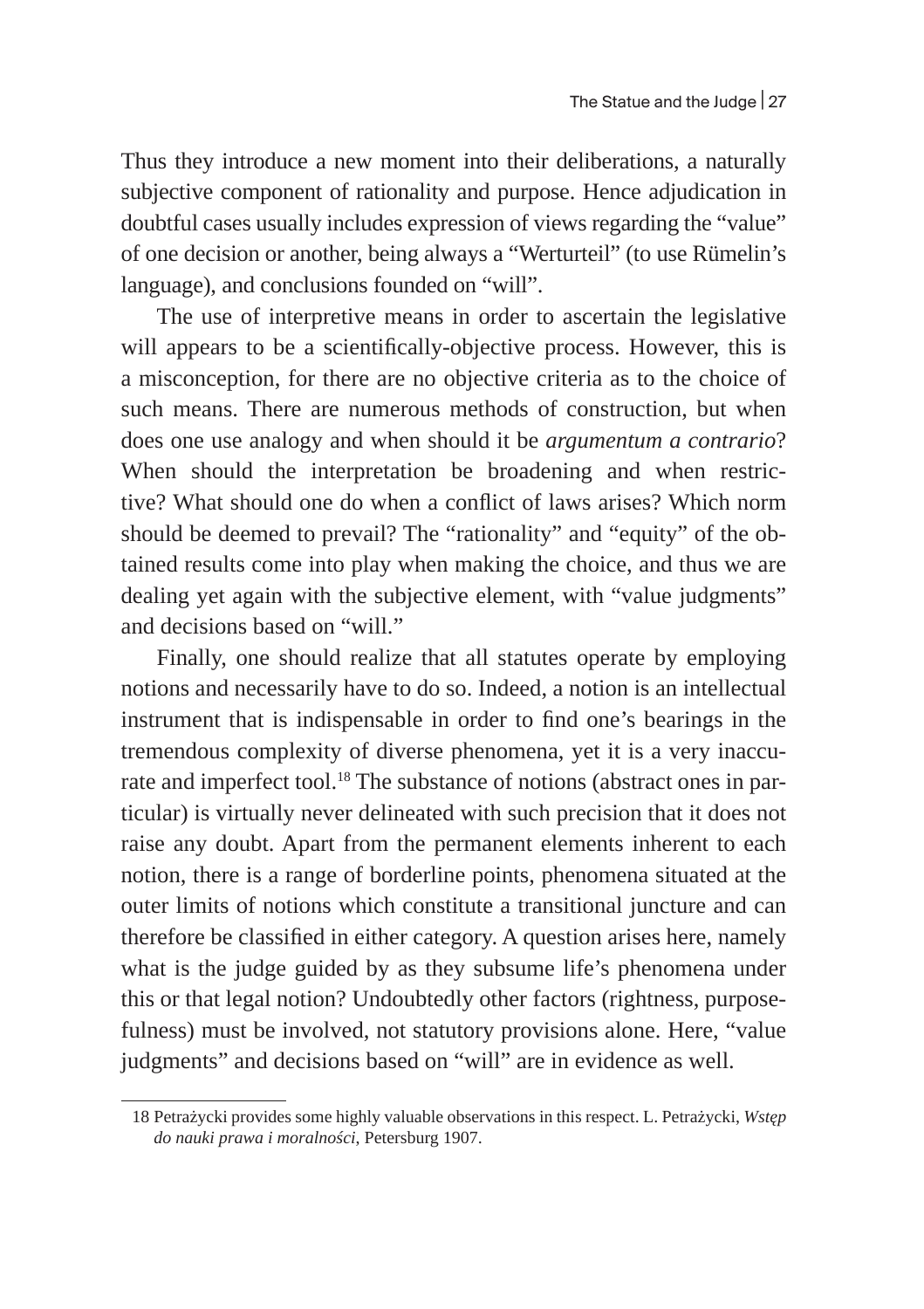Consequently, legal modernism sets out from the assumption that jurisprudence and judgments possess certain properties which consist in the inability to eliminate the subjective element, the value component and the resulting will. Each issue of contention becomes a singular legal problem, for which there is no ready-made solution in statutes, but which has to be created. Fictions that are considered a reality are detrimental to science and life alike. One should critically and openly face the truth and refrain from concealing indisputable facts. Therefore, legal modernism is first and foremost *critical-conceding* in its approach.

The second trait of the new trend is its *social* nature, which is why it adopts the creed of "Die sociale Jurisprudenz" as its modern postulation instead of the traditional "Begriffsjurisprudenz" (as construed by Ihering, where it means the creation of abstract notions without taking into consideration the consequences it may lead to, compounded by their application to resolve legal questions regardless of the usefulness of the results thus obtained). Modernism emphasizes the principle of the purpose of each law, which is only a means of satisfying social needs. In view of the fact that legislation contains numerous loopholes, contradictions and inaccuracies, it should be implemented from the teleological standpoint, i.e. its rightness and social interest. A statute is not an end in itself and the logical perfection of the system is not the goal of jurisprudence. If the judge fails to find a clearly formulated provision in a statute, then they should be at complete liberty to look for the most pertinent norm. *Freie Rechtsfindung! Libre recherche scientifique!* It is not through abstraction and logical analysis, not by way of intricate constructions that the judge should arrive at the right decision, but through thorough knowledge of social life and its needs. Universal benefit and justice should be their directives. Thus the activity of the judge becomes analogous to legislative action, with the exception that the decision of the judge does not produce a general but a specific norm pertaining to the case it regulates. Given such broadly understood tasks of the judge,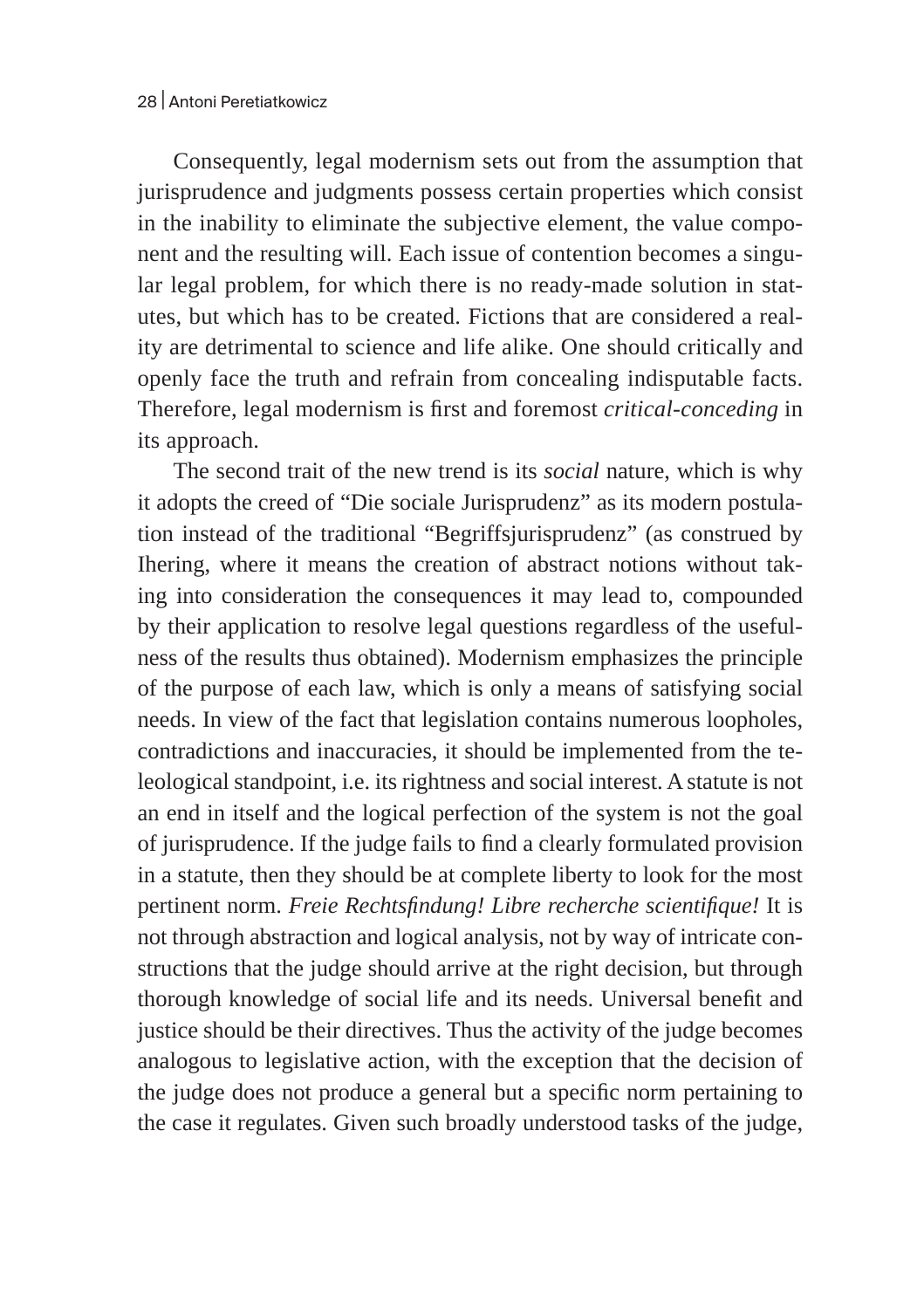the duty to fulfil them adequately becomes a difficult one indeed. The judge cannot limit themselves to in-depth knowledge of laws and relevant literature, as they need to reach beyond the confines of their office and approach life itself. Only thorough knowledge of social relationships, scrupulous examination of the facts and data make a right verdict possible. It is indispensable to be conversant with the factors which yield modern culture, meaning the knowledge of both the actual political system which provides the framework for all institutions and expresses itself in laws and customs, the structure of contemporary economy, as well as moral and religious concepts which function within a society and require being taken into account. In this respect, they may avail themselves of the contemporary achievements of the human spirit and the findings of modern scientific inquiry. The lawyer should also know the yield of economics, ethics and philosophy, psychology as well as take advantage of technological sciences, so as to have a clear idea of the shape of contemporary civilization and its demands. Sociology is of paramount importance here, a science encompassing the entirety of social life which admittedly has not yet gained stable foundations and a sure method, but one of which much may be expected in the future. As Gény asserts, "one should set much less store by logic, in itself utterly fruitless if one does not combine it with real material, and turn to sciences and methods which aspire to discover the active and fertile substance by observing, analyzing, and elucidating the entire social life of humankind." The element of interest, elaborated by Ihering, is very strongly underscored by many modernists. Resolving contentious issues presupposes understanding of the interests involved and striving to bring them into balance from the standpoint of the social good. This means granting state sanction to those interests which carry higher importance. Determination of individual rights can be best facilitated by an examination of the overall economic and social goals, and the subsequent comparison of their significance with the weight of interests that are contrary to those goals. Various teleological moments are given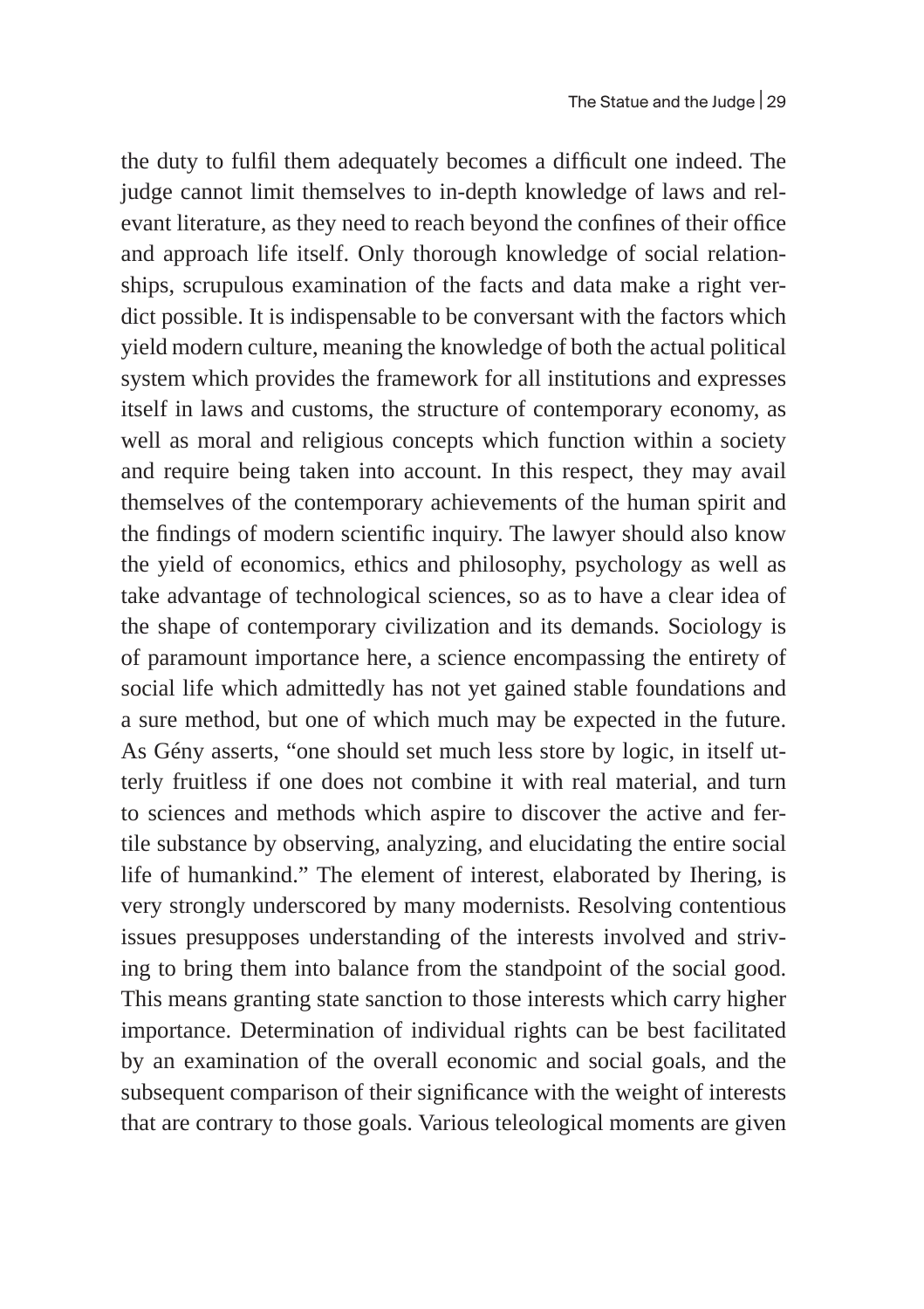consideration in practice even today, but this usually assumes the form of a constructive dialectic and is thus hampered and distorted.

Modernists demand that social factors in the above sense are also introduced in the course of university studies. They argue against onesided historicism and the "jurisprudence of notions", insisting that present-day social relationships should be incorporated to a greater extent. One should look not only outside oneself, but also ahead of oneself and into the future. One should tend to the harmony of the system and consistency of legal constructs as well as their capacity to satisfy existing social needs. Alongside the knowledge of laws, the young lawyer should learn to understand people and social life. Psychology, political economy, sociology and their applications should be an inseparable part of legal studies. This is echoed in the demand which Ehrlich is particularly vociferous about, namely to study legal norms not only in their abstract, theoretical form, but also in real life. "A legal norm is not a rigid dogma, but a vital force." The task of jurisprudence is to present law as it actually applies and operates. One who only knows the "will of the legislator" does not know law which exists in fact. According to Ehrlich, dogmatic understanding should be contrasted with dynamic understanding, which considers law as it operates in practice.

Social nature is also manifested in the postulation calling for the democratization of law, in order to bridge the distance between law and the wider masses. One the one hand, law should be given a form which is accessible and comprehensible to all strata, while on the other its substance should be indicative of society's legal awareness and thus nurture a close bond with the people. Current jurisprudence has turned out a class of spiritual aristocrats, a separate caste who are not understood by the general public and who do not understand the latter either. One should strive for the state which had once existed in Rome. The confidence in law and the cult of law may only ensue if there is knowledge of it. Here, the demand for "Die sociale Jurisprudenz" in lieu of "Begriffsjurisprudenz" applies as well.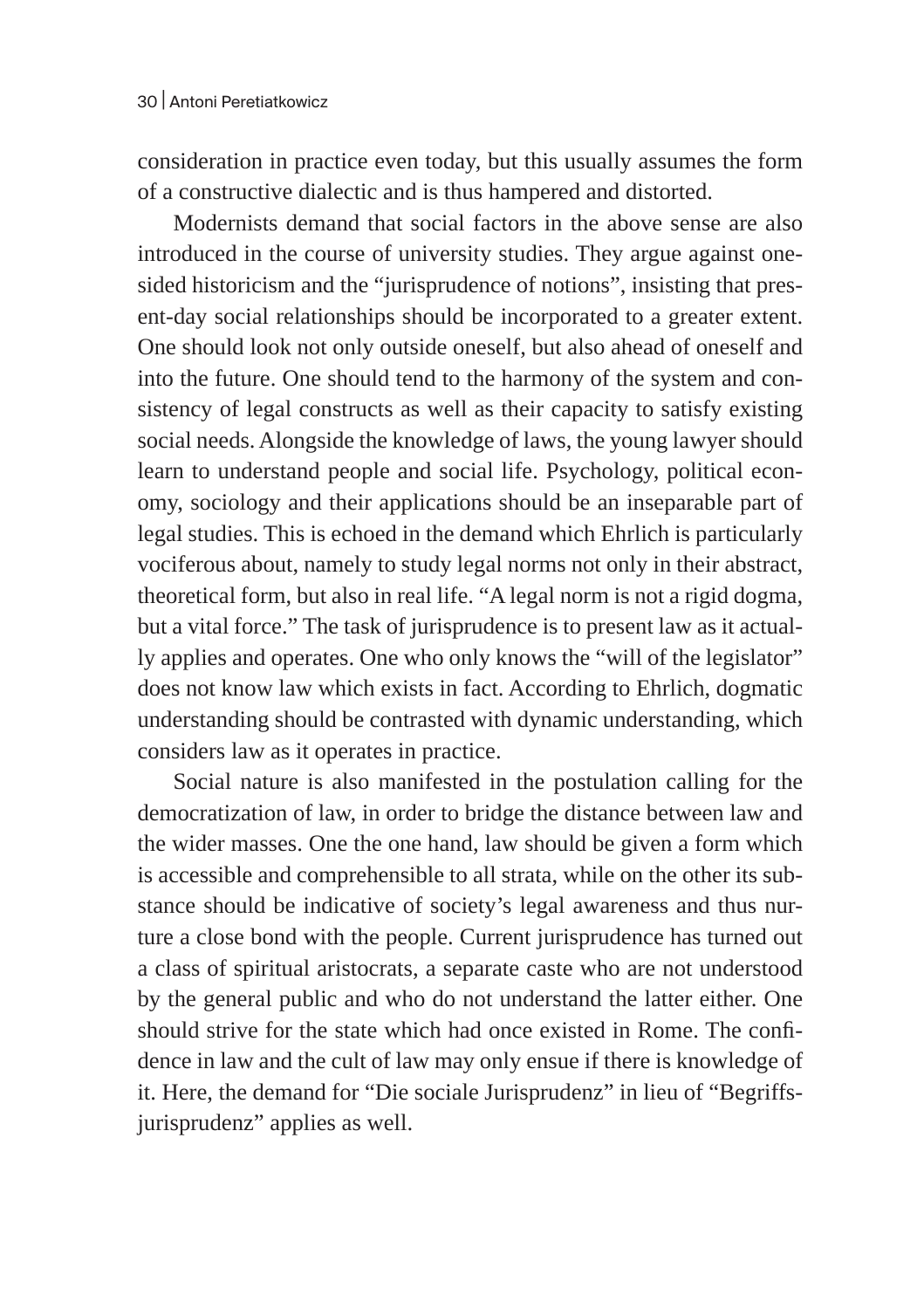The third essential moment in legal modernism, perhaps not as definite as the previous ones but still recurring in various forms, is the conviction presuming the existence of *non-positive law*, a law which exists outside statutes and which should be valid for the judge when rectifying statutory loopholes. "The new understanding of law", Kantorowicz says, "presents itself as a revival of the natural law in an altered form."19 A curious twist of history! Repressed by the historical school, by the empiricism of the nineteenth century, by modern positivism, natural law seemed to have withdrawn from the realm of law and found shelter in the archives of the past. Towards the end of the last century, Bergbohm dedicated much of his life to the labour—fruitless, as it turned out—of searching for and detecting the remnants of that utopia hidden in various forms, so as to extirpate it from legal science once and for all. Meanwhile, today we see that doomed idea resurface with great vigour. Also, if we look back at history and realize that the idea of natural law never really disappeared, that in society, outside the sphere of professional lawyers, the idea still lives and operates, it would be legitimate to ask whether it is not a sociological fact, a social-psychological phenomenon which not only manifests itself in diverse form but is—in its essence—inseparably linked to human nature. However, we are not going to delve into that question here as it would lead us too far; let us only state that legal modernists constantly invoke non-positive law. The difference between its modern and past variants is easy to capture. It is not considered permanent, immutable, independent from the circumstances of time and place; on the contrary, it is believed to depend on economic, social and political relationships, on the level of civilizational advancement, on the culture of the given period. It does not possess binding force (as the old school maintained) on a par with or even above statutes, having merely certain ancillary significance as it fills statutory loopholes.

Determination of the positive character and positive substance of the modern natural law is less lucid, which is quite understandable consid-

<sup>19</sup> H. Kantorowicz, *Kampf um die Rechtswissenschaft*, Heidelberg 1906, p. 10.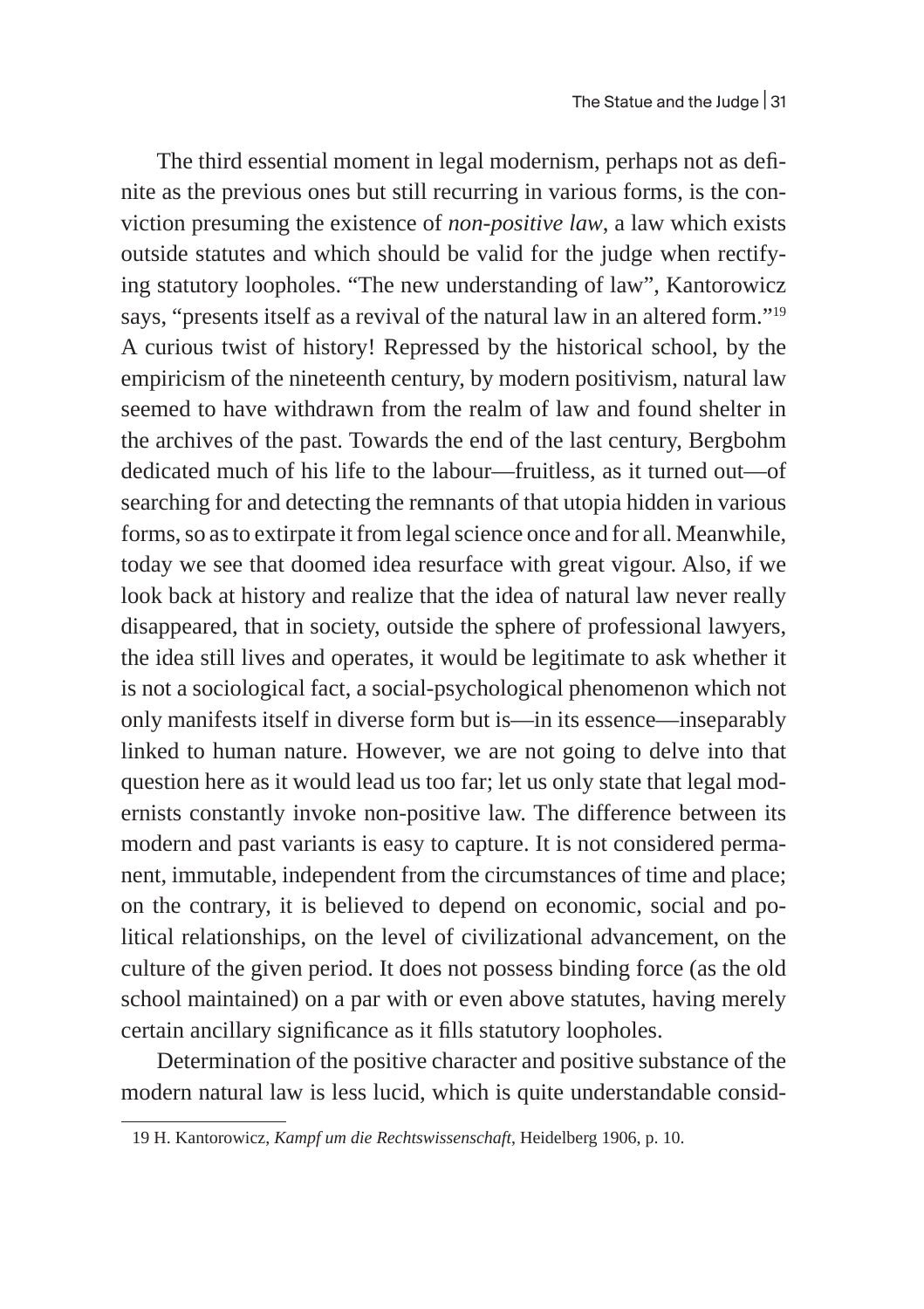ering the difficulties and complexities involved. Prof. Gény—who incidentally combines natural law with the principle of justice—goes farther than anyone else in this matter. He assumes the existence of certain ethical factors which endure unchanged over time. "Beyond and above the positive nature of things, composed of material and mutable elements, there exists a higher order of things which consists of changeless principles of reason and ethical factors."20 The statute is only one of the expressions of the essential law, which can and should fulfil its role outside the statute. Kantorowicz recognizes the existence of a law "which aspires to binding force irrespective of state power" and calls it "freies Recht". The matter is expounded in most explicit terms by Prof. Zoll, who sees "the right law" in "the principles and rules which at a given moment should, in view of the 'nature of things', be deemed as the best and the most appropriate ones, as an ideal of legal norms", while asserting that "at a given moment and in a given society there can be only one just law."21 It becomes the source of the applicable law by virtue of interpretation which should make use of it.

The very motto of the new trend, that is "Freie Rechtsfindung!", intrinsically presumes the existence of law outside the statute, one which needs to be found. Strictly speaking, one should rather speak of the "creation of law" in this case, and then "Freie Rechtsschöpfung!"22 would be a more fitting slogan.

The fourth fundamental moment of the modernist trend is a certain *cult of individualism* in the actions of the judge. In this respect, the new current represents a complete contrast to the age of Montesquieu, when efforts were made to extinguish any traits of individuality in the mind of the judge, and organize the judiciary in such a way that the judge would be a machine, an intermediary apparatus between statutes and the adminis-

<sup>20</sup> F. Gény, *Méthode d'interprétation et sources en droit privé positif: essai critique*, Paris 1899, p. 481.

<sup>21</sup> F. Zoll, *Austriackie prawo prywatne. Część ogólna*, Kraków 1909, p. 28.

<sup>22</sup> See the valuable remarks made by Prof. Radbruch in *Rechtswissenschaft als Rechtsschöpfung*. G. Radbruch, *Rechtswissenschaft als Rechtsschöpfung*, Heidelberg 1906.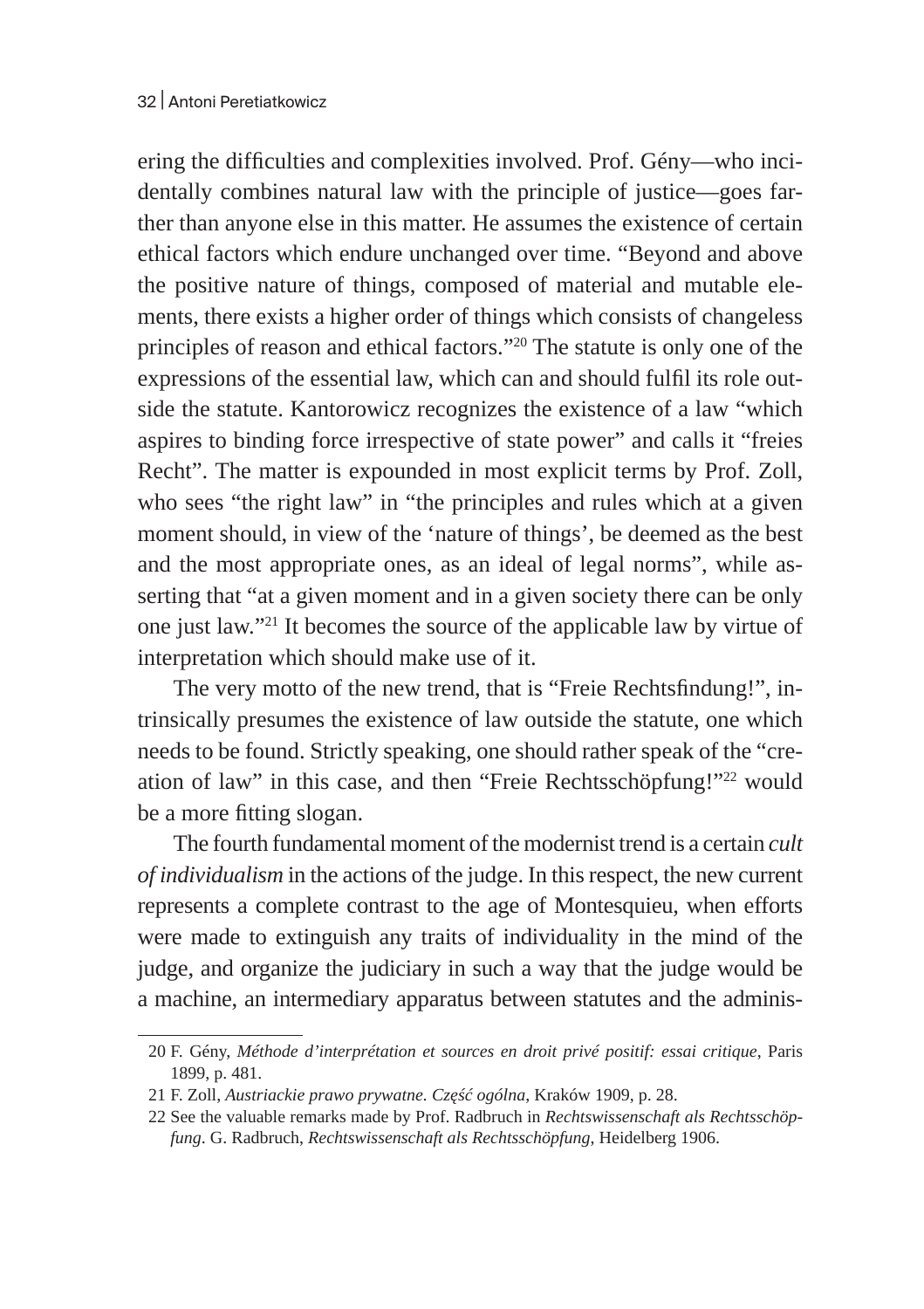tration of justice. Modernists repeatedly invoke the example of England and the importance that eminent judges enjoy in that country.<sup>23</sup> They call for fewer but better selected judges, assuming that outstanding personalities will contribute more effectively to the development of law than average minds. Just as natural law in its time set the inalienable rights of a person against the state, so legal modernism juxtaposes the rigidity and formalism of state norms against the discretion of judges, who may treat each case differently, employ an individualized approach instead of a single, uniform standard. Modernism realizes that such treatment entails subjectivity and certain latitude, yet it believes that this will yield better results than the inflexibility of statutes and template-like adjudication, in which subjectivity cannot be completely eliminated either. Still, there is no doubt that this individualistic bias is associated with confidence in the present-day representatives of the judicial estate.

Besides those fundamental elements, encountered in almost all modernist treatises and uniting the adherents of the new trend into one, tightly-knit camp, there are many other postulations and views which divide the movement into internal factions. Thus, claims are made *de lege ferenda*: to extend the liberties of the judge by virtue of statutes themselves, to create laws in the form of general guidelines rather than detailed regulations, to launch procedural reform oriented towards the elimination of superfluous formalities, a reform of the judicial administration etc. Furthermore, some demand nationalization of the legal language, which should be made comprehensible to the broad public, ensuring older lawyers-practitioners an opportunity of further education, or elevating the social status of the judges. However, as the movement evolves, the fundamental critical-methodological elements come to the fore and gather increasing numbers of supporters, which promotes greater clarity and perspicuity.

<sup>23</sup> Prof. Gerland demonstrates that Germans have superficial knowledge of the state of affairs in England and tend to overestimate it considerably. H. Gerland *Die Einwirkung des Richters auf die Rechtsentwicklung in England*, Leipzig–Berlin 1910.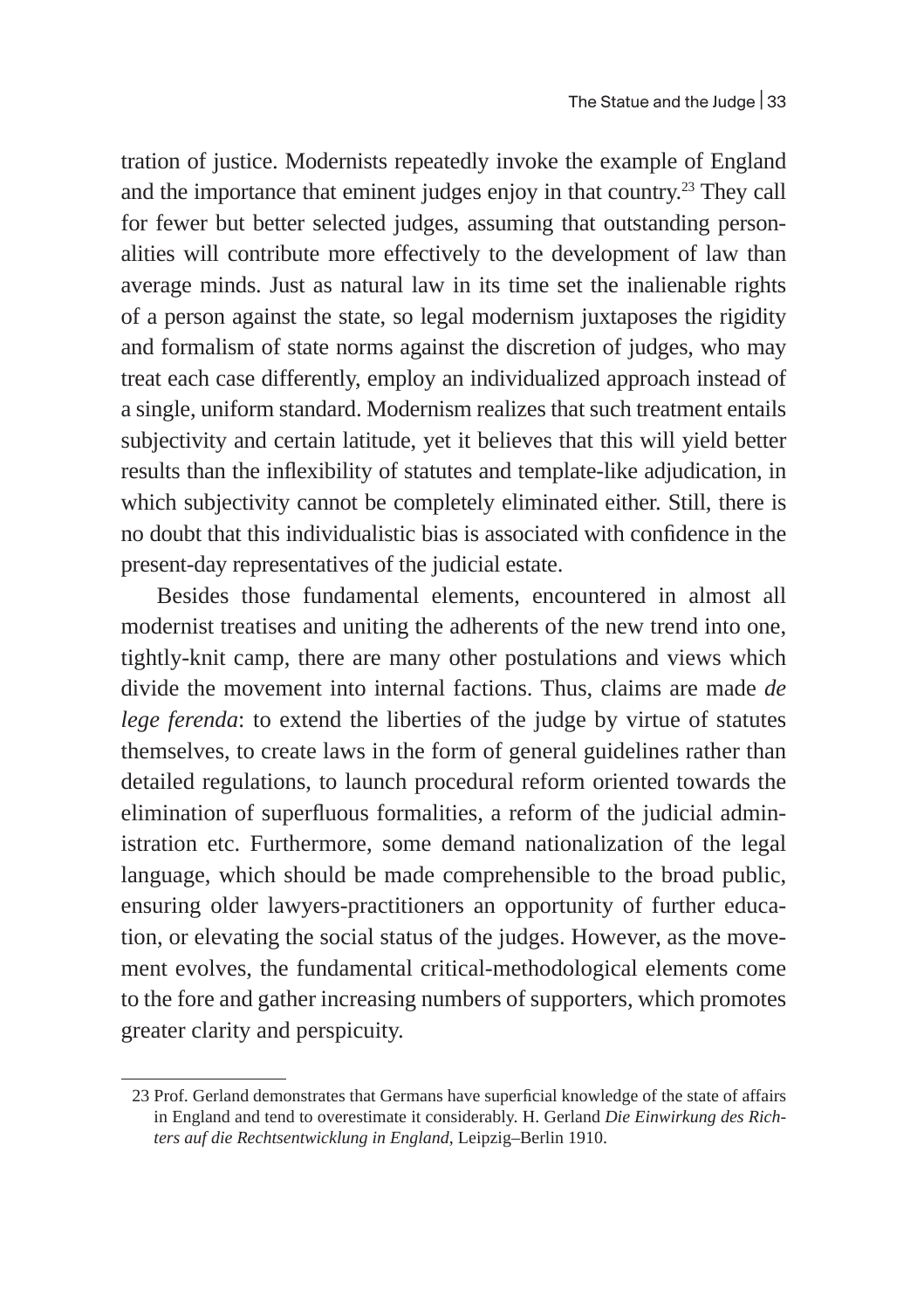On the other hand, it has been wrongfully alleged that modernists consider it possible to adjudicate *contra legem*. Today, when the general lines of the new trend have already been drawn, this aspect has been set straight as well, while such revolutionary notions—which did previously exist—have been revised or withdrawn.<sup>24</sup> It now becomes evident that that the proposed method of resolving matters was in fact *praeter legem*, not *contra legem*. It would also be unfounded to accuse modernists of seeking to eliminate notions from the legal sciences, when actually the idea is to conceive notions which respond to the social needs as efficiently as possible.

Thus far, I have discussed what occasioned the new trend, outlined its general nature and the crucial moments; I have also attempted to present its chief traits in the most objective manner possible. Now, let us assume a critical position, ask about the rationality and values of the new method with respect to the traditional approach. It should be noted, however, that I by no means pursue evaluation from the legal-political viewpoint, or seek recognition of the necessity for the method to be universally introduced or categorically rejected. The matter remains closely related to the quality of human who is to deliver judgments in accordance with the new rules, to the maturity and impartiality of the judicial estate. Consequently, one set of solutions would perhaps be preferable in the case of Russia, whereas different ones would apply in Germany, Austria or France. Thorough knowledge of the territory should be acquired before any judgments are passed.

Something else is the point here. Next to the legal-political perspective another viewpoint may be adopted, namely the new current may be examined from a legal-philosophical position, which focuses on the essence and the tasks of law. As a result, we will perceive that in order to become a truly juridical current, the modernist trend must become more profound and undergo certain modifications since, though it harbours worthwhile elements, it has failed to formulate them in sufficient detail,

<sup>24</sup> Cf. H. Kantorowicz, *Die Contra-legem Fabel*, "Deutsche Richterzeitung" 1911, no. 8.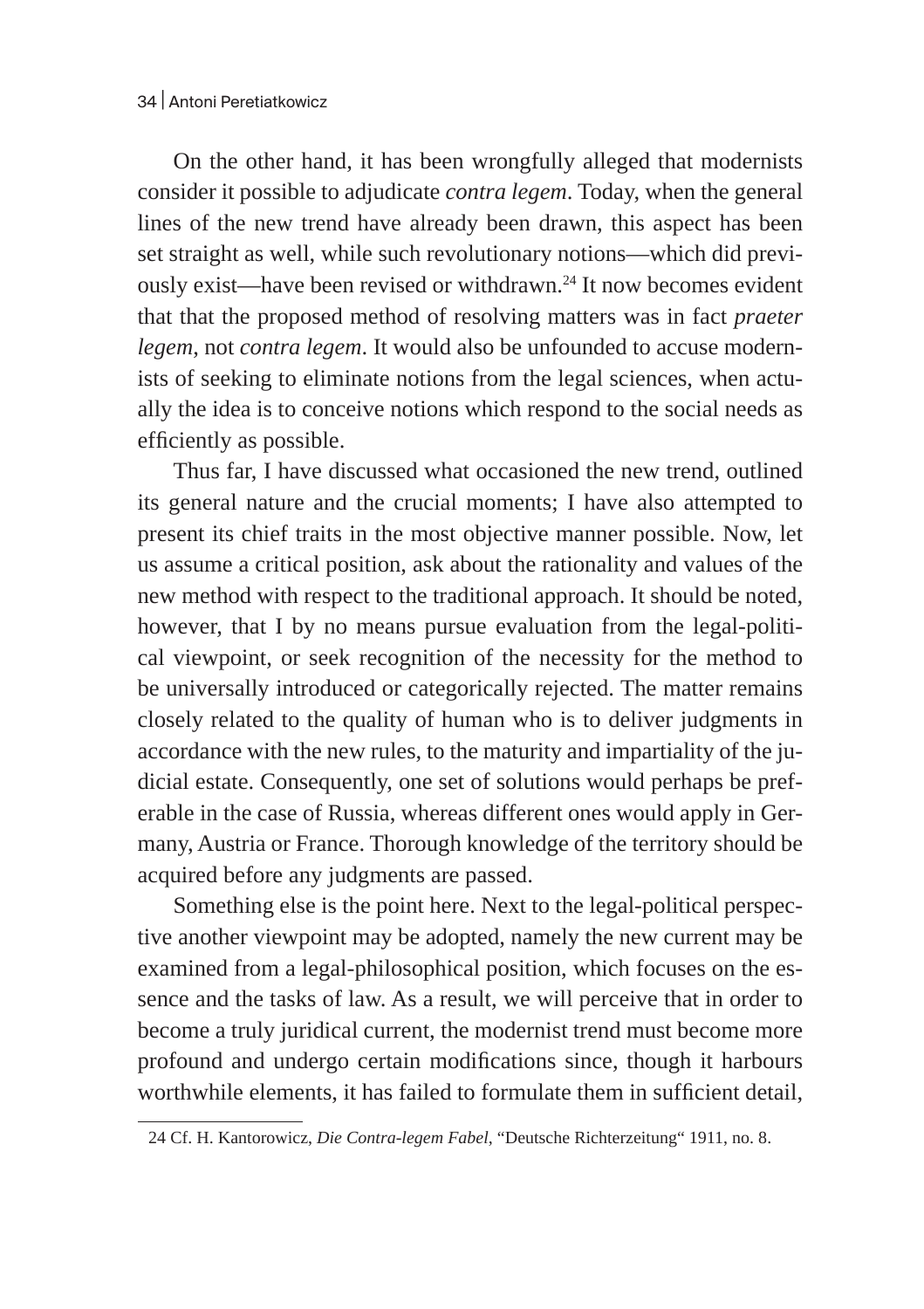and goes too far in its critique of the traditional school. While preserving the teleological components, it is imperative that an objective element be introduced, so as to satisfy the requirement of legal security.

Without becoming entangled in metaphysical speculations or rationalist deductions, and relying on the popular legal awareness instead, we may observe that crucial elements of law include not only the socialstate sanction, but also two other components, namely social purposefulness and stability, and the determinacy of the normative regulations.

The weakness of the traditional school lay in a certain oversight, in reducing the first of the aforesaid legal factors—social purpose—to an inferior rank. Logic predominated, the endeavour concentrated on the consistency and harmoniousness of the system, on subtle notional analysis. In consequence, actual social needs suffered twofold: firstly because the will of the legislator was constructed using abstract categories which were often unsuited to the specific actual circumstances but did the opposite, forcing life into the mould of a formula; secondly, because the structure and the adjudication were founded on the presumable will of the legislator who was considerably remote from the current times and contemporary conditions, therefore the will could not be pertinent for the present-day relationships. Naturally, I disregard the attempts to construct the "presumable will of the legislator if they had known the conditions today", as this is a contrived procedure resting on the supposition that the legislator would have acted "rationally", whereby the latter notion is defined on the basis of one's own views.

The shortcoming of the modernist trend is that it depreciates the second factor which is nevertheless quite relevant in law, namely the stability and objectivity of the formulated norms (which rectify statutory gaps). Modernism demands that the judge be released from the shackles of the statute, but it does not specify the direction which their actions should follow, and it does not provide objective directives one could use as guidance when resolving disputable issues. Admittedly, modernists do engage in deliberation on factors that need to be taken into account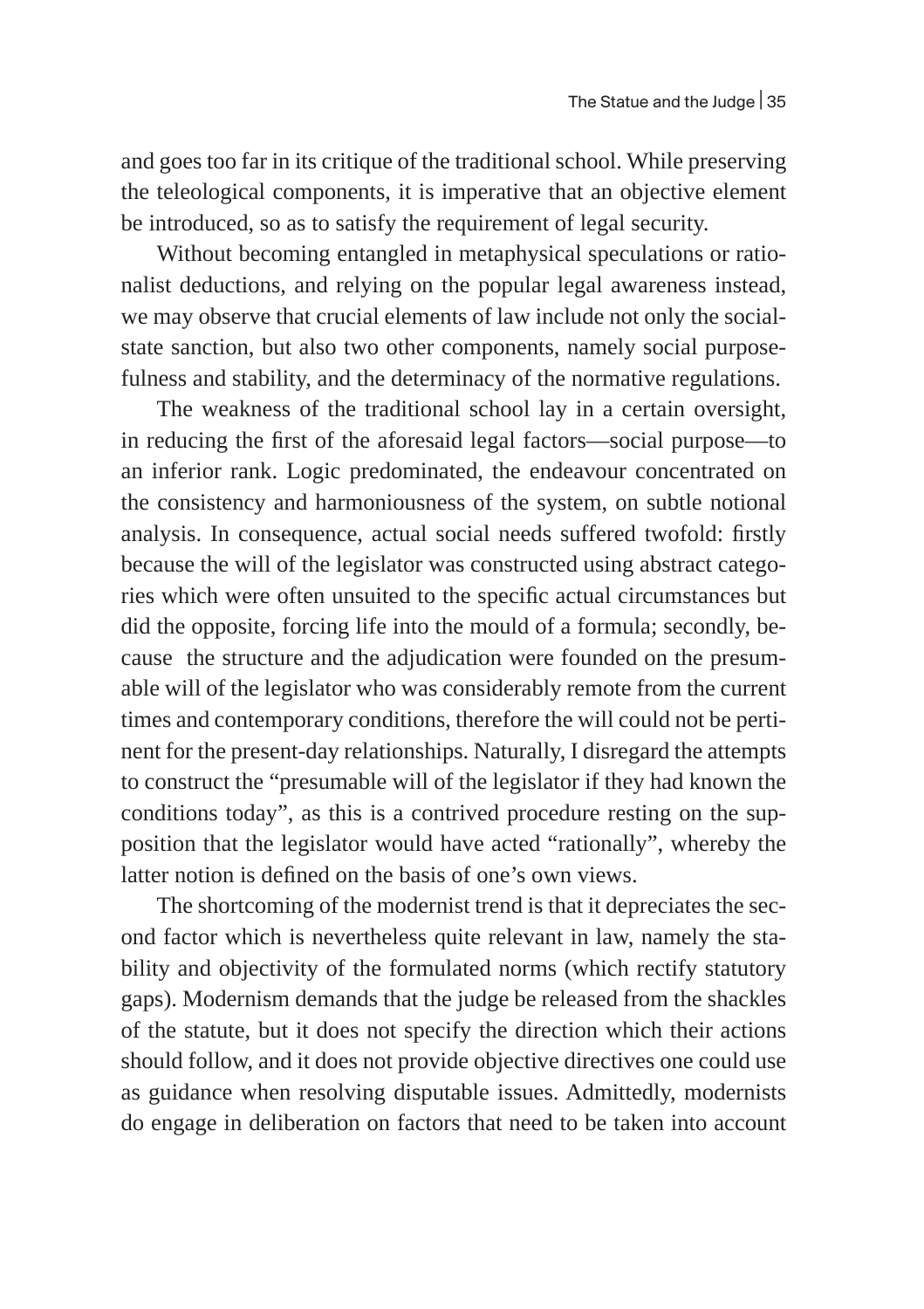when drafting laws, and suggest related guidelines. A considerable part of the brilliant work by Prof. Gény consists in enumerating and analyzing all those moments and circumstances which should play a role in establishing a legal norm. Undeniably, all possess certain degree of significance, but one should be aware that all are inherently subjective; even the findings of the social sciences on which Prof. Gény counts so much, once they cease to be theoretical and become practical knowledge (that is, when they no longer study what is but determine what should be), acquire subjective character. Liberal determination of the legal purpose and the subjectivity of assessment are inseparable.

A number of modernists believe that the objective aspect of created law is founded on the inquiry into the "nature of things". "The nature of things, approached as a source of positive law, hangs upon the postulation that relationships of social life harbour the capacity to keep them in balance and identify on their own, so to speak, the norm which should govern them."25 This view is a reflection of the philosophical-sociological theory developed in France and known by the name of solidarism. The view has been fairly often expressed in recent literature, but its chief flaw is that is presumes knowledge of the essence of a given phenomenon. "The nature of things" describes not only the entirety of actual circumstances relating to a particular area, but also denotes appreciation of their significance from the standpoint of values, and this latter element must necessarily be subjective. It cannot be denied that the study of the nature of things or nature of certain phenomena reduces subjectivity insofar as it generates the knowledge of all related facts, therefore value judgments rely on the same experimental material and their discrepancy thereby is diminished. However, the conclusion that knowledge of those factual circumstances could produce only one objective norm of action is untenable. In this position, subjectivity also remains indelible.

<sup>25</sup> F. Gény, *Méthode d'interprétation et sources en droit privé positif: essai critique*, Paris 1899, p. 469.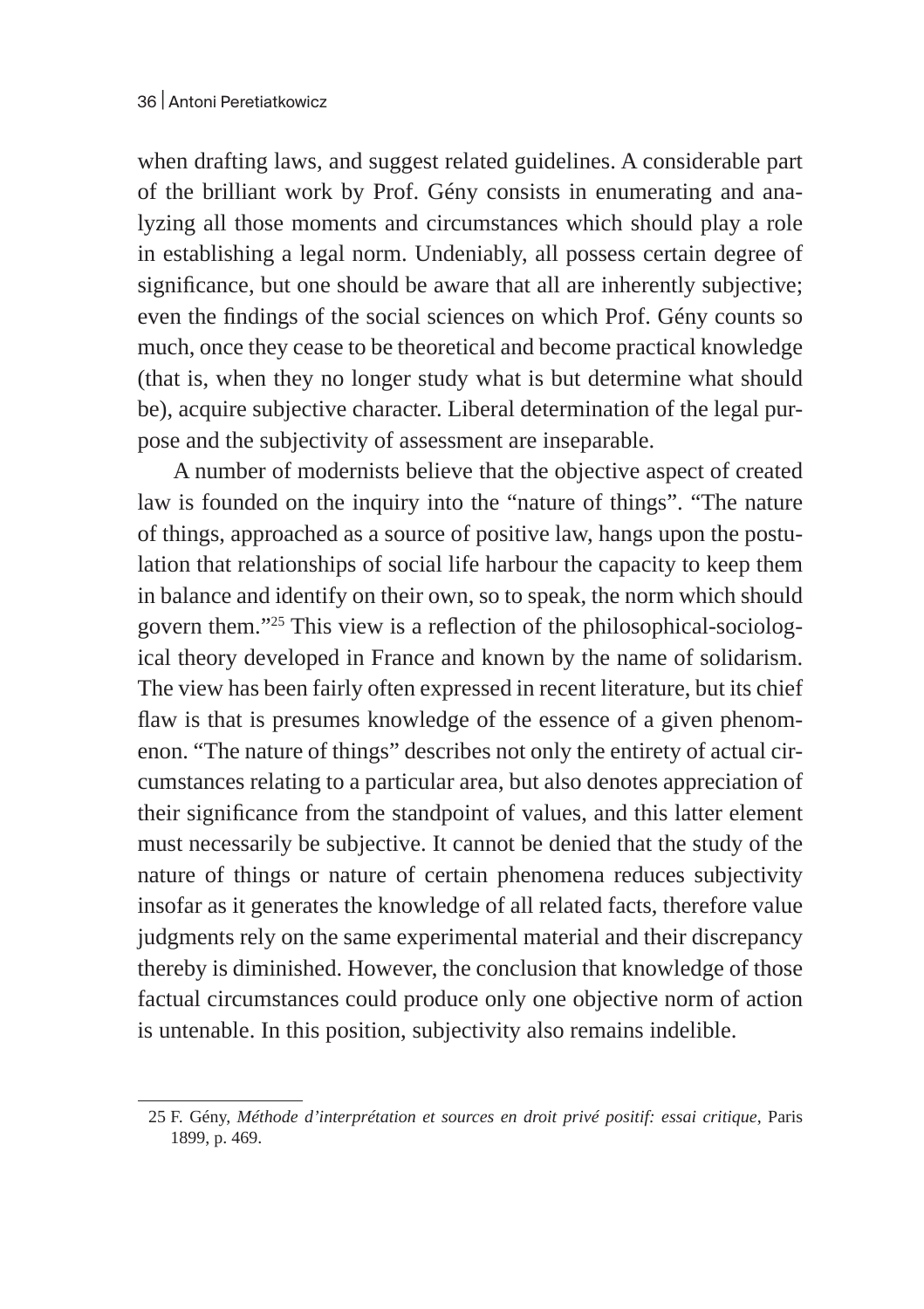Other modernists are more radical in their approach. They do not provide any directives nor put forward any criteria. According to them, the judge should be given absolute, unconstrained freedom. Liberated from the fetter of logical constructs, they will find the most appropriate norm on their own. "It is then that the ideal of impartiality (?) will be reified, since the partiality of the judge is due solely to the ignorance of social facts and views."26 If the judge looks towards life itself as opposed to theory, they will gain the best possible grasp and sense of the vital social needs, determine the most purposeful norm, and find the most suitable law.

However, can such a position be called a juridical one? Does it not contradict a vital quality of law, namely the stability of created norms? Is it not an acknowledgement of the unmitigated licence and subjectivity of the judge? Would it not lead to anarchy in the administration of justice? Modernists expect that taking social needs into account will result in the objectivity of adjudication. This is clearly a delusion which does not stand up to the text of experience. Even among professionals who devote themselves wholly to the study of the issue, life demonstrates a tremendous disparity of views concerning social needs and the tasks of law, not to mention the situation of a layperson. One could go as far as to say: *quot capita tot sensus*. If the opinions on social policy in general are so diverse, then things become even more complex when justice is administered, and not infrequently one can hardly determine the social outcome of one or another ruling. Even if the views regarding social needs are concurrent in many points, how many of those—fundamental though they are at times—are disputed? In its extreme manifestations, the modernist trend enables judges (at least in principle) to deliver judgments which blatantly contradict the foundations of the legal framework today (unless a statute stipulates expressly to the contrary), and negate the universal legal sense, only because it was deemed the most appropriate in the opinion of a given judge. The

<sup>26</sup> H. Kantorowicz, *Die Contra-legem Fabel*, "Deutsche Richterzeitung" 1911, no. 8, p. 46.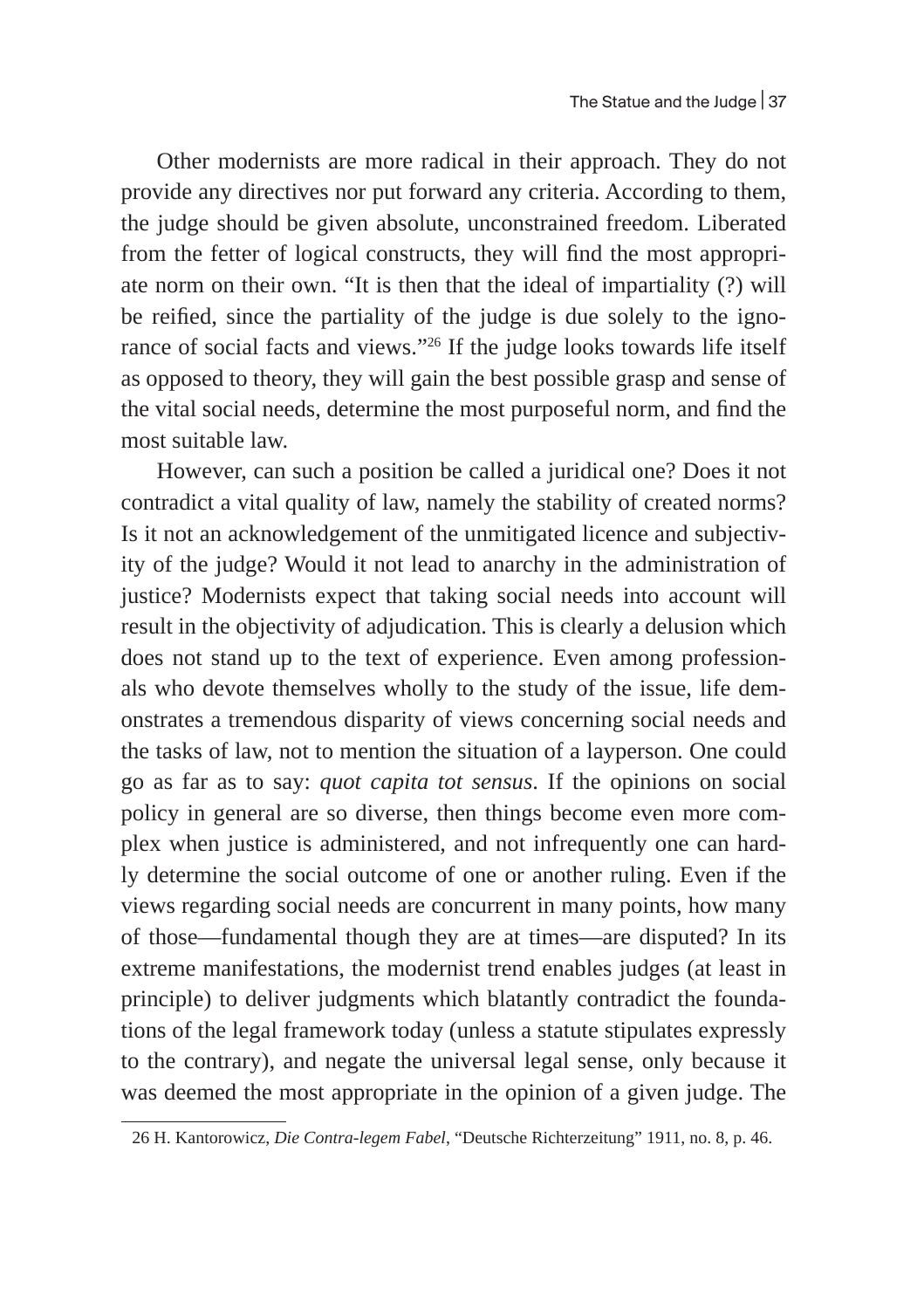position of the modernists cannot be reconciled with the principle of legal security. From the social standpoint, bad regulations are preferable—as long as they are definite and stable—to the anarchic licence of judges. Absence of any guidelines and boundaries in adjudication constitutes a major deficit in the new programme. The usual response of the modernists, namely that the traditional method does not preclude subjectivity, does not suffice, as the extent and limits of subjectivity are the chief concern here. In the traditional school, subjectivity is evinced in a different comprehension of statutes, but the goal is to align rulings as closely as possible with statutory provisions, to the *ratio legis*, to the spirit of the law. In the new current, subjectivity results from disparate social views. In the former case, we are dealing with limited subjectivity; in the latter, it is unlimited.<sup>27</sup>

We are thus faced with the dilemma of two directions, either of which satisfies only one of the crucial elements of law. The first safeguards legal security, the second assures social purpose. The question now arises of whether the above conflict is inevitable, whether one of those crucial elements has to be sacrificed. I believe that there is no such necessity, that the modernist trend should retain its merits of realistic-social orientation, but that it requires some elaboration, some modification in order to achieve the quality it has been lacking: objectivity. Nonetheless, if we are to resolve that issue, we need to consider the actual source of all rulings, the basis of all decisions: the psyche of the judge.

If we attempt to analyze the psychology of the judge as it operates when passing judgments, we shall find three essential components corresponding to the three facets of our spiritual life: 1) the intellect (logical reasoning), 2) feeling, and 3) will. Each of these factors plays a certain role, and although one's psychological being represents one in-

<sup>27</sup> "The posited freedom in application of law would in reality engender—besides theoretical paralogism—a constant threat to the legal freedom of citizens, whose most fundamental pre-requisite is legal certainty and, in particular, the unassailable authority of the statute." G. Del Vecchio, *Sulla positivita come carattere del diritto*, *Prolusione al corso di Filosofia del diritto*, Bologna 1911.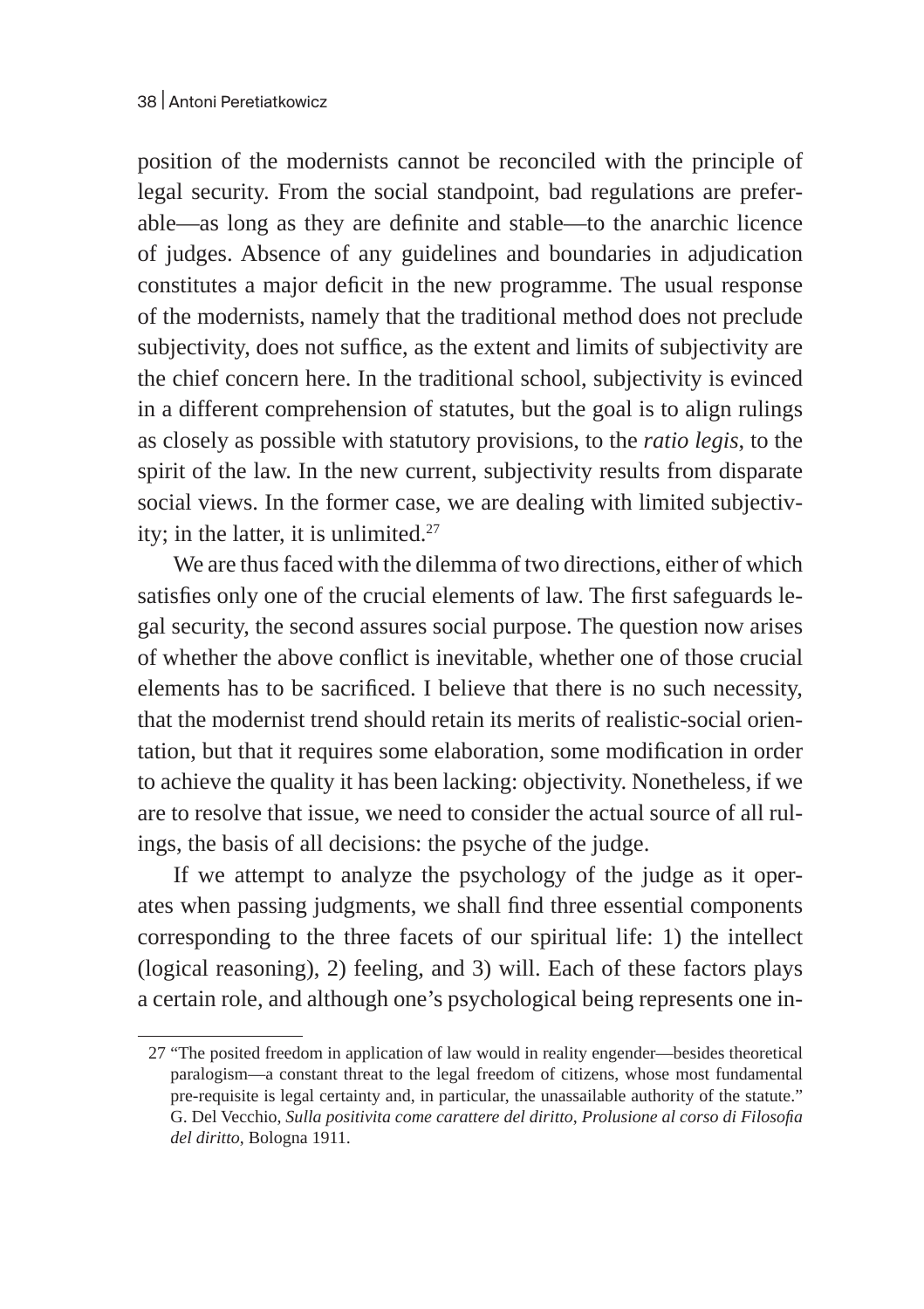divisible whole, in order to examine those psychological processes they need to be isolated by way of abstraction and their nature determined.

The working of the intellect consists on the one hand in comparing the state of fact with the premises expressed in the statute and, on the other, in drawing consistent conclusions from statutory provisions. It is a process of reason *par excellence*, which operates using logical syllogisms. This is also where the search for the legislative will takes place in those cases which are evidently not regulated. This is not a pursuit of the surmisable "rationality, purposefulness" of legislative will—as this is merely camouflaged subjectivity which introduces various elements into play, not only rational ones—but an act of drawing conclusions by means of general principles, foundations deriving from the norms themselves, by means of the *ratio legis* inferred from a given statute. The orientation of this activity is the exact opposite of drawing direct conclusions from existing regulations. It is a process of logical construction which the traditional school held to be the only authoritative mode, an intellectual process devoid of any other elements. In practice, however, it seldom functions in its pure form, but tends to integrate other psychological factors.

Next to intellect, an element which contributes (consciously or unconsciously) to legal decision-making is *will*. It is evinced in deliberating on the goal of a given adjudication or specific norm, whilst being aware of the social aftermath that a rule determined by the judge may cause and having the will to bring such outcomes about. Thus, if a judge, when resolving a contention between merchants, makes allowances for the impact that one decision or another will have on the development of trade (if it became a general norm), they demonstrate that they deem that development desirable from the standpoint of legal policy and have a "will" to support that particular social function. If, in a dispute between workers and their employer, the judge considers the needs of the national industry, the resulting decisions are again based on the moment of "will". In principle, the traditional school negated the existence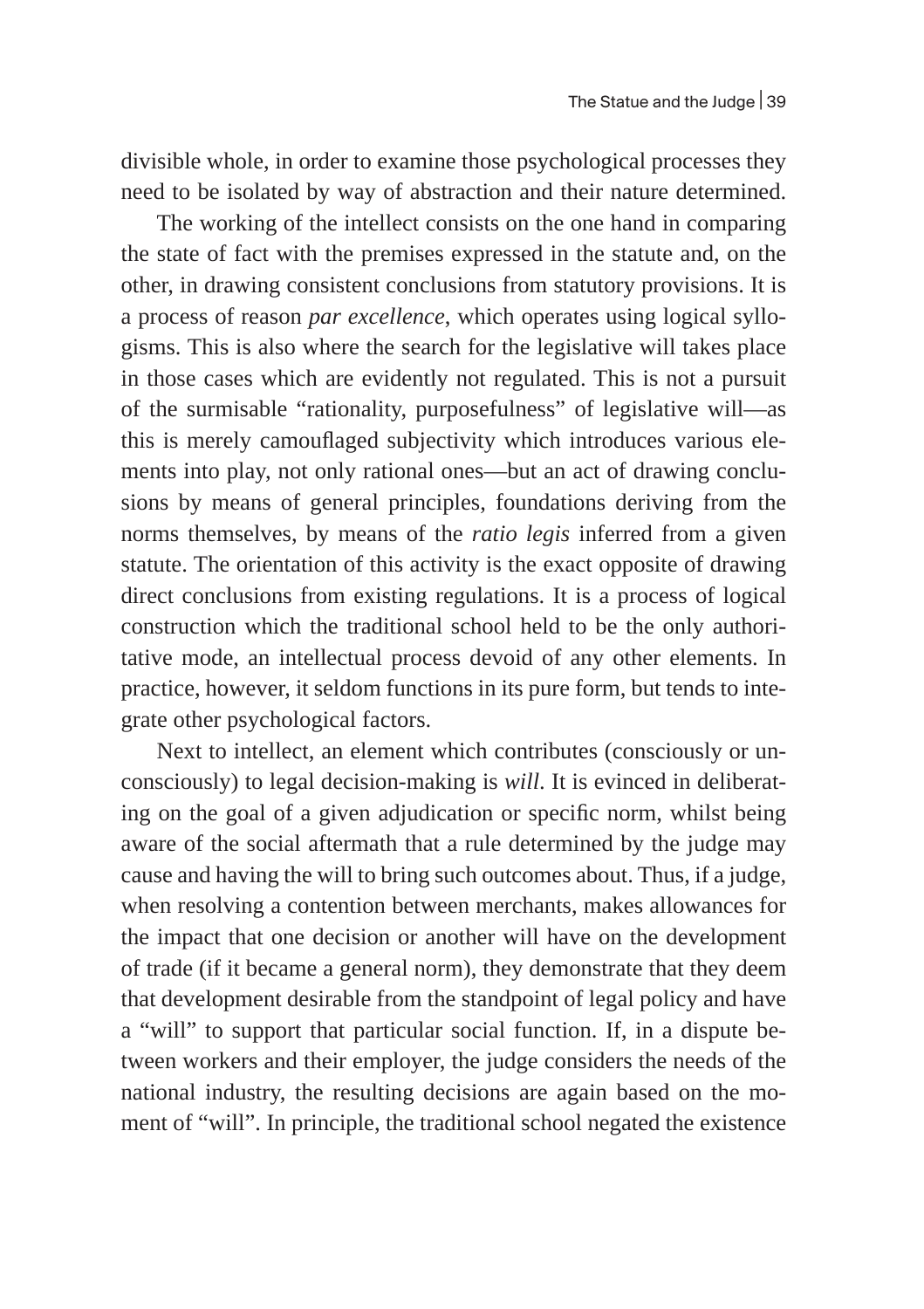of the element of "will" where judicial rulings were concerned, as it reduced everything to logical, rational factors, to examination of the "legislator's will" irrespective of the consequences and subjective assessments. However, things were different in practice, and total elimination of the purpose factor proves impossible in this domain. A principle to which one adheres in England states that the judge is not bound by a statute if it leads to absurd outcomes. The rule which thus applies there is "*lex falsa lex non est*"!<sup>28</sup> The rule which in principle operates on the continent in "*lex falsa lex est*", but in practice it is modified by various devices, which is due to the effect of the factor of "will".29

The third critical element involved in taking juridical decisions is the intuitive factor of *legal sense.* This consists in reflex-like, impulsive response to human actions from the legal standpoint, in perceiving them to be lawful or unlawful in accordance with the norms universally in force or not. There can be no doubt that the judge, in their appraisal of human actions behind the contentious issue, is subject to spontaneous emotional reaction which is largely unconscious, but which involuntarily induces them to rule in one way or another. Even such a positivist as Ihering, inclined as he is to account for everything by invoking conscious goals, acknowledges that "as a rule, the sense of rightness precedes knowing."30 Legal sense has a paramount significance for the functioning of social life and the legal framework. One can hardly imagine the normal coexistence of people without that factor, for sustained conformance with the law is by no means dependent on exact knowledge of its provisions—which is impossible—but consists in being guided by the legal sense inculcated by a given environment. Social

<sup>28</sup> E. K. Gerland, *Die Einwirkung des Richters auf die Rechtsentwicklung in England*, Berlin-Leipzig 1910, p. 21.

<sup>29</sup> From a strictly psychological position, will to adhere to the statute also comes prior to the intellectual function. However, I choose to stress that factor outside the boundaries adopted in the theory, since teleological considerations—objective criteria being absent—will ultimately always depend on the element of will.

<sup>30</sup> R. von *Ihering*, *Geist des römischen Rechts* auf den verschiedenen Stufen seiner Entwicklung, Leipzig 1852, p. 353.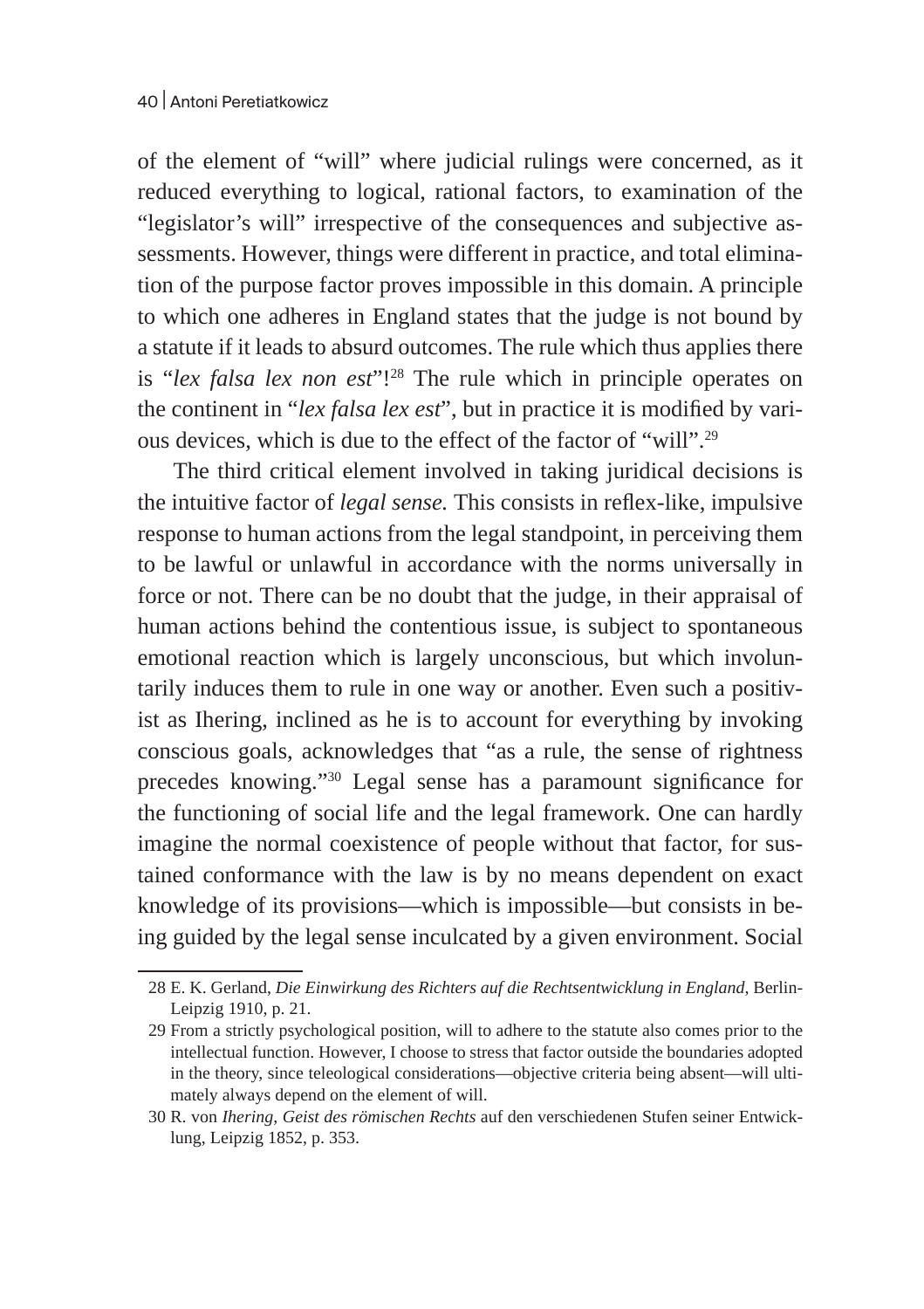education imparts a range of relevant impulses which inform the right way to conduct oneself.

The combination of legal sense with actual conduct that consistently follows a particularly oriented pattern is at the root of the complex phenomenon of customary law, which tends to be explained in such diverse ways. That *optio necessitatis*, which the authors of customary law often cite, relies in actual fact on opinis iuris; this is legal sense. Without this factor, the existence of customary law and its difference from custom cannot be explained. Also, it facilitates understanding of dispositive customary law.

I cannot go into the origins or the formation of legal sense. There is no doubt, however, that Ihering's assertion: "nicht das Rechtsgefühl hat das Recht erzeugt, sondern das Recht das Rechtsgefühl"<sup>31</sup> has no grounds in fact. Anthropologists and sociologists (Tylor, Maine, Dürkheim, Worms etc.) are in agreement that all societies, even those at the lowest level of development, have legal norms which are universally binding, few though they may be. We do not know and we cannot imagine a society without law. Now, given the fact that primitive law is a customary law which by default contains the element of legal sense, therefore there can be no temporal contrariety between law and legal sense, and the question of the emergence of the latter comes down to the question of the creation of law. Nevertheless, this last question cannon be satisfactorily answered with the current state of knowledge, as the origins of the human and the first social groups are uncertain. Only detailed knowledge of human provenance and the formation of human society can enable productive, sociological inquiry into the genesis of law and legal sense. For us, the certainty that legal sense has existed in all societies and in all periods should suffice.

This may be seen in various forms when justice is administered. For the most part, it arises unconsciously, in advance of the arguments of reason. As we know from history, the famed jurist Bartolus would first

<sup>31</sup> R. von Ihering, *Der Zweck im Recht*, Leipzig 1877, p. X.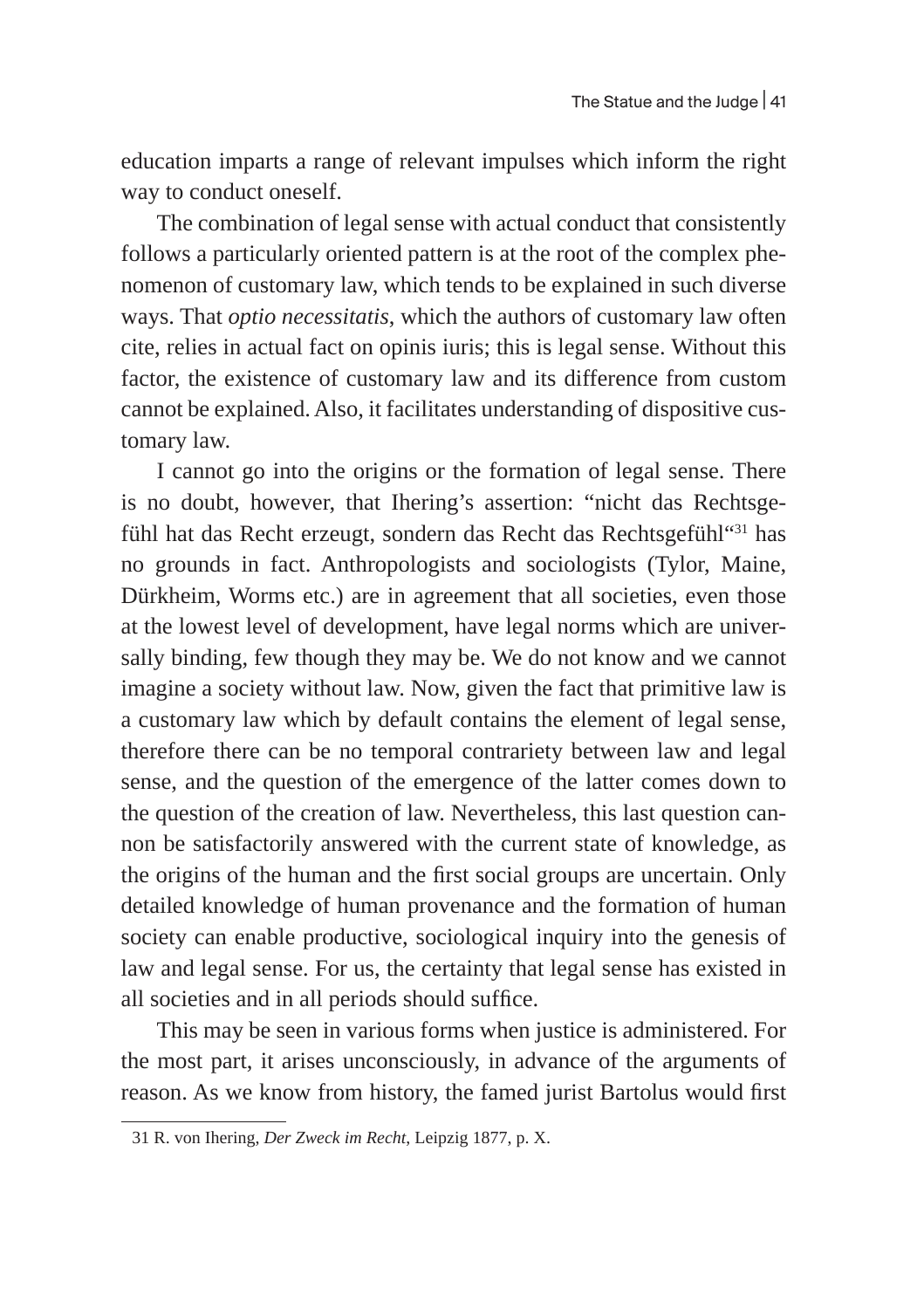resolve an issue and then ask his friend Tigrinius to find relevant passages in *Corpus iuris* as he "had poor memory". Legal sense often evinces itself in the guise of "general legal principles", "the nature of things", "rightness" etc. The latter notion in particular tends to be identified with legal sense, though somewhat incorrectly, because "rightness" is a much more capacious term, since it relates not only to the procedure but many other manifestations of life (e.g. wrong reasoning, unwarranted wish) and generally denotes approval, the recognition of certain facts which may appertain to law, but may also be independent.<sup>32</sup> Legal sense, on the other hand, is a psychological phenomenon, demonstrating specifically and exclusively in connection with law, and having a significant bearing on adjudication.

Legal sense also plays a momentous role in the domain of legislation. From the psychological standpoint, the creation of laws is influenced by two factors: considerations of purpose and legal sense. The legal sense of a period is especially revealed in its fullness in civil law statutes, which decisively affect the creation of binding norms. Certain authors<sup>33</sup> recommend the enhancement of teleological factors by making civil policy a science which studies the legal means that can enable one to accomplish certain social goals, thus guiding the legislator. If such a branch of knowledge were to develop, it would reduce the role of legal sense but it would not eliminate it entirely, because considerations of purpose also needs to take that factor into account. The historical school embraced legal sense to a considerable extent, but comprehended it onesidedly, disposing completely of the teleological moments and lending it the mystical garb of "national spirit"; this elicited the positivist response which opted for the opposite extreme and began to ignore this factor.

Legal sense has a creative dimension, but it can also be critical and destructive. In the political life of societies, one not infrequently sees how

<sup>32</sup> As aptly observed by Prof. Zoll who nonetheless approaches the matter differently. F. Zoll, *Austriackie prawo prywatne. Część ogólna*, Kraków 1909, p. 33.

<sup>33</sup> L. Petrażycki, *Die Lehre von Einkommen*, Berlin 1885.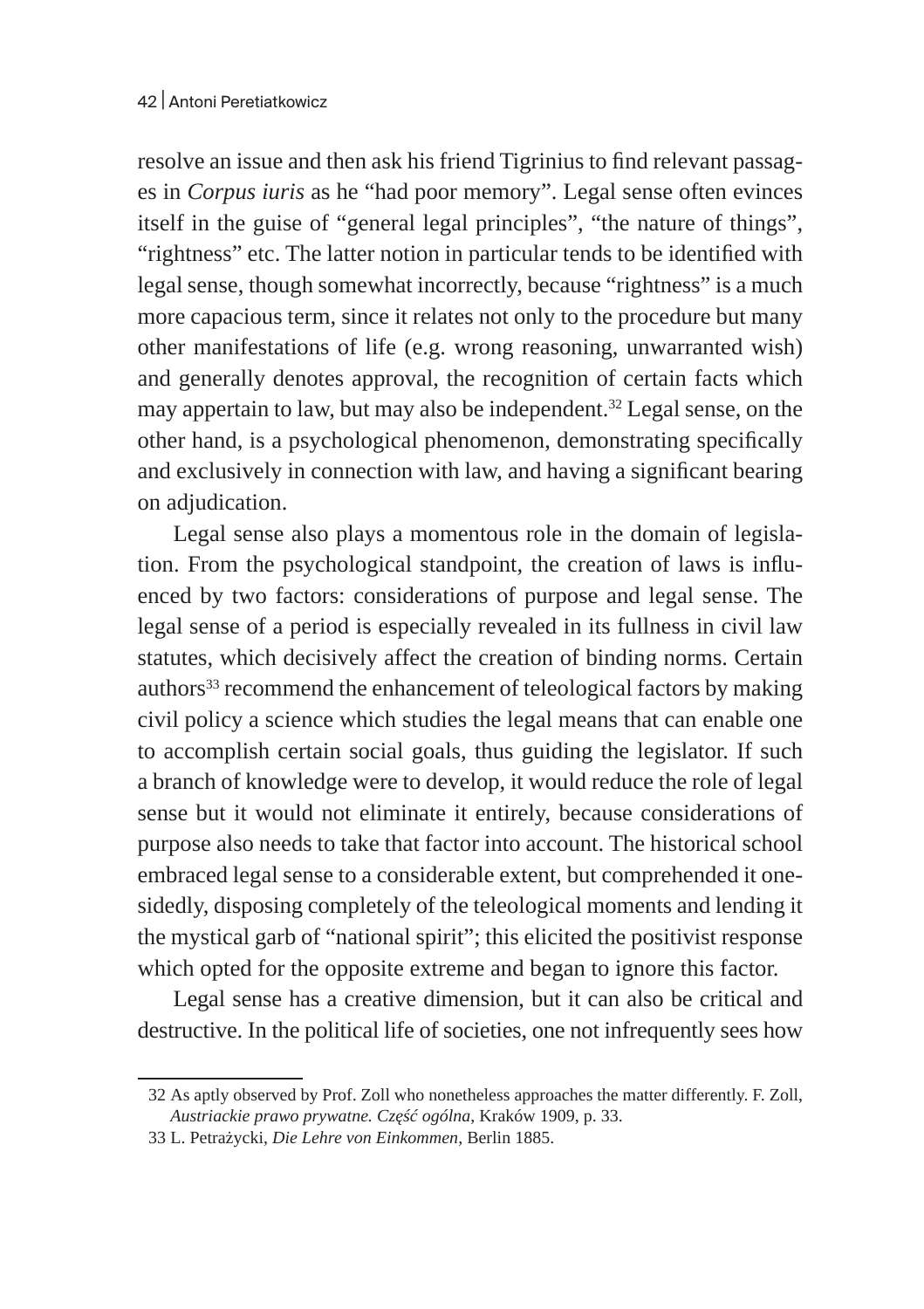this factor interacts with the applicable law. We often happen to hear that a statute is "unlawful" (e.g. expropriation in the Prussian partition), which does not mean anything other than a contradiction between a law and the existing legal sense of individuals or social groups. Where it generates tension, the conflict between the predominant legal sense and the law in force causes a violent reaction, a powerful outburst that culminates in the phenomenon of revolution. As the previous legal order is abolished, the factor of legal sense—previously critical and destructive—becomes creative, normative, and shows the right path to a new legal framework. One must not claim that this factor is the only one since teleological aspects also play an eminent role, but it is an inextricable element which combines with other factors, either consciously or involuntarily.

It is a matter of some wonder that a factor of such magnitude has thus far not received the scientific appreciation and scrutiny it is due. The existence of the very fact had already been stressed by Grotius, who speaks of law "ad quod a natura nostra nos duci sentimus"<sup>34</sup>, but deliberations of that kind have largely been approached by philosophers of law in a rational fashion, the most vivid example of which is Kant's theory.35 Very often, the phenomenon was reduced to a manifestation of metaphysical being.<sup>36</sup> To date, no one has embarked on a thorough inductive-psychological study of the nature and reifications of legal sense as a real, empirical fact which played a tremendous role at the lower levels of cultural development and still plays it today.37 One of the possible future sciences that could render invaluable services to jurisprudence

<sup>34</sup> H. Grotius, *De iure belli ac pacis*, Proleg. § 18.

<sup>35</sup> "Alle sittliche Begriffe völlig a priori in der Vernunft Ihren Sitz und Ursprung haben; in dieser Reinigkeit ihrer Ursprunges eben ihre Würde liege". I. Kant, *Grundleg. zur Metaphysik der Sitten*, 1785 Riga.

<sup>36</sup> "L'origine e la natura delia coscienza del giusto é essentialmente un problema d'ordine metafisico". G. Del Vecchio, *Il sentimento giuridico*, Milan 1908, p. 12.

<sup>37</sup> Precursory instances of such research may be found in the compelling works by Petrażycki though their critical part is more worthwhile than the positive one. L. Petrażycki, *Wstęp do nauki prawa imoralności*, 1907, L.Petrażycki, *Teorya prawa ipańtwa*, Saint Petersburg 1907.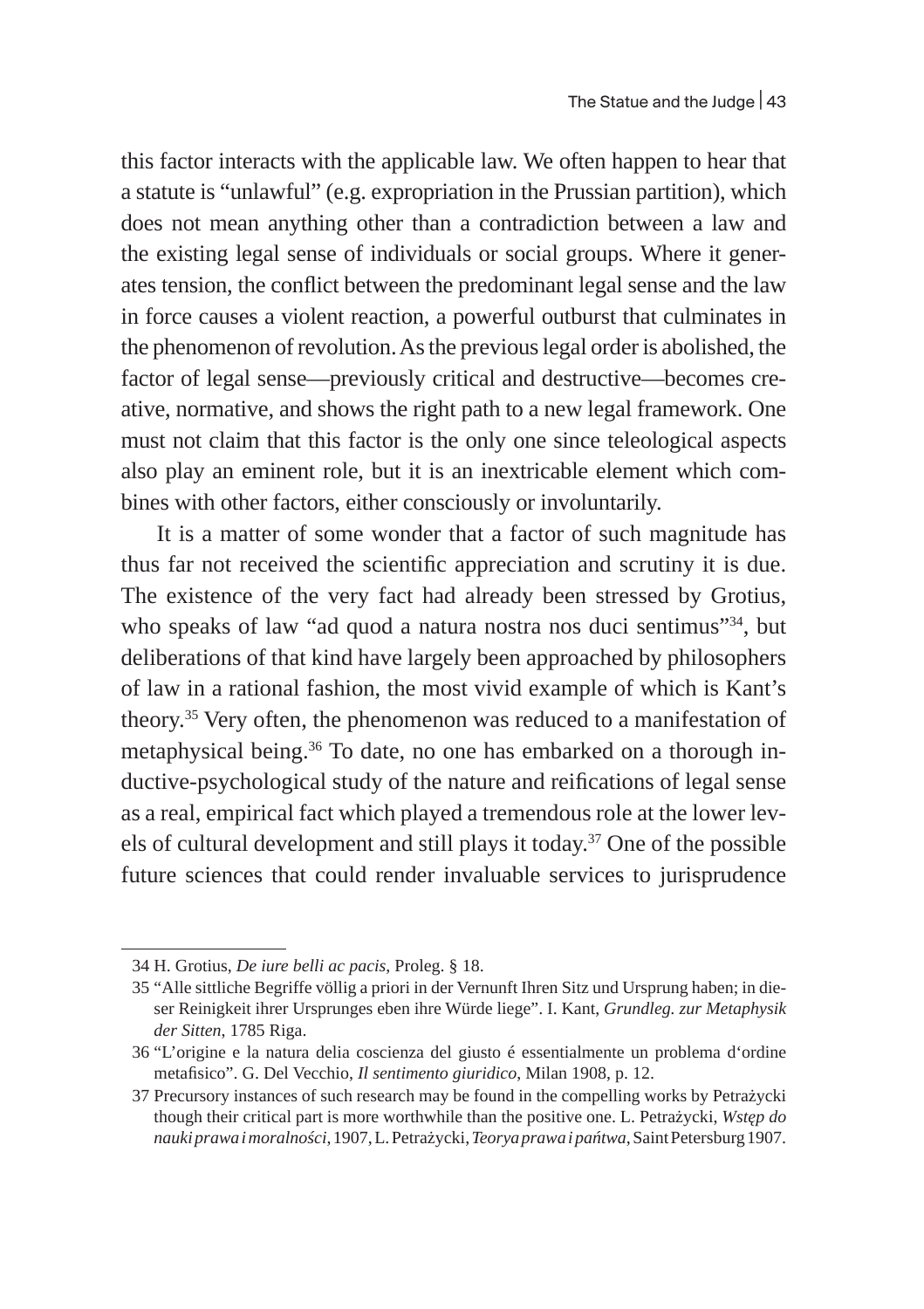is legal psychology, which should remain closely associated with the sociology of law.

It has become customary in contemporary science to classify legal sense among ethical phenomena, in the domain of morality. Petrażycki extensively elaborates on the view that intuitive law (which in Petrażycki's writings denotes a phenomenon closely resembling that which we call legal sense) is identical with justice, that the two notions overlap completely. Both phenomena represent normative psychological experience, namely imperative-attributive emotions which incorporate the element of duty and the element of entitlement but are nonetheless independent from positive regulations. 38 This mingling of two notions which, though linked, are by no means identical, cannot be considered felicitous. Justice is a much broader notion that transcends the realm of law as it refers both to the religious sphere and phenomena that are independent of human will (since injustice is a term we use to describe e.g. physical or intellectual inequality between people). On the other hand, justice displays an individualizing nature while law is universal; hence an act may be in keeping with the legal sense but go against the sense of justice (e.g. demanding payment of debt when the debtor is facing exceptionally adverse circumstances). Legal sense is a social-psychological phenomenon which arises on the grounds of law in the positive sense, therefore it should not become entangled in the domain of morality. Still, they should not be contrasted either, as both constitute two angles of approach to the analogous sphere of human phenomena and actions. Legal and moral sense could be envisioned as two overlapping circles which share a certain surface and have their separate parts as well. Although legal and moral sense are largely (but not always) in concordance, their distinct nature should be emphasized. Underlying both phenomena is a typically human psychological trait the awareness of the norms of conduct. One of the reasons why the notions tend to be thus confused is language, the linguistic chaos caused

<sup>38</sup> L. Petrażycki, *Teorya prawa i państwa*, Saint Petersburg 1907, pp. 500–508.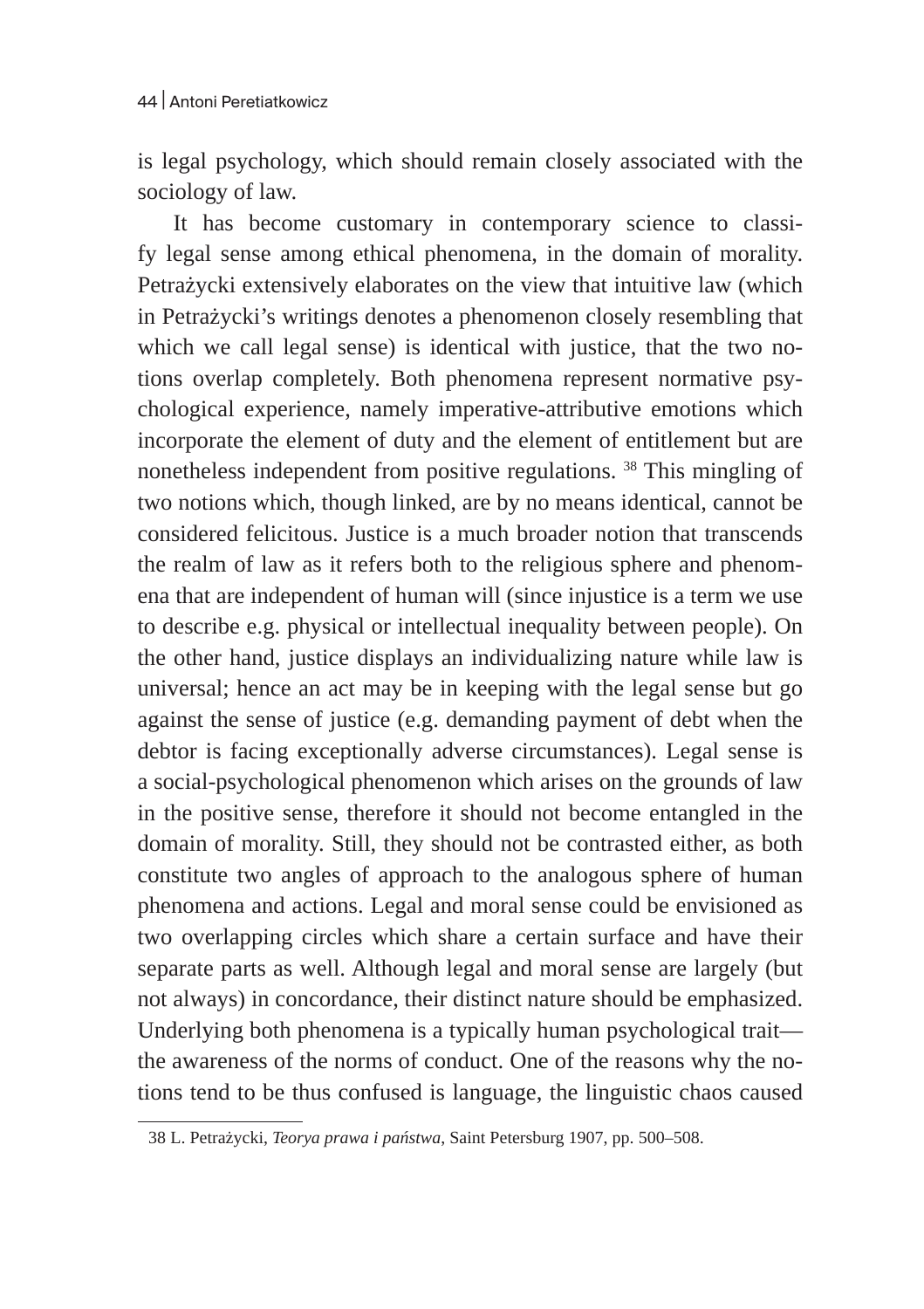by the usage of the words "law", "legal sense" and "moral sense". However (as Petrażycki adroitly demonstrated), science is concerned with phenomena rather than with names, and linguistic custom is no major indication in the realm of *universitas scientiarum*. In the opinion of this author, legal sense constitutes a something which, *sui generis*, is a phenomenon of juridical nature, regardless of whether individuals call it law or morality.

At this point, we should not delve ay deeper into the philosophicalpsychological issues. For the current purposes, it suffices to state the three psychological factors which accompany the exercise of the judicial function: 1) intellect (logical adjustment to achieve alignment with statutes), 2) legal sense, and 3) will (teleological considerations, determination of social goals and legal means).

If we now reconsider the tenets of legal modernism and the historical school, we will clearly see how both trends approach the psychological phenomena we have just discussed. The search for the legislative will, be it explicit or presumable, should proceed by way of reason while dismissing any other arguments. The creation of juridical science should only rely on the objective factor of intellect. Obviously, things were different in practice, but the theory recognized only rational operations, only logical constructions. The drawback of that method (in its pure form) is the necessary rift between social needs and the "will of the legislator", between the demands of the present day and the position adopted when a law was drafted. Here, law should be inflexible and obsolete. Furthermore, it is a one-sided position, as it does not allow for the remaining two factors which, as we have seen, actually play a momentous role.

Modernism gives precedence to feeling and will. Teleological aspects, the purposefulness of norms, is considered decisive, as law is merely a means for attaining certain social goals, and modern needs should be the sole criterion. Therefore, it emphasizes the necessity to democratize jurisprudence, to introduce harmony between public legal awareness and the regulations in force, as it believes to be able to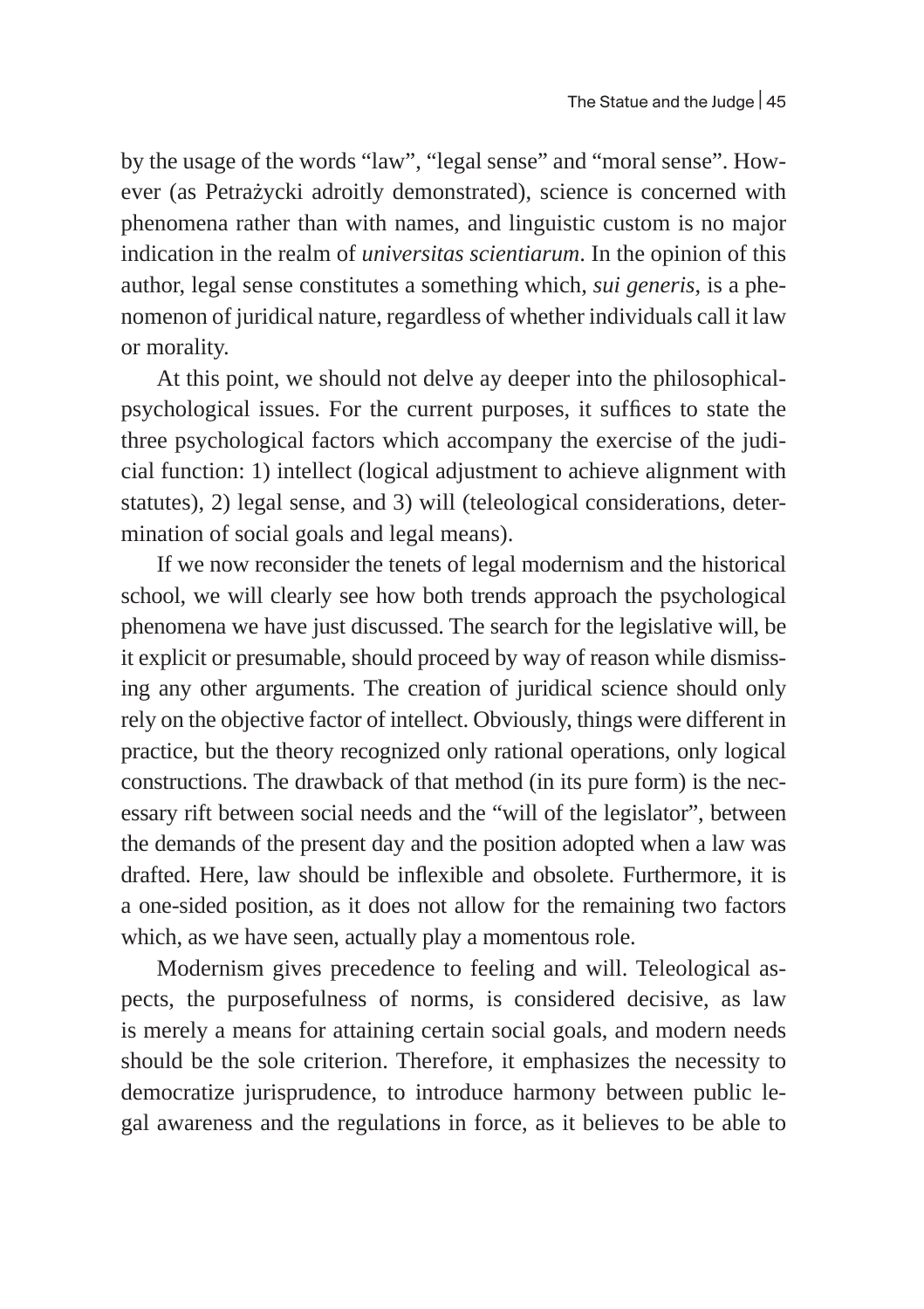achieve that end by leaving judges at complete liberty to rely on their feeling and will. It is a weakness of that trend that it does away with the intellectual element (as we understand it) altogether, relinquishes logical connection with the applicable statute, and thus utterly eliminates the objective factor. This leads to extreme subjectivity and latitude, and also precludes legal security. Apart from that, the position is also onesided because logical harmony and the link with the existing regulations must be retained if judicial rulings are not to be revolutionary in their nature (which the modernists by no means call for).

As we can see, from the legal-philosophical standpoint as well as in the light of the essence of law, its principal postulations (social purpose and objectivity of norms) display major shortcomings; the flaw of the first is that the norms are all too rigid (do not correspond to life), whereas the others are too subjective (liberal). The appropriate method should allow both for the vital demands of law and actual elements of human psychology which exert their impact in life; it should strive —as far as possible—to reconcile those two facets of legal phenomena. The task of the correct method would thus be to modernize the intellectual factor and render the factors of feeling and will more objective.

First of all, let us see if that is feasible with respect to the most crucial element of the modernist trend, that is the factor of will. Can there be guidelines, or lodestars that would objectively show the judge which relationships they should deem the most valuable and worthy of being endorsed by law? Are there or can there be pertinent criteria which harbour a universal value? Social good is an essential goal that tends to be very widely recognized as such. Yet, as we know, this is a term which speaks volumes but defines little, a flexible notion which can be construed in the most diverse ways. *Quot capita, tot sensus*. Virtually everyone who deliberates on those issues entertains different views with regard to legal means leading to the public good, to the benefit of all. Indeed, there are theories that advance guiding rules which should govern the creation of law. However, should it be Stammler's formula (*Gemein-*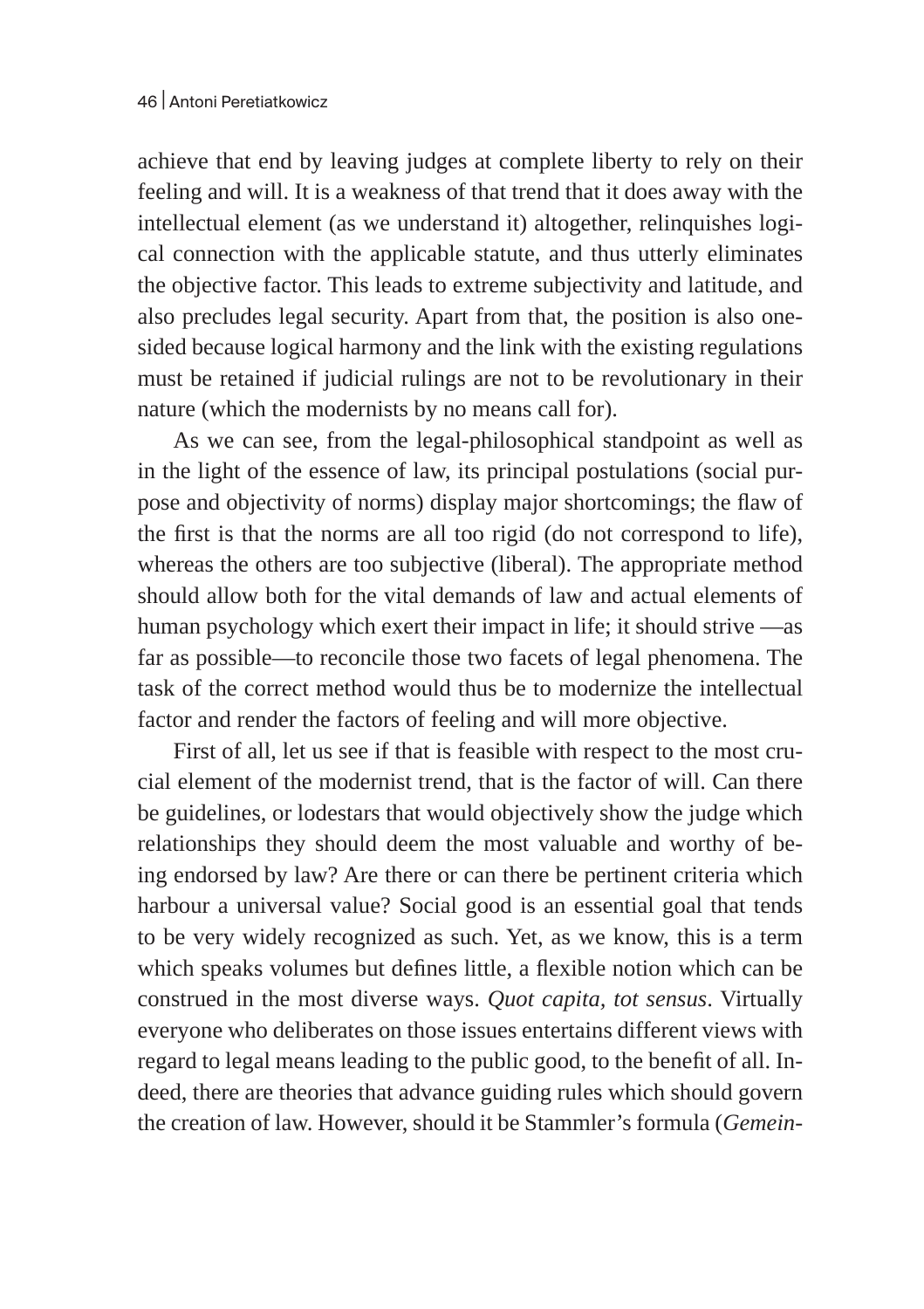*schaft frei wollender Menschen*)? The fostering of altruistic impulses and the feeling of love (Petrażycki)? A legal rule based on the principle of solidarity (Duguit)? Or the development of culture of a given period (Kohler, Berolzheimer)? Evaluation of particular institutions in the light of the course of development (Liszt, Makarewicz)? Undoubtedly, many of these factors on which the theories are founded should perhaps be taken into account. Still, I do not believe that any of the suggested directives can be deemed the one and only criterion. This is even more difficult given that the above theories apply to legislative policy rather than the objective we are concerned with—addressing statutory loopholes. Perhaps a science of civil-interpretative policy to advise judges, modelled for instance on Petrażycki's "civil policy", will develop with time. There is also no doubt that accurate knowledge of social life and awareness of the achievements of modern science reduces the difference in value assessments of the factual material. However, the factors of social purpose or will must remain more or less subjective, and this cannot be mitigated by even the subtlest philosophical constructs. Ultimately therefore, the refinement of the judge will be decisive, and that cannot be replaced by any guidelines or norms.

If the factor of will (social purpose) cannot be made thoroughly objective, this does not mean that modernists are right in demanding complete freedom of the judge. Unqualified licence of the representatives of Themis cannot be admissible from the legal viewpoint. The total liberty of judges would result in the universal uncertainty of transactions, allegations of partiality, and severely undermined confidence of the public in the impartial judiciary. If it is impossible to formulate objective, universally recognized directives that would regulate the actions of judges, then one can and should define the boundaries of their discretional manifestations. One should delineate the confines, establish a framework within which lawyers are at liberty to determine social purpose, but beyond which they cannot go for reasons of public security. Such boundaries may be set by two other factors (intellect, feeling), as long as they are correctly construed.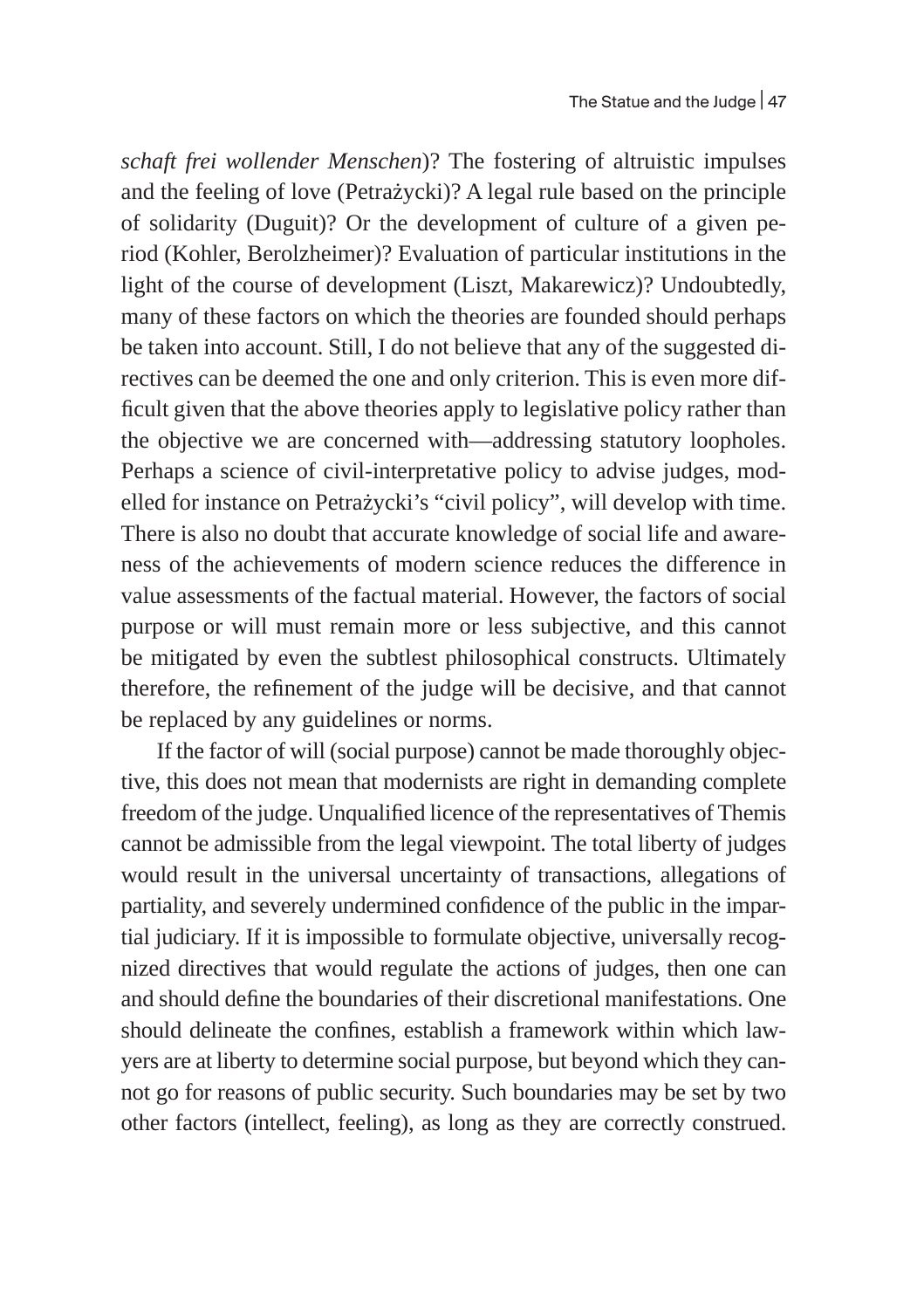As already noted, the intellectual factor consists in adjusting legal decisions to the existing laws. This consonance with the applicable regulations (when addressing statutory lacunae) must be retained, although it should not mean the fictitious "will of the then legislator" but rather the actual "position of the *contemporary* legislator". The issue here is not devising artificial constructs that serve to examine how the present-day legislator sees a given issue, as that would be impossible due to numerous factors—exceedingly complex and unpredictable in themselves which affect the enactment of statutes. The matter should be approached in a juridical fashion, using pertinent methods of jurisprudence, so as to determine the position of the contemporary legislator in the light of the entirety of laws, including both codes and more recent acts of legislation. The idea here is to take heed of ratio iuris, or the legal principles and concepts which provide the point of departure, the foundation of statutory provisions. Since social views and legal principles evolve and change over time, the views and legislative principles which are closest to the present times should prevail; in other words, *moderna ratio iuris* decides. For this purpose, a new principle should be introduced alongside the old tenet of *lex posterior derogat priori*: *ratio iuris posterior derogat priori*. For instance, if Napoleon's code stipulates almost unlimited freedom of contract, more recent statutes demonstrate a shift towards protection of the economically disadvantaged classes, and when resolving a particular case, when formulating a legal norm, the latter position of *moderna ratio iuris* is decisive. Thus understood, the intellectual factor is not contrary to the essential postulations of the modernists concerning due regard for the new social relationships, and at the same time has the great advantage of assuring legal security by establishing boundaries for judicial discretion. Most likely, analogous concepts are at the root of Paragraph 1 in the Swiss code which, in the event of statutory loopholes and the absence of pertinent customary law, entitles judges to rule according to a norm they would formulate as a legislator, whilst taking tradition into account. Here, logical compliance and consonance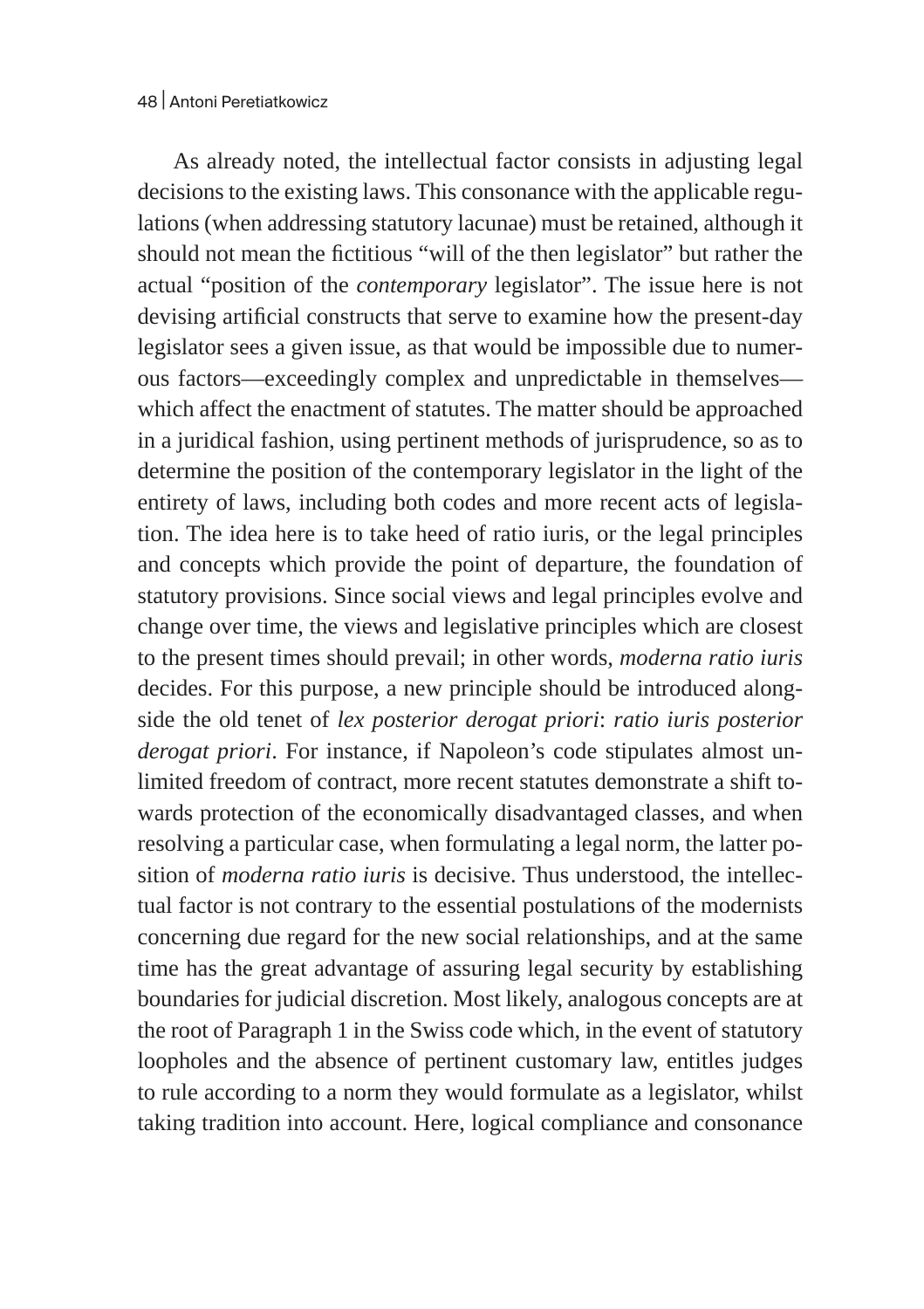with the essential foundations of the existing legal order are observed as well.

The second psychological factor, which assumes various forms in the modernist postulations, is legal sense. It is found in all people, in all societies, but its manifestations tend to be very diverse. The legal response to human action is by no means uniform, not only at various levels of cultural development but even in the same civilizational period. Legal sense is a highly subjective moment and, in the form posited by modernists, it cannot be accepted as a principle of adjudication, as an objective norm.

Let us briefly consider the essence and nature of legal sense, referring to our earlier observations in this respect. It is not only psychological but also a social phenomenon, arising in equal measure from social education and life, and the idiosyncratic nature of a given individual. It would therefore follow that legal sense has two components: the individual and the social one. Thus, we can speak of individual legal sense and social legal sense.

The first phenomenon results from a whole plethora of factors, including the influence of the social system and the general conditions in which members of a given social group happen to function, as well as a range of special circumstances affecting the individual, such as family upbringing, one's milieu, the literature one has read, their views, temperament, life experiences and so on. The sum of all those factors makes up the psyche of the individual and the peculiar legal sense marked by their individuality. This leads to differences of opinion and in the legal assessment of the same factual material, which are sometimes very profound.

Still, human beings are social creatures and are therefore not alien to the trends that occur within society. Thus, their psychology is exposed to views, beliefs, and customs circulating in the community which, mirrored in their minds, leave indelible traces. From the earliest years, the entire upbringing of children consists in instilling such patterns of thinking, feeling, and acting which no doubt would not have developed spon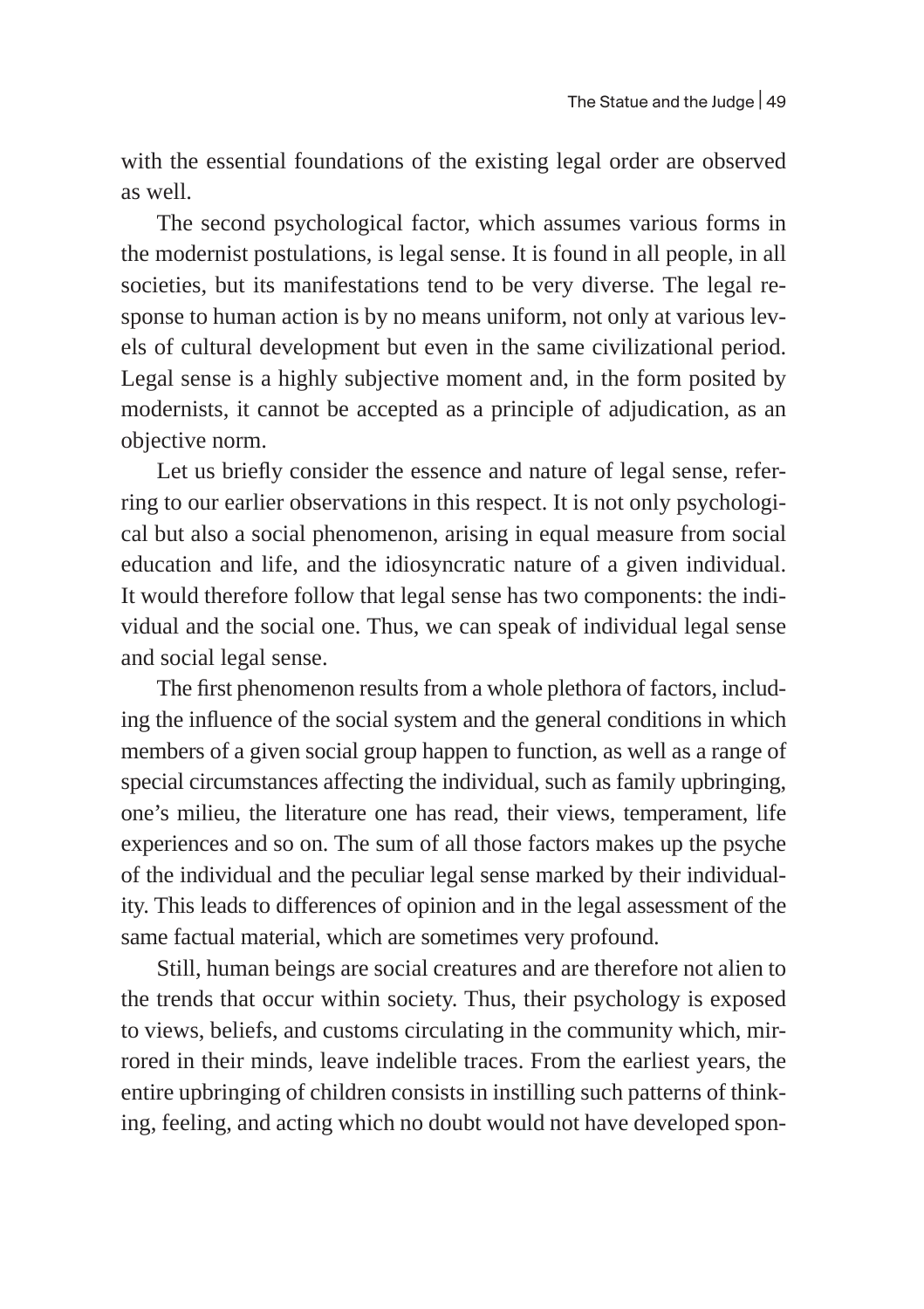taneously; all efforts are aimed at making them *social* beings. Even the greatest individualists cannot divest themselves of the spiritual elements and impulses which have been inculcated by society. The very idea of individualism is a product of social life developed over time and which is unknown in the lowest tiers of civilization. As Comte very aptly put it: "L'homme se developpe collectivement et point individuellement." The part of our "self" which is truly autonomous, truly independent from society is so negligible that it plays a more serious role only in exceptional, outstanding personalities. What is more, a powerful manifestation of individualism which is at odds with social notions usually provokes an intense public response, and it is not unusual for the pioneers of novel ideas to become their martyrs. The presence of social-psychological phenomena which occur in the entire society and, in a sense, beyond individuals themselves, is so evident that it became the foundation of a whole sociological school (Durkheim, Bouglé, etc.), which nevertheless goes too far in presuming that these phenomena constitute external compulsion and exist separately and independently of the individual psyche.39 Among the various social-psychological phenomena, social legal sense takes one of the foremost places. It represents the outcome of the entire legal system within which each citizen lives and develops, the upshot of all conditions created by statutory and customary law, of the whole configuration of social life. It may differ from period to period and from peoples to peoples, but in a given society it remains uniform for all, or at least for the majority of its members. The most eloquent reification of the social legal sense is customary law, whose pre-requisite is the conviction of lawfulness shared not by particular individuals but by the entire community (or specific groups). While customary law cannot exist without social legal sense, the reverse is not out of the question. It is possible for a specifically oriented social legal sense to exist without being actually exercised (e.g. due to statutory obstacles).

<sup>39</sup> E. Durkheim, *Les regles de la methode sociologique*, Paris 1910, p. 19ff.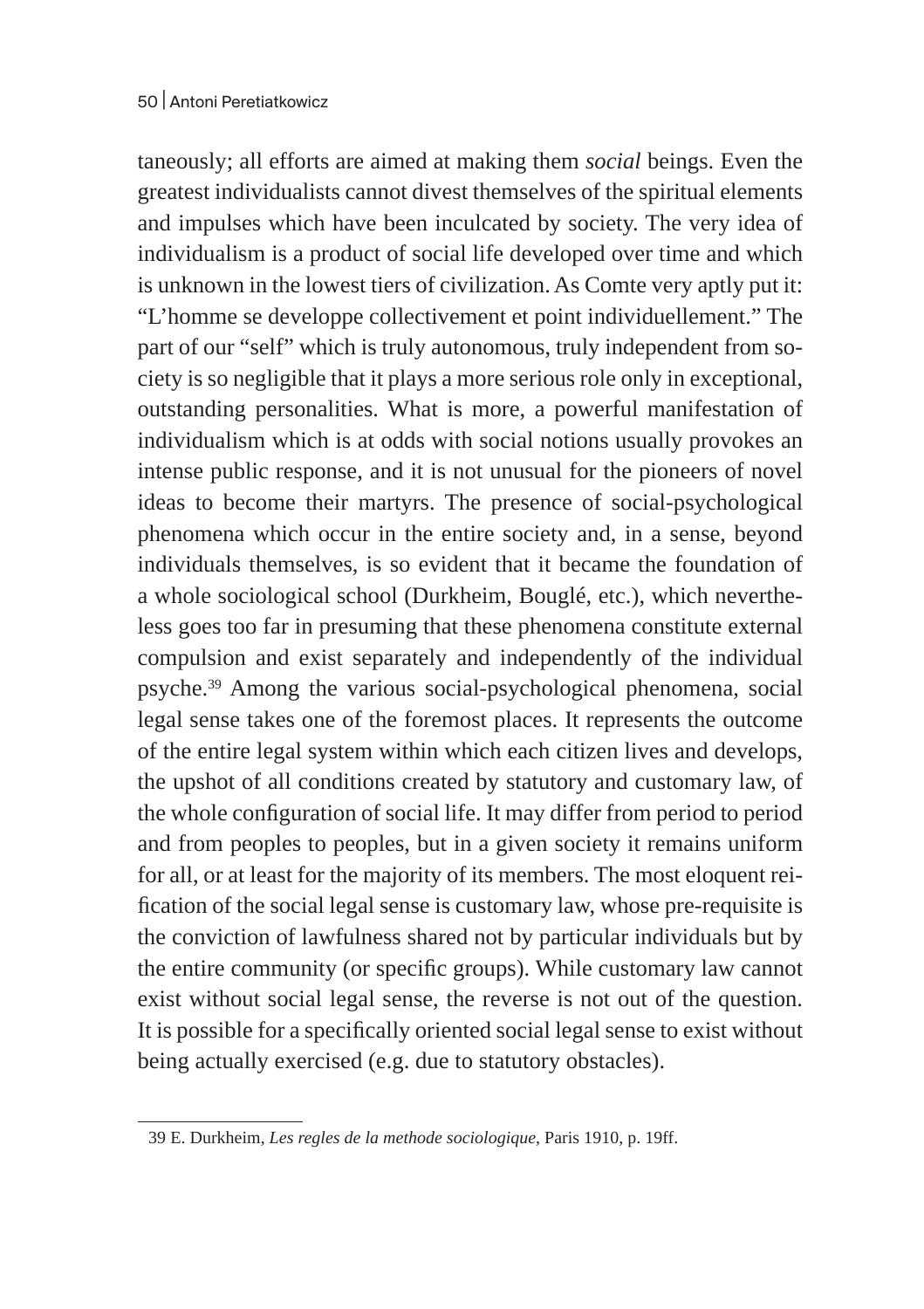Social legal sense is not independent of the individual psyche. It only means a certain set of psychological elements that are common to the entirety of a given social group. Thus, an individual legal sense is narrower with regard to the subject, being attached to one person only, but it is broader in terms of its object, because it comprises social legal sense as well as particular traits of the individual. It may be conjectured that in the legal sense of an average citizen social elements outweigh individual ones, which is due to the nature of the phenomenon as it tends to create norms imposed coercively on everyone and therefore induces adjustment of one's singular legal sense so that it conforms with the views of the whole social body.

It follows from the above that the psyche of the judge (or theoretical jurist) contains legal sense made up of two elements. The question then is which of those elements proves decisive in the administration of justice: the personal or the popular, the individual or the social one? This, surely, is no major quandary. Judges do not approach jurisprudence from the standpoint of the peculiar emotional traits of particular individuals, but as exponents of the common views and social sentiment. In the administration of justice, social legal sense is the only one which can be taken into account. Thus the factor of feeling, which already plays a serious role today, becomes an objective factor and establishes the limits of discretion for the actions of the judge. The postulation of the modernists concerning integration of the judge's legal sense into the process should be thus modified in order to become a genuinely objective directive and a boundary in adjudication. This is no radical reform but a refinement of the process which is already taking place. Here, one can also refer to Paragraph 1 of the Swiss code, which sets forth that in the case of statutory loopholes the judge shall take customary law into account. If we extend that last notion and exclude the requirement of sustained actual application, we arrive at social legal sense. Undoubtedly, conclusive determination of that condition is severely hindered. It obliges the judge to step outside their office and look into social life so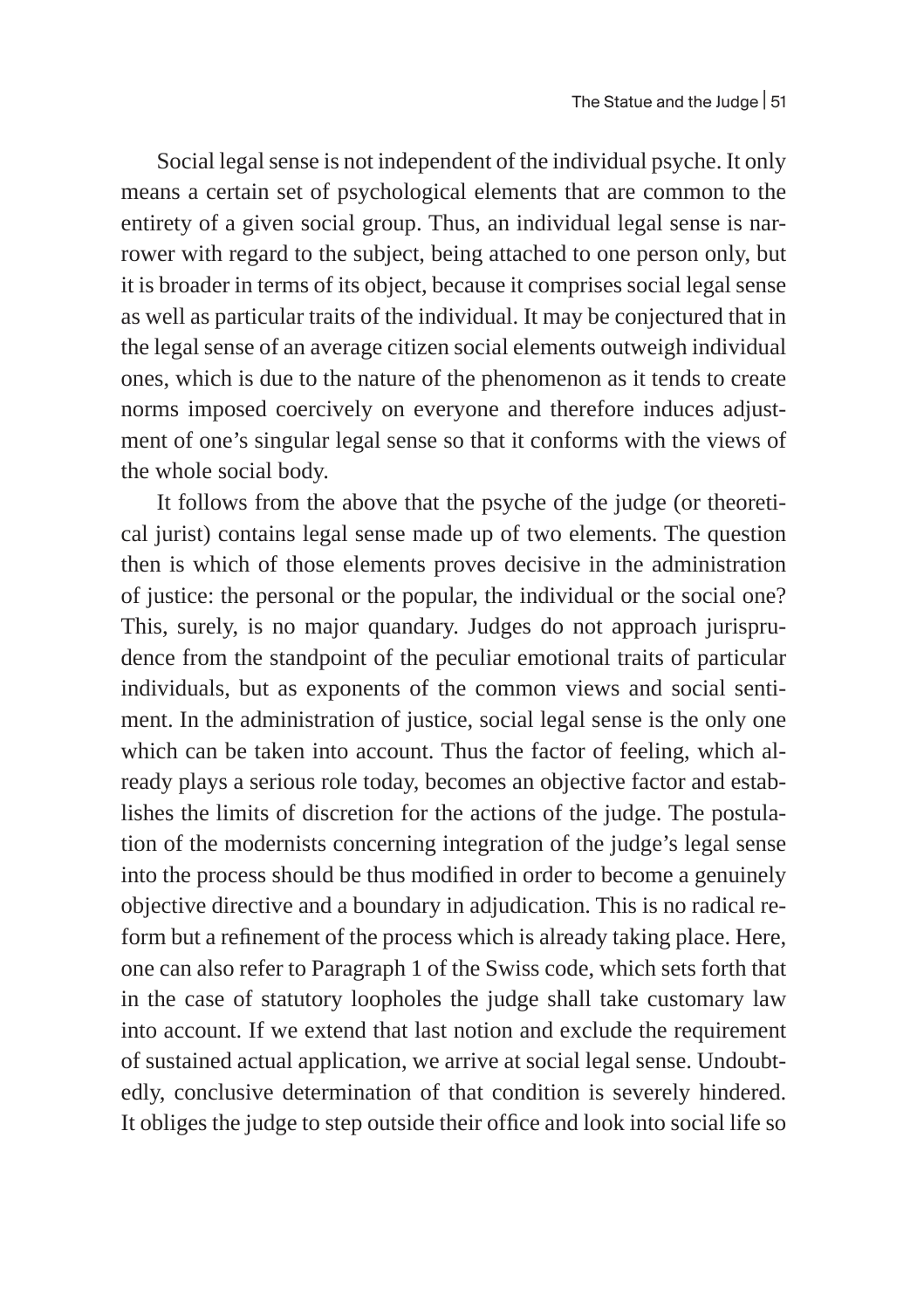as to gain insight into its currents. Nevertheless, as a general guideline it is an inevitable consequence of the modernist postulation to make law more social. Perhaps the evolution of the judiciary will lead to greater specialization and produce professionals who are conversant with certain areas of social life and related needs. After all, effective application of the above factor—as well as others—ultimately hinges on judges' knowledge and their tact.

Thus we arrive at the general conclusion of our disquisition: if contemporary social needs are to be duly considered in jurisprudence and the administration of justice, the judge must necessarily be at liberty to make their assessments, which must be more or less subjective. However, for reasons of legal security, certain boundaries to subjective assessments must be introduced, and these will be supplied by two other factors: 1) the intellectual factor (alignment with the existing legal order), and 2) the factor of feeling (social legal sense). If determination of the social purpose or needs is problematic in a given case, the above factors offer directives which facilitate the task of the judge. However, if the assessment of the judge is definite but too individually or subjectively tinged, the above factors ensure the boundaries within which autonomous discretion is not suppressed, but which should not be overstepped. These are safety constraints, put in place in the interest of the stability of the legal order.

We shall therefore formulate our position in the following manner: In situations for which the statute does not provide, the judge should freely determine the norm which will be the most appropriate in view of social needs, taking into consideration the position of the contemporary legislator (moderna ratio iuris) and the social legal sense.

Finally, I would like to touch upon an issue which thus far has not been discussed with respect to the development of the modern trend, but remains closely associated, and even arises from it by way of consequence. We have said that making legal decisions should involve social legal sense. Obviously, this means the legal sense of the social group where a given contention takes place. Thus, in issues relating to industrial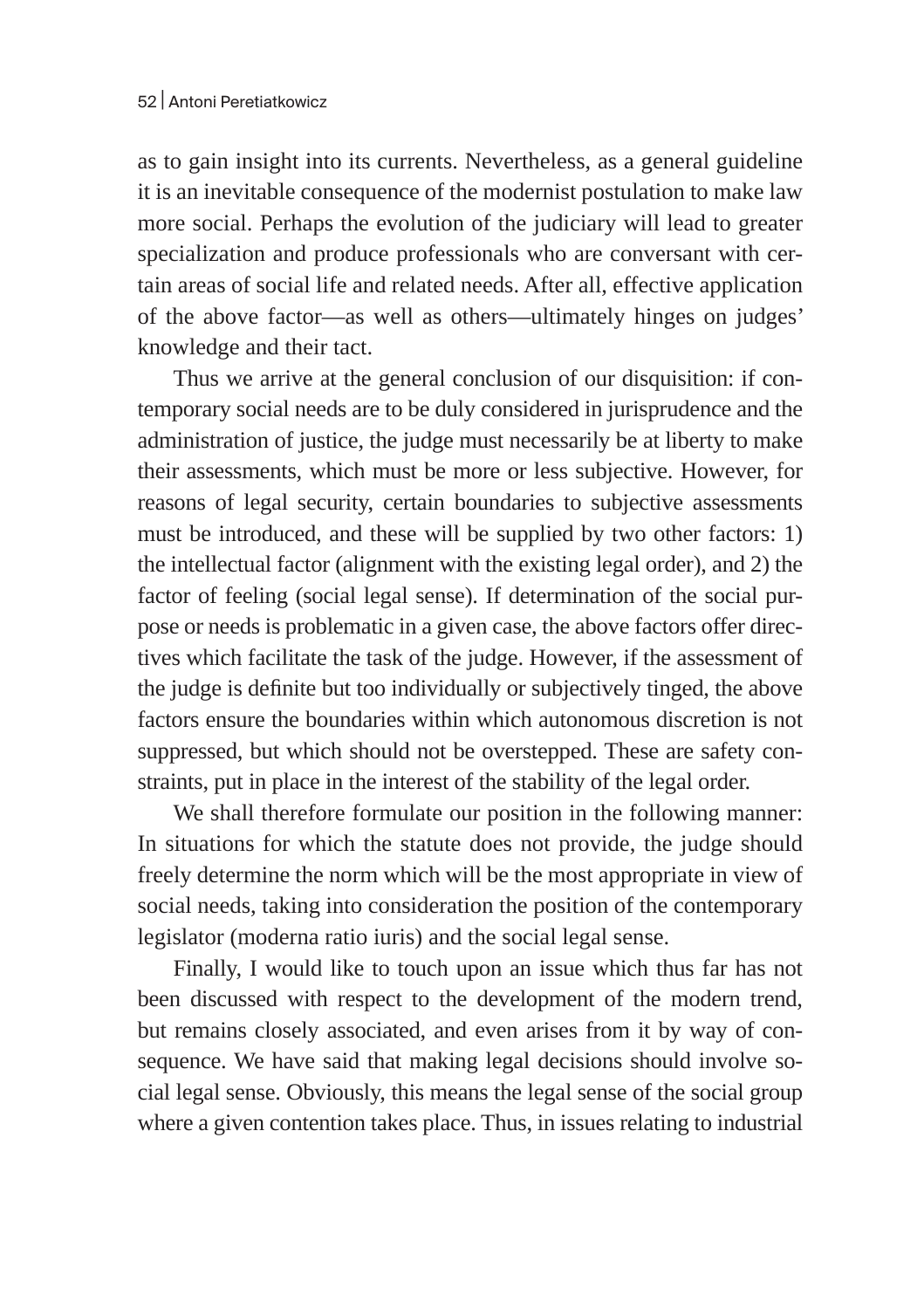labour one cannot seek legal sense among farmers, nor rely on the conviction of tradesmen in agricultural disputes. However, there is a social group whose significance in terms of legal sense is superior: this group is the nation itself, and the national legal sense is the respective phenomenon. It is not the mystical "Volksgeist" of the historical school, their alleged sole factor behind the creation of law, but a distinct manner of understanding, feeling and responding to the phenomena of the external world. There are various views relating to the issue of nationality, and the definitions are just as diverse. However, as the phenomenon evolves and the thoroughness of dedicated studies increases, it becomes more and more evident that the essence of nationality in the contemporary sense should be sought in the sphere of psychology. The opinion expressed by Renan<sup>40</sup>, who states that "Une nation est une âme, un principe spirituel", aptly captures the pivotal moment of that phenomenon. Specific history, different customs, views and beliefs yield a distinct national psyche. Each nation has its peculiar fashion of comprehending things and a dissimilar normative sensibility; each has its national psyche. Bearing in mind that legal sense is a component of the general psychological make-up, each nation possesses a singular national legal sense, which also needs to be contemplated when laws are applied. The existence of that factor becomes even less doubtful when we observe that nations today are a result of joint living in the community of state $41$  and thus in a common legal framework, therefore they must harbour that psychological element which is directly associated with the legal organization: national legal sense. The phenomenon should not be approached as an isolated occurrence, since it is linked to all other currents and manifestations of the national spirit, and constitutes an inseparable ingredient in the national culture as a whole.<sup>42</sup>

<sup>40</sup> E. Renan, *Qu'est ce que'une nation*, Paris 1882, p. 26.

<sup>41</sup> "Eine Vielheit von Menschen, die durch eine Vielheit gemeinsamer, eigentümlicher Kulturelemente und eine gemeinsame geschichtliche Vergangenheit sich geeinigt und dadurch von anderen unterschieden weiss, bildet eine Nation", G. Jellinek, *Allgemeine Staatslehre*, Berlin, 1905, p. 114.

<sup>42</sup> "Plusieurs choses gouvernent les hommes : le climat, la religion, les lois, les maximes du gouvernement, les exemples des choses passees, les moeurs, les manieres; d'ou il se forme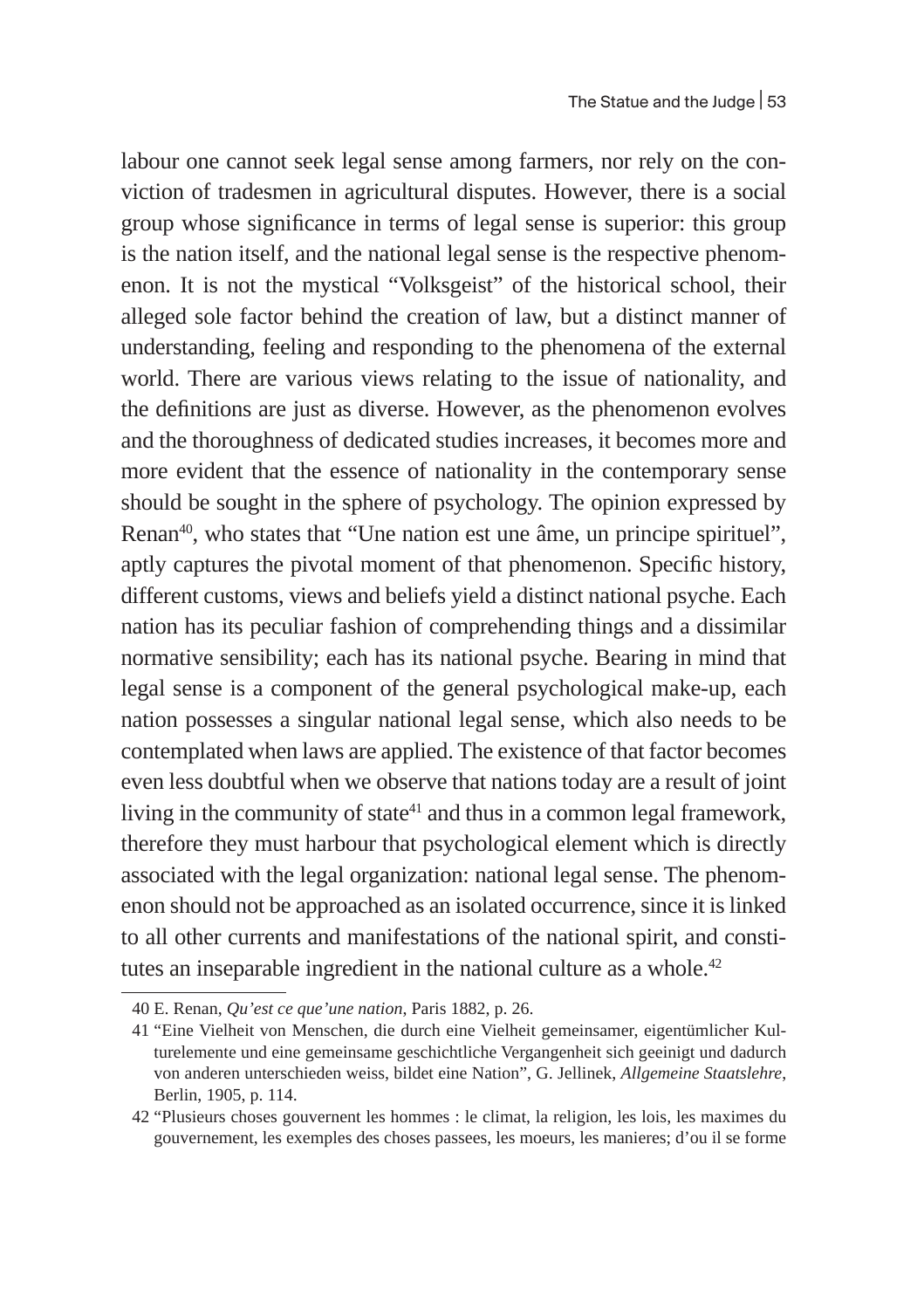Under normal conditions, where the state overlaps with the nation, the distinctiveness of the national legal sense does not cause any complications. It is expressed in the legislation, which corresponds with the character of a given nation. States which represent a conglomerate of many nationalities are a different matter. The difficulties seen there owe to the differences between those nationalities, and there is the additional danger of the ruling group forcibly imposing their qualities on all other national groups. "There are two kinds of tyranny," says Montesquieu, "one real, which arises from oppression; the other is seated in opinion, and is sure to be felt whenever those who govern establish things shocking to the present ideas of a nation."43 Incidentally, this is not merely a theoretical possibility but a very real phenomenon which is seen in Europe ever more clearly.<sup>44</sup>

The modernist current fails to mention these difficulties, passes over them in silence, and that gap needs to be rectified. Legal differences must be taken into account if the law is to be genuinely "socialized", if there is to be harmony between regulations and the legal awareness of the broad public. Quite rightly, modernism places concern for social needs at the fore, but there can be no doubt that one of the most striking social needs is recognition of the national traits by adjusting the law so that it dovetails with the psychology of a nation. This is why the modernist trend requires necessary modification along those very lines. The free reckoning on a judge's part should rely on detailed knowledge of views, feelings, customs and beliefs—all the qualities of a given nation—while legal norms should be formulated accordingly. Most likely, the efforts to rectify lacunae and contradictions in the statutes do not satisfy such bias sufficiently. It is also likely that the overall evolution of law will lead to the adoption of the princi-

un esprit général qui en resulte." C.L. Montesquieu, *Esprit des lois*, Londres 1777, XIX, 4. 43 C. L. Montesquieu, *Esprit des lois*, Londres 1777, XIX, 3.

<sup>44</sup> Simon Rundstein makes some interesting remarks on that score in *Freie Rechtsfindung und Differenzierung des Rechtsbewusstseins*. S. Rundstein, *Freie Rechtsfindung und Differenzierung des Rechtsbewusstseins*, "Archiv für bürgerliches Recht" vol. XXXIV.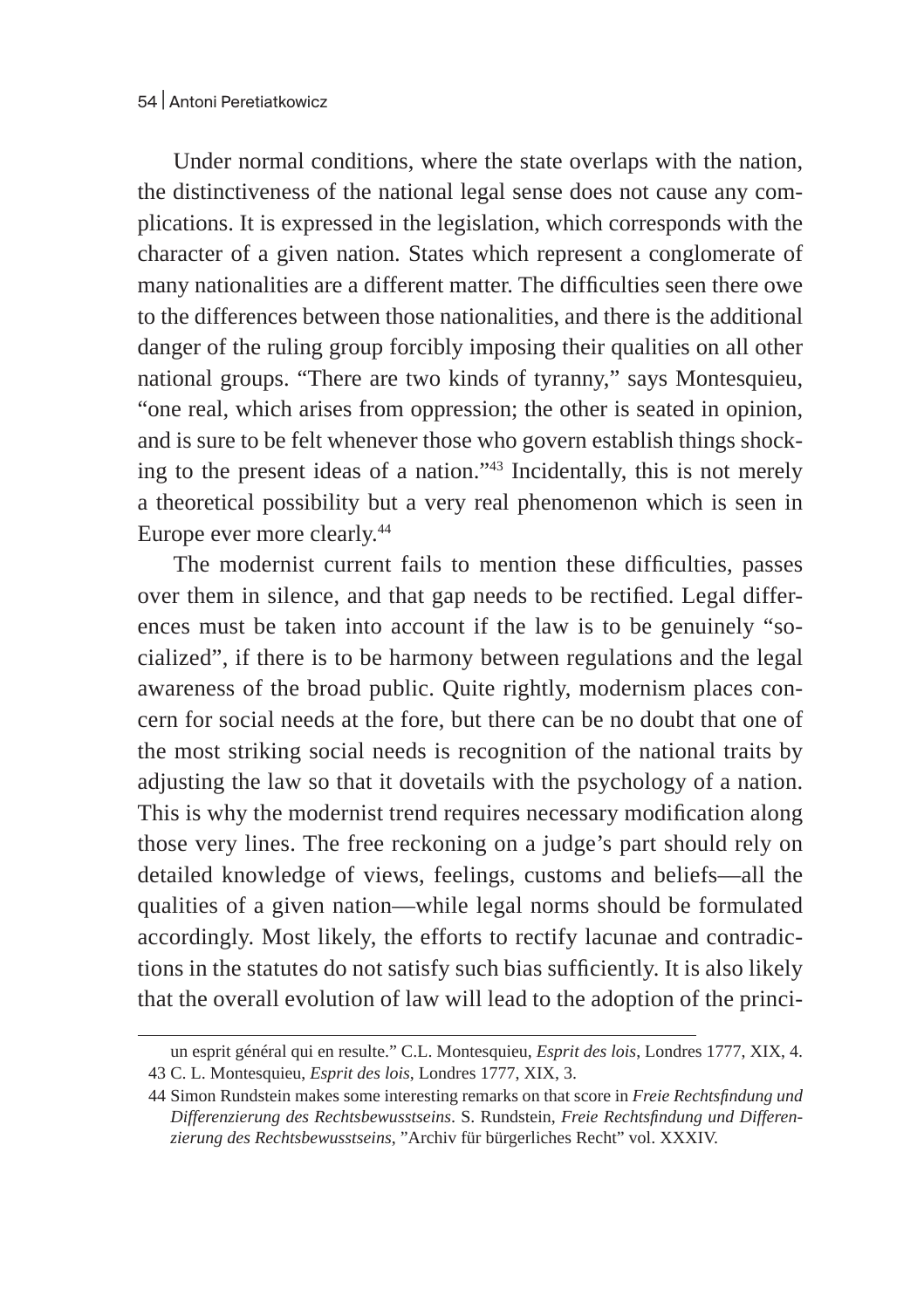ple argued by the modernists, namely that statutes should only contain general guidelines which the judge will follow as particular conditions and circumstances allow. In such a case, national differences could be taken into account to a much broader extent. At any rate, the modernist trend requires supplementation with regard to the national aspect. Next to the motto affirming the "socialization of law!", another principle should be posited: the "nationalization of law!"

Of all the stateless nations, the strongest awareness of national distinctiveness has been preserved among Poles. Hence one could assert a priori that the Polish legal sense is characterized by exceptional potency. It is true that the long-lasting abnormal political state has to some degree undermined the cohesion of the national psyche and disturbed the Polish legal sense. Nonetheless, the distinctiveness endures and tends to be very vividly evinced in some regions. However, the phenomenon has not been systematically studied, and the yield of Polish science displays major deficits in that respect. Inquiry into the nature and manifestations of Polish legal sense in the light of our historical past and in connection with the entirety of our national culture should be one of the chief tasks of Polish jurisprudence. Only thorough knowledge of one's society can enable the application of law that is attuned to its needs and national qualities.

With respect to the modernist trend, which is now transitioning into a Europe-wide current, Poland should not be passive and merely receptive but contribute its own postulation, a novel factor, namely the nationalization of law.

## **Literature**

Bergbohm C., *Jurisprudenz und Rechtsphilosophie*, Leipzig 1892. Bozi A., *Die Weltanschauung der Jurisprudenz*, Hannover–Helwing 1911.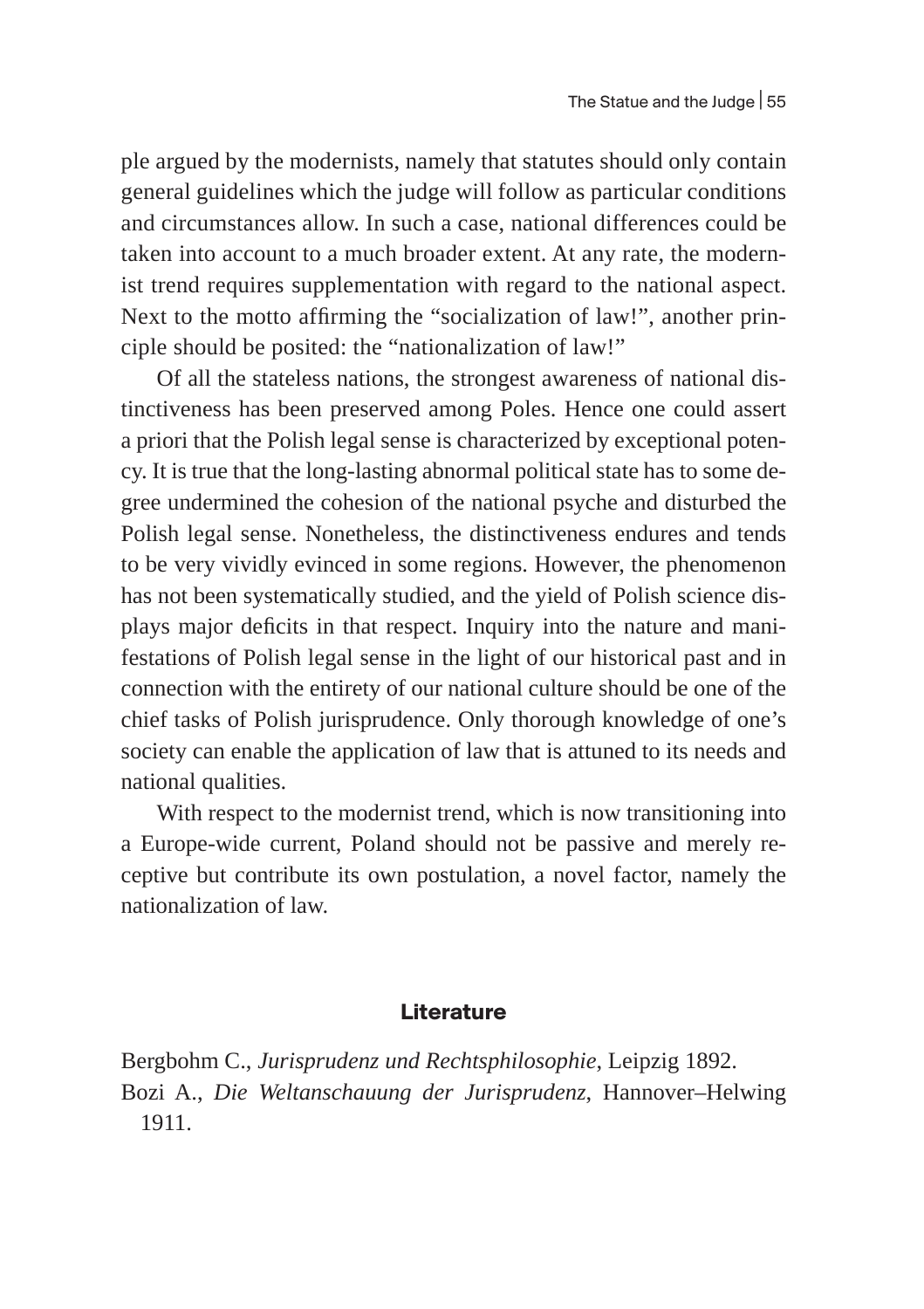- Bülow O., *Heitere und ernste Betrachtungen* ü*ber die Rechtwissenschaft*, Leipzig 1901.
- Del Vecchio G., *Il sentimento giuridico*, Milan 1908.
- Del Vecchio G., *Sulla positivita come carattere del diritto*, *Prolusione al corso di Filosofia del diritto*, Bologna 1911.
- Donati D., *Il problema delle lacune dell ordinamento giuridico*, Milan 1910.
- Durkheim E., *Les regles de la methode sociologique*, Paris 1910.
- Gény F., *Méthode d'interprétation et sources en droit privé positif: essai critique*, Paris 1899.
- Gerland E. K., *Die Einwirkung des Richters auf die Rechtsentwicklung in England*, Berlin-Leipzig 1910.
- Grotius H., *De iure belli ac pacis*, Proleg. § 18.
- Ihering R. von, *Der Zweck im Recht*, Leipzig 1877.
- *Ihering* R. von, *Geist des römischen Rechts* auf den verschiedenen Stufen seiner Entwicklung, Leipzig 1852.
- Jellinek G., *Allgemeine Staatslehre*, Berlin 1905.
- Kant I., *Grundleg. zur Metaphysik der Sitten*, Riga 1785.
- Kantorowicz H., *Die Contra-legem Fabel*, "Deutsche Richterzeitung" 1911, no. 8.
- Kantorowicz H., *Kampf um die Rechtswissenschaft*, Heidelberg 1906.
- Montesquieu C. L., *Esprit des lois*, Londres 1777.
- Petrażycki L., *Die Lehre von Einkommen*, Berlin 1885.
- Petrażycki L., *Teorya prawa i państwa*, Saint Petersburg 1907.
- Petrażycki L., *Wstęp do nauki prawa i moralności*, Petersburg 1907.
- Radbruch G., *Rechtswissenschaft als Rechtsschöpfung*, Heidelberg 1906.
- Renan E., *Qu'est ce que'une nation*, Paris 1882.
- Rundstein S., *Freie Rechtsfindung und Differenzierung des Rechtsbewusstseins*, "Archiv für bürgerliches Recht", vol. XXXIV.
- Sigwart S., *Logik*, Freiburg 1889.
- von Jhering R., *Jahrbücher für die Dogmatik des heutigen römischen und deutschen Privatrechts*, Jena 1857.